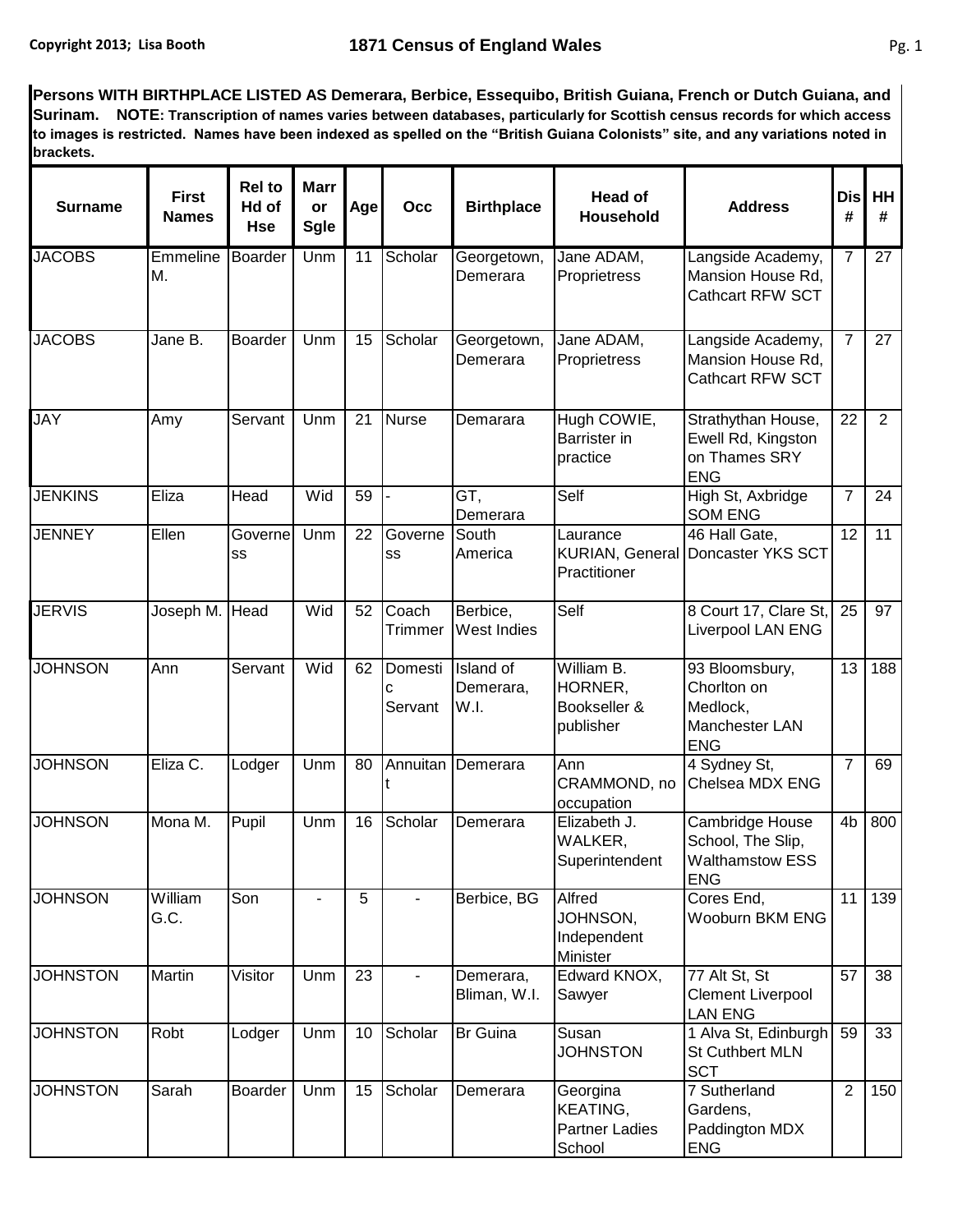| <b>Surname</b>                        | <b>First</b><br><b>Names</b> | <b>Rel to</b><br>Hd of<br><b>Hse</b> | <b>Marr</b><br>or<br><b>Sgle</b> | Age | Occ                      | <b>Birthplace</b>           | <b>Head of</b><br><b>Household</b>                                     | <b>Address</b>                                                         | <b>Dis</b><br># | HH<br>#        |
|---------------------------------------|------------------------------|--------------------------------------|----------------------------------|-----|--------------------------|-----------------------------|------------------------------------------------------------------------|------------------------------------------------------------------------|-----------------|----------------|
| <b>JOHNSTON</b>                       | Susan                        | Lodger                               | Wid                              | 40  |                          | <b>British Guina</b>        | Self                                                                   | 1 Alva St, Edinburgh<br>St Cuthbert MLN<br><b>SCT</b>                  | 59              | 33             |
| <b>JOHNSTONE</b>                      | Rebecca<br>С.                | Lodger                               | Unm                              | 50  | $\overline{\phantom{0}}$ | Demarra                     | Elizabeth<br><b>MORRIS.</b><br>Lodging House<br>Keeper                 | 39 Belmont Rd, St<br>Helier JSY CHI                                    | 18              | 127            |
| <b>JOHNSTONE</b>                      | Wilhilmina<br>С.             | Lodger                               | Unm                              | 50  | ÷.                       | Demarra                     | Elizabeth<br>MORRIS,<br>Lodging House<br>Keeper                        | 39 Belmont Rd, St<br>Helier JSY CHI                                    | 18              | 127            |
| <b>JOHNSTONE</b><br>(as<br>PACHNETER) | James P.                     |                                      |                                  | 12  | Scholar                  | <b>BG, S.</b><br>America    |                                                                        | Fettes College,<br>County Bank Rd,<br>Edinburgh St<br>Cuthbert MLN SCT | 112             | 28c            |
| <b>JONES</b>                          | Adriana J.                   | Head                                 | Mar                              | 47  | Mercht<br>wife           | <b>Berbice</b>              | Self                                                                   | The Cedars, Great<br>Malvern WOR ENG                                   | 5               | 60             |
| <b>JONES</b>                          | Ady L.                       | Dau                                  | Unm                              | 18  |                          | Demerara,<br>W.I.           | Christian C.<br>JONES, Widow,<br>Income from<br>Interest               | 3 Worcester Lawn,<br>Clifton, Bristol GLS<br><b>ENG</b>                | 19              | 136            |
| <b>JONES</b>                          | Chas $H$ .                   | Son                                  | Unm                              | 15  | Scholar                  | Demerara,<br>W.I.           | Christian $\overline{C}$ .<br>JONES, Widow,<br>Income from<br>Interest | 3 Worcester Lawn,<br>Clifton, Bristol GLS<br><b>ENG</b>                | 19              | 136            |
| <b>JONES</b>                          | John                         | Son                                  | $\blacksquare$                   | 10  | Scholar                  | Demerara,<br>W.I.           | Christian C.<br>JONES, Widow,<br>Income from<br>Interest               | 3 Worcester Lawn,<br>Clifton, Bristol GLS<br><b>ENG</b>                | 19              | 136            |
| <b>JONES</b>                          | Maria A.                     | Wife                                 | Mar                              | 30  |                          | Demerara, B.<br>Guiana      | Robert W.<br>JONES, Captain<br>Army                                    | Castle House, New<br>Rd, Walthamstow<br><b>ESS ENG</b>                 | $\mathbf{1}$    | 42             |
| <b>JONES</b>                          | Mary E.                      | Boarder                              | Unm                              | 49  | No<br>Professi<br>on     | Demerara,<br>W.I.           | Georgina<br>KEATING,<br><b>Partner Ladies</b><br>School                | 7 Sutherland<br>Gardens,<br>Paddington MDX<br><b>ENG</b>               | $\overline{2}$  | 150            |
| <b>JONES</b>                          | Mary<br>Walrond              | Visitor                              | Unm                              | 55  | Annuitan                 | Demerara                    | Sarah Louisa<br>BOVILL,<br>Annuitant                                   | 4 Howley Place,<br>Paddington MDX<br><b>ENG</b>                        | 22              | $\overline{4}$ |
| <b>JONES</b>                          | Richard<br>М.                | Son                                  | $\blacksquare$                   | 6   | Scholar                  | Demerara,<br>W.I.           | Christian C.<br>JONES, Widow,<br>Income from<br>Interest               | 3 Worcester Lawn,<br>Clifton, Bristol GLS<br><b>ENG</b>                | 19              | 136            |
| <b>JONES</b>                          | Thomas<br>Η.                 | Son                                  | Unm                              | 12  | Scholar                  | Demerara,<br>W.I.           | Christian C.<br>JONES, Widow,<br>Income from<br>Interest               | 3 Worcester Lawn,<br>Clifton, Bristol GLS<br><b>ENG</b>                | 19              | 136            |
| <b>JONES</b>                          | William<br>Meredith          | Head                                 | Mar                              | 34  | <b>Boiler</b><br>Maker   | George<br>Town,<br>Demerara | Self                                                                   | 3 Hamilton View,<br><b>Birkenhead CHS</b><br><b>ENG</b>                | 8               | 29             |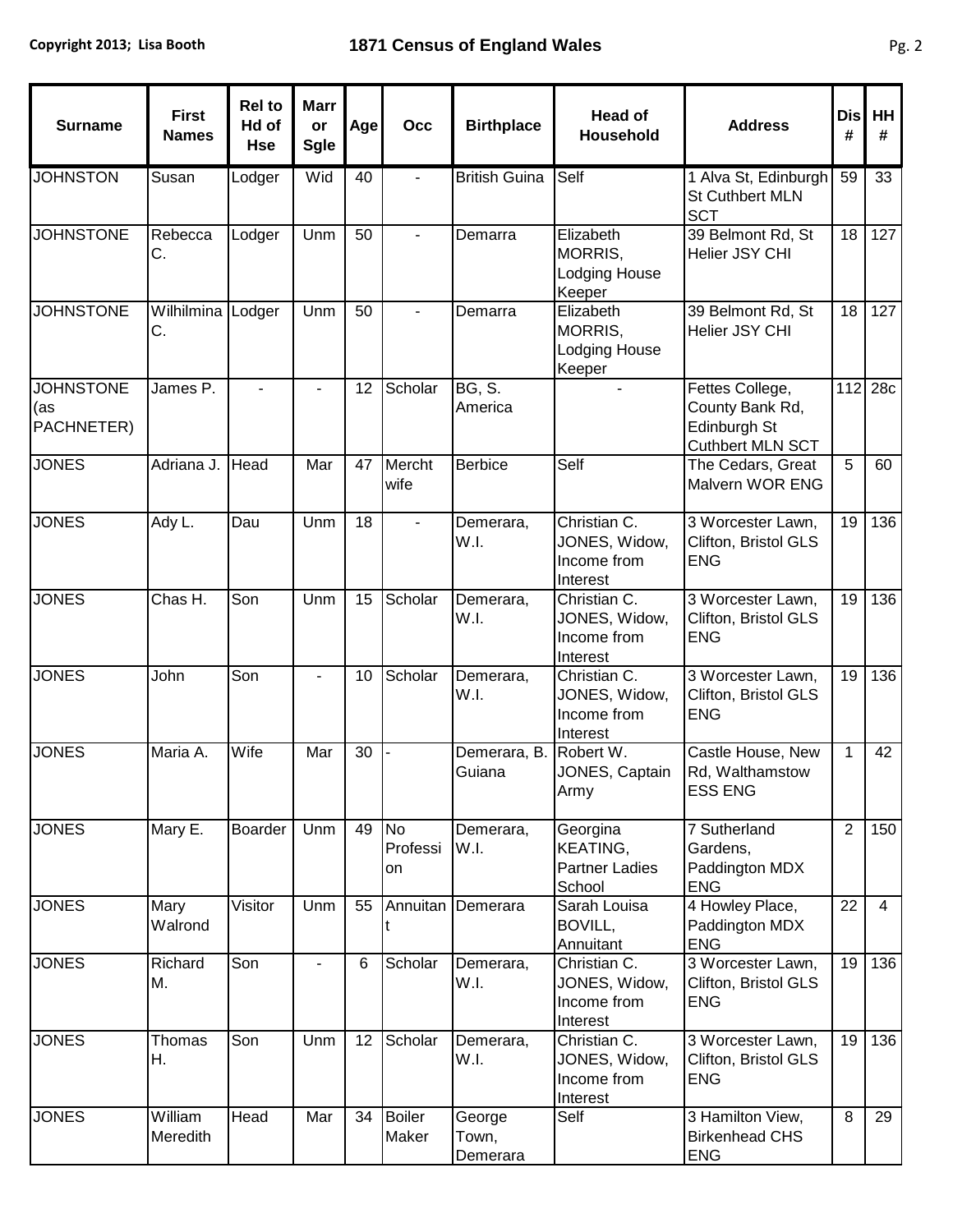| <b>Surname</b>  | <b>First</b><br><b>Names</b> | <b>Rel to</b><br>Hd of<br><b>Hse</b> | <b>Marr</b><br>or<br><b>Sgle</b> | Age | Occ                                          | <b>Birthplace</b>                 | <b>Head of</b><br><b>Household</b>                       | <b>Address</b>                                          | <b>Dis</b><br># | HH<br>#        |
|-----------------|------------------------------|--------------------------------------|----------------------------------|-----|----------------------------------------------|-----------------------------------|----------------------------------------------------------|---------------------------------------------------------|-----------------|----------------|
| <b>JONES</b>    | Wm B.                        | Son                                  | Unm                              | 13  | Scholar                                      | Demerara,<br>W.I.                 | Christian C.<br>JONES, Widow,<br>Income from<br>Interest | 3 Worcester Lawn,<br>Clifton, Bristol GLS<br><b>ENG</b> | 19              | 136            |
| <b>KAUFMAN</b>  | James<br>Cholmond<br>eley    | Son                                  | Unm                              | 23  | <b>Barrister</b><br>at Law                   | Demerara                          | Joseph<br>KAUFMAN,<br><b>Retired Merchant</b>            | Mount Villa, Burnt<br>Ash Hill, Lee KEN<br><b>ENG</b>   | 14              | 185            |
| <b>KAUFMAN</b>  | Julius<br>Benjamin           | Son                                  | Unm                              | 21  | Med<br><b>Student</b><br>Univ Coll<br>London | Demerara                          | Joseph<br>KAUFMAN,<br><b>Retired Merchant</b>            | Mount Villa, Burnt<br>Ash Hill, Lee KEN<br><b>ENG</b>   | 14              | 185            |
| <b>KAUFMANN</b> | Ellen C.                     | Wife                                 | Mar                              | 34  |                                              | <b>British Guina</b>              | Michael<br>KAUFMANN,<br>West India<br>Merchant           | 17 Regent Square,<br>St Pancras MDX<br><b>ENG</b>       | $\overline{2}$  | 653            |
| <b>KAUFMANN</b> | Ernest                       | Son                                  | $\blacksquare$                   | 9   | Scho.                                        | <b>British Guina</b>              | Michael<br>KAUFMANN,<br>West India<br>Merchant           | 17 Regent Square,<br>St Pancras MDX<br><b>ENG</b>       | $\overline{2}$  | 653            |
| <b>KAUFMANN</b> | Mary                         | Dau                                  |                                  | 10  | Scho.                                        | <b>British Guina</b>              | Michael<br>KAUFMANN,<br>West India<br>Merchant           | 17 Regent Square,<br>St Pancras MDX<br><b>ENG</b>       | $\overline{2}$  | 653            |
| <b>KAUFMANN</b> | Michael                      | <b>Head</b>                          | Mar                              | 33  | West<br>India<br>Merchant                    | <b>British Guina</b>              | Self                                                     | 17 Regent Square,<br>St Pancras MDX<br><b>ENG</b>       | $\overline{2}$  | 653            |
| <b>KEMP</b>     | Jane                         | Wife                                 | Mar                              | 46  |                                              | 1891)                             | England (see David KEMP,<br>Farmer                       | North Forr Farm<br>House, Crieff PER<br><b>SCT</b>      | 3               | 6              |
| <b>KENNEDY</b>  | Jno                          | Head                                 | Mar                              | 53  |                                              | Labourer Demerara,<br>West Indies | Self                                                     | 33 Britton St,<br>Gillingham KEN<br><b>ENG</b>          | 6               | 181            |
| <b>KERR</b>     | Charlotte                    | Wife                                 | Mar                              | 28  | Ship<br>Master's<br>Wife                     | Demerera                          | Self                                                     | 71 Nicholson St,<br><b>Greenock RFW</b><br><b>SCT</b>   | 33<br>A         | 300            |
| <b>KERRICH</b>  | Olivia                       | Wife                                 | Mar                              | 33  | ent<br>Means                                 | Independ Demerara                 | Captain in the<br>Army                                   | Walter KERRICH, Mill Hill, Woodbridge<br><b>SFK ENG</b> | 14              | 168            |
| <b>KETLEY</b>   | Joseph                       | Head                                 | Mar                              | 41  | Indt<br>Minister                             | Georgetown,<br>B. Guiana          | Self (wife Mary H. 30 Mulgrave Ter,<br><b>KETLEY)</b>    | Gateshead DUR<br><b>ENG</b>                             |                 |                |
| <b>KING</b>     | Anna M.                      | Dau                                  | Unm                              | 24  |                                              | Demerara,<br>BG, W.I.             | John H. KING,<br>West India<br>Merchant                  | 3 Northumberland<br>St, Edinburgh St<br>Mary MLN SCT    | 39              | $\overline{4}$ |
| <b>KING</b>     | Margaret<br>J.               | Boarder                              | Unm                              | 16  | Scholar                                      | Demara, BG                        | Margaret J.<br>GEDDES,<br>Teacher                        | 49 South Guildry St,<br>Elgin MOR SCT                   | 10              | 52             |
| <b>KING</b>     | William<br>M.A.              | Son                                  | Unm                              | 20  |                                              | Demara, BG                        | John H. KING,<br>West India<br>Merchant                  | 3 Northumberland<br>St, Edinburgh St<br>Mary MLN SCT    | 39              | $\overline{4}$ |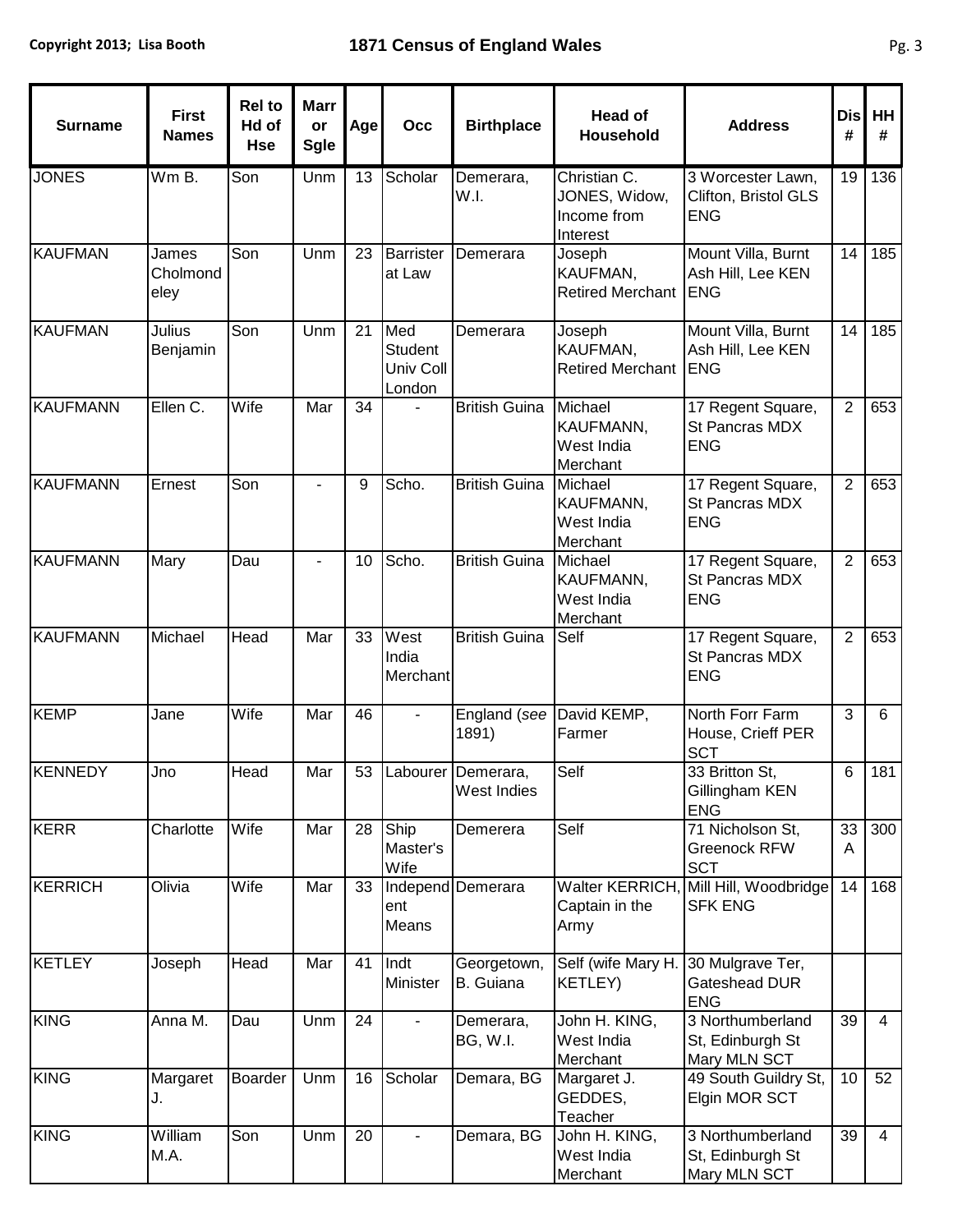| <b>Surname</b>   | <b>First</b><br><b>Names</b> | <b>Rel to</b><br>Hd of<br><b>Hse</b> | <b>Marr</b><br>or<br>Sgle | Age | Occ                                                  | <b>Birthplace</b>                       | <b>Head of</b><br>Household                                  | <b>Address</b>                                                        | <b>Dis</b><br># | HH<br># |
|------------------|------------------------------|--------------------------------------|---------------------------|-----|------------------------------------------------------|-----------------------------------------|--------------------------------------------------------------|-----------------------------------------------------------------------|-----------------|---------|
| <b>KINGSBURY</b> | Caroline                     | Dau                                  | Mar                       | 38  | ۰                                                    | Demara, BG                              | Eliza SMITH,<br>West Indian<br>Proprietor                    | Sorrento Lodge,<br>Ryde HAM ENG                                       | 9               | 35      |
| <b>KIRKWOOD</b>  | Albertina<br>R.              | Dau                                  |                           | 5   | Scholar                                              | Dutch Guiana James A.                   | KIRKWOOD,<br>Flesher                                         | 184 Stirlings Rd,<br>Glasgow LKS SCT                                  | 72              | 82      |
| <b>KITCHIN</b>   | Agnes<br>Maria               | Wife                                 | Mar                       | 53  |                                                      | <b>BG, South</b><br>America             | William KITCHIN,<br>Chemist &<br>Druggist                    | 44 Irish St,<br>Whitehaven CUL<br><b>ENG</b>                          | $\mathbf{1}$    | 144     |
| <b>KNIGHT</b>    | <b>Harriett E</b>            | Lodger                               |                           | 13  | Scholar                                              | Demerara                                | <b>William KNIGHT</b><br>(no occupation)                     | 2 Park St, Leeds<br><b>YKS ENG</b>                                    | 51              | 131     |
| <b>KNIGHT</b>    | Robert W.                    | Lodger                               |                           | 10  | Scholar                                              | Demerara                                | <b>William KNIGHT</b><br>(no occupation)                     | 2 Park St, Leeds<br><b>YKS ENG</b>                                    | 51              | 131     |
| <b>KNOWLES</b>   | R.J.                         | Son                                  | Unm                       | 21  | Undergra<br>duate<br>Lond.<br>Univ.<br>Med.<br>Stud. | Georgetown,<br><b>British</b><br>Guiana | R.J. KNOWLES,<br>No occupation -<br>Int. Dividends &<br>Rent | <b>Woodlands, Turners</b><br>Hill, Cheshunt MDX<br><b>ENG</b>         | 5               | 78      |
| <b>KNOX</b>      | Jane                         | Niece                                |                           | 15  | Scholar                                              | Georgetown,<br>Demerara                 | Margaret<br>THOMSON (no<br>occupation)                       | Bellevue Cottage,<br>Broughton Low Rd,<br>Edinburgh MLN<br><b>SCT</b> | 83              | 10      |
| <b>KNOX</b>      | Margaret                     | Niece                                | Unm                       | 19  | Scholar                                              | Georgetown,<br>Demerara                 | Margaret<br>THOMSON (no<br>occupation)                       | Bellevue Cottage,<br>Broughton Low Rd,<br>Edinburgh MLN<br><b>SCT</b> | 83              | 10      |
| <b>KNOX</b>      | William                      | Nephew                               |                           | 14  | Scholar                                              | Georgetown,<br>Demerara                 | Margaret<br>THOMSON (no<br>occupation)                       | Bellevue Cottage,<br>Broughton Low Rd,<br>Edinburgh MLN<br><b>SCT</b> | 83              | 10      |
| <b>KYTE</b>      | Isabella                     | Dau                                  | Unm                       | 44  | Annuitan British<br>t Int. of<br>Money               | Guiana                                  | Mary G. KYTE,<br>Annuitant from<br>Pub. Coy.                 | 1 Whitehall Terrace,<br>Holy Cross,<br>Shrewsbury SAL<br><b>ENG</b>   | 26 I            | 87      |
| <b>KYTE</b>      | Mary                         | Head                                 | Wid                       | 84  | Annuitan<br>t from<br>Pub.<br>Coy.                   | <b>Barbadoes</b><br>(see 1851)          | Self                                                         | 1 Whitehall Terrace,<br>Holy Cross,<br>Shrewsbury SAL<br><b>ENG</b>   | 26              | 87      |
| <b>KYTE</b>      | Sarah                        | Dau                                  | Unm                       | 42  | Annuitan<br>t Int. of<br>Money                       | <b>British</b><br>Guiana                | Mary G. KYTE,<br>Annuitant from<br>Pub. Coy.                 | 1 Whitehall Terrace,<br>Holy Cross,<br>Shrewsbury SAL<br><b>ENG</b>   | 26              | 87      |
| <b>LAING</b>     | Evelan A.                    | Grand-<br>dau                        | Unm                       | 17  |                                                      | <b>British</b><br>Guiana                | Mary H. SEELY,<br>no occupation                              | 5 Brandon Rd,<br>Portsea, Portsmouth<br><b>HAM ENG</b>                | 51              | 46      |
| <b>LAING</b>     | John B.                      | Boarder                              | Unm                       | 17  | e Clerk                                              | Mercantil Demerara                      | Richard<br>STEVENS,<br><b>Retired Farmer</b>                 | 38 Windsor Rd,<br>Ealing MDX ENG                                      | $\overline{7}$  | 50      |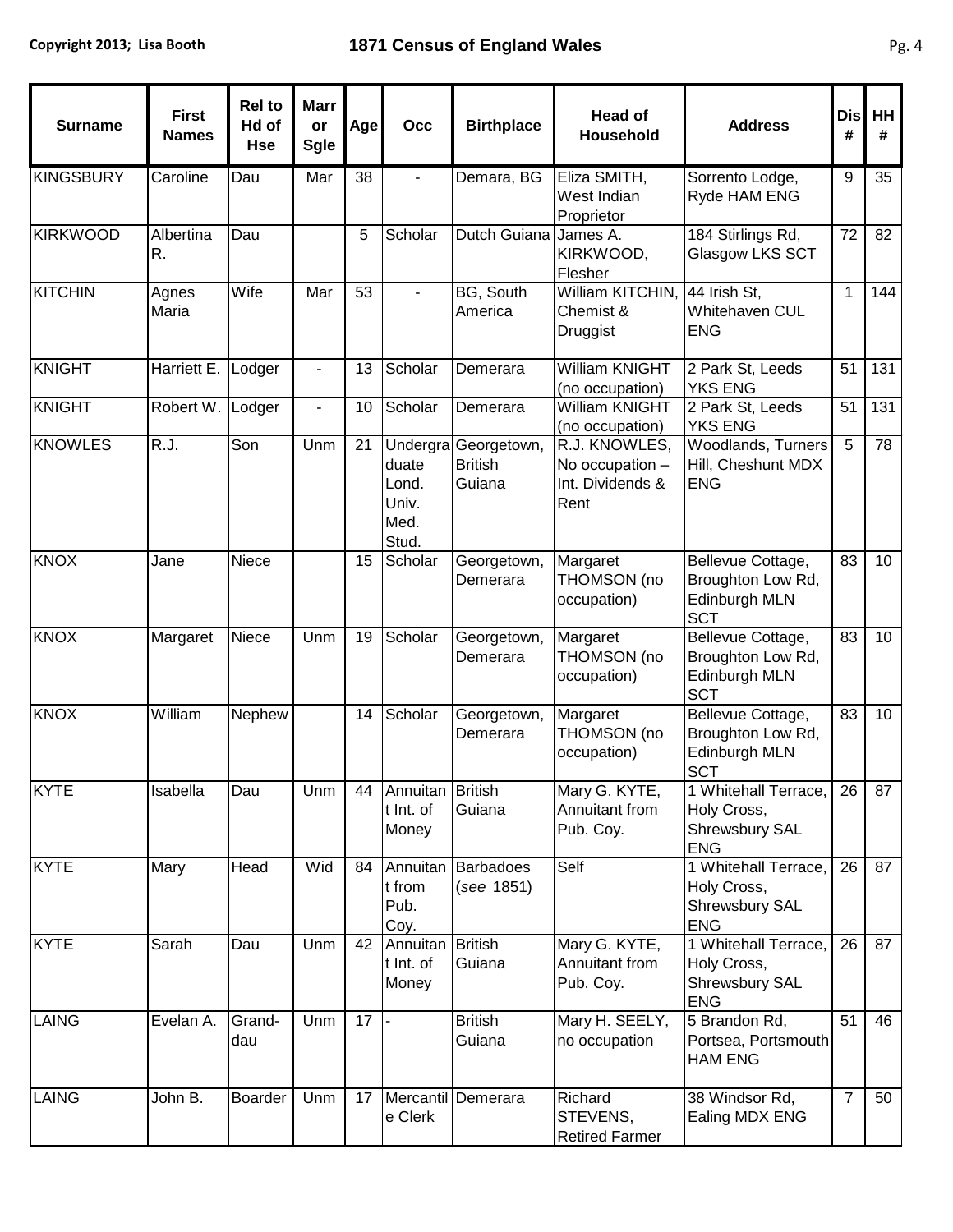| <b>Surname</b>  | <b>First</b><br><b>Names</b> | <b>Rel to</b><br>Hd of<br><b>Hse</b> | <b>Marr</b><br>or<br><b>Sgle</b> | Age | Occ                                   | <b>Birthplace</b>                    | <b>Head of</b><br><b>Household</b>                  | <b>Address</b>                                               | <b>Dis</b><br>#         | HH<br># |
|-----------------|------------------------------|--------------------------------------|----------------------------------|-----|---------------------------------------|--------------------------------------|-----------------------------------------------------|--------------------------------------------------------------|-------------------------|---------|
| <b>LAING</b>    | Mary B.                      | Grand-<br>dau                        |                                  | 9   | Scholar                               | <b>British</b><br>Guiana             | Mary H. SEELY,<br>no occupation                     | 5 Brandon Rd,<br>Portsea, Portsmouth<br><b>HAM ENG</b>       | 51                      | 46      |
| <b>LAING</b>    | William D.                   | Grandso<br>n                         |                                  | 10  | Scholar                               | <b>British</b><br>Guiana             | Mary H. SEELY,<br>no occupation                     | 5 Brandon Rd,<br>Portsea, Portsmouth<br><b>HAM ENG</b>       | 51                      | 46      |
| <b>LAPSLIE</b>  | Archibald                    | <b>Boarder</b>                       |                                  | 27  | Mariner                               | Demerara                             | John MILTON,<br><b>Clerk</b>                        | 60 Gainsford St, St<br>John Southwark<br><b>MDX ENG</b>      | 3                       | 122     |
| <b>LAWRENCE</b> | Thomas                       | Head                                 | Mar                              | 68  | Chaplain<br>Kensingt<br>on<br>Cemeter | Demerara                             | Self                                                | Westminster Rd,<br><b>Hanwell MDX ENG</b>                    | 9                       | 280     |
| <b>LAWRENCE</b> | William J.                   | Head                                 | Mar                              | 64  | Solicitor                             | Demerara,<br><b>BG</b>               | Self                                                | 25 Sunderland<br>Terrace, Paddington<br><b>MDX ENG</b>       | 14                      | 240     |
| <b>LEES</b>     | Archibald                    | Visitor                              | Unm                              | 42  | Probatio<br>ner of<br>Free<br>Church  | Demerara                             | Henry DOIG,<br>Carver & Gilder                      | Ross Cottage,<br>Duddingston MLN<br><b>SCT</b>               | $\mathbf{1}$            | 69      |
| <b>LEIGH</b>    | Ursula                       | Wife<br>(Lodger)                     | Mar                              | 38  | Officer's<br>Wife                     | <b>British</b><br>Guiana             | Isabella HIRKAP,<br><b>Boarding House</b><br>Keeper | 42 Leazes Terrace,<br>Newcastle on Tyne<br><b>NBL ENG</b>    | $\overline{13}$         | 86      |
| <b>LEVY</b>     | Moses J.                     | Head                                 | Mar                              | 49  | Commis<br>sion<br>Merchant            | Suriname, W<br>Ind.                  | Self (wife Alice<br>LEVY)                           | 38 Woburn Pl,<br><b>Bloomsbury MDX</b><br><b>ENG</b>         | $\overline{5}$          | 13      |
| LEWIS           | Mary<br>Elisabeth            | Wife                                 | Mar                              | 30  |                                       | Demerara                             | John P. LEWIS,<br>General<br>Practitioner           | Alms House, Mill St,<br>Urr KKD SCT                          | $\overline{2}$          | 47      |
| <b>LISTER</b>   | Isabella                     | Wife                                 | Mar                              | 34  |                                       | West Indies                          | John LISTER,<br>Tripe dresser                       | 100 Portugal St,<br>Ancoats,<br>Manchester LAN<br><b>ENG</b> | 13                      | 293     |
| LITTLE          | George                       | Son                                  | Unm                              | 23  | Commer<br>cial Clerk                  | Demerara                             | George LITTLE,<br>West India<br>Merchant            | 27 Milner Square,<br>Islington, Finsbury<br><b>MDX ENG</b>   | $\overline{\mathbf{4}}$ | 57      |
| <b>LOHRER</b>   | Fanny A.                     | Visitor                              | Unm                              | 19  |                                       | <b>British</b><br>Guiana             | Ambrose<br>AUSTIN, Cashier<br>in Bank               | Clifton Rd, Rugby<br><b>WAR ENG</b>                          | 21                      | 180     |
| <b>LONGMAN</b>  | Churchill                    | Son                                  | Unm                              | 8   | Scholar                               | Demaera                              | William<br>LONGMAN,<br><b>Foreign News</b><br>Agent | 175 Highgate Rise,<br>St Pancras, London<br><b>MDX ENG</b>   | 34                      | 6       |
| <b>LONGMORE</b> | Henry<br>Benjamin            | Grandso<br>n                         | Unm                              | 20  | Civil<br>Service                      | Berbice,<br><b>British</b><br>Guiana | Maria<br>LONGMORE, no<br>occupation                 | 61 New Church Rd,<br><b>Camberwell SRY</b><br><b>ENG</b>     | $\boldsymbol{9}$        | 15      |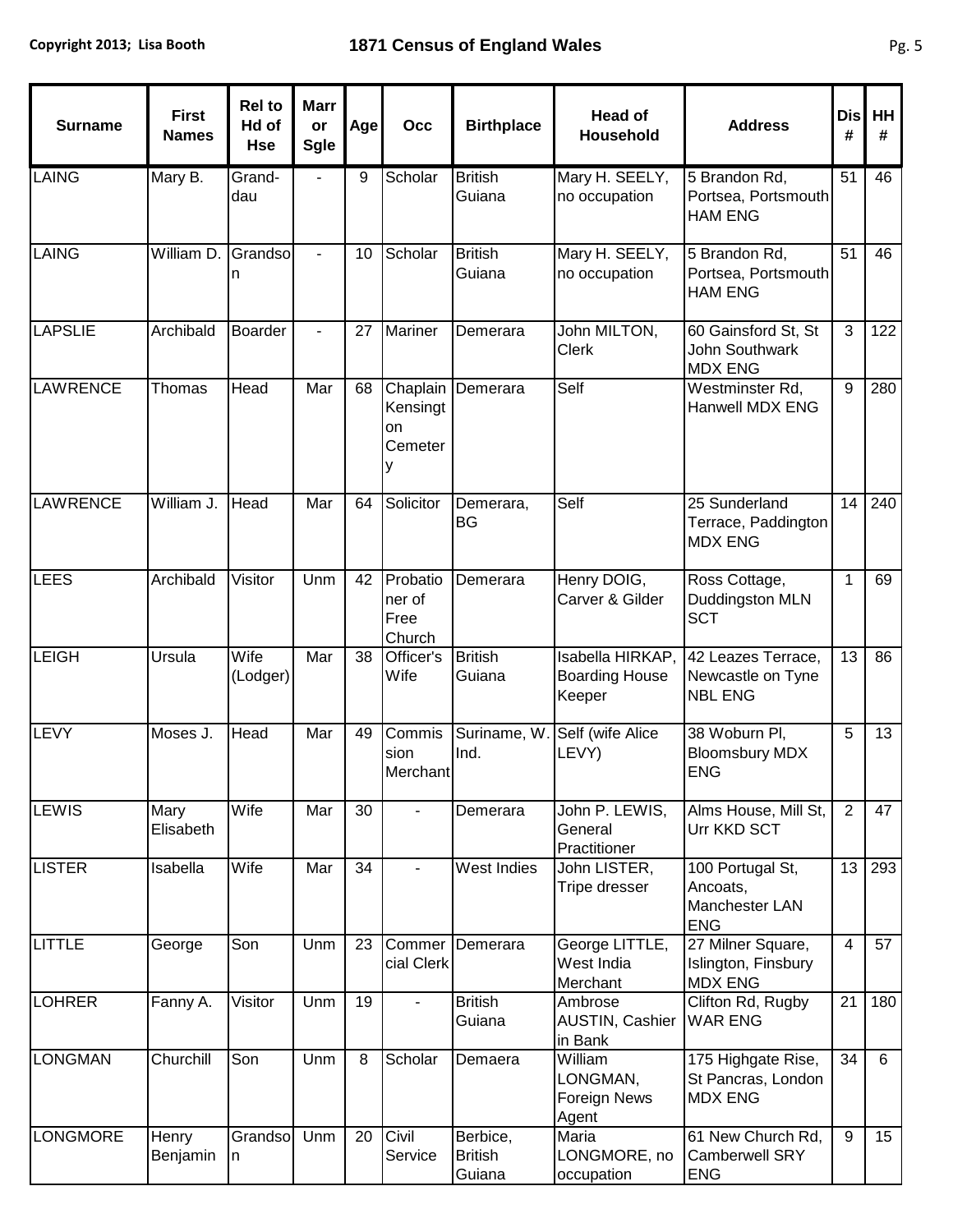| <b>Surname</b>    | <b>First</b><br><b>Names</b> | <b>Rel to</b><br>Hd of<br><b>Hse</b> | <b>Marr</b><br>or<br><b>Sgle</b> | Age | Occ                     | <b>Birthplace</b>                    | <b>Head of</b><br><b>Household</b>                         | <b>Address</b>                                                  | <b>Dis</b><br># | <b>HH</b><br># |
|-------------------|------------------------------|--------------------------------------|----------------------------------|-----|-------------------------|--------------------------------------|------------------------------------------------------------|-----------------------------------------------------------------|-----------------|----------------|
| <b>LONGMORE</b>   | Julia Maria Grand-           | dau                                  | Unm                              | 22  |                         | Berbice,<br><b>British</b><br>Guiana | Maria<br>LONGMORE, no<br>occupation                        | 61 New Church Rd,<br><b>Camberwell SRY</b><br><b>ENG</b>        | 9               | 15             |
| <b>LOWREY</b>     | Elizabeth                    | Head                                 | Mar                              | 36  | Soldier's<br>Wife       | Demerara                             | Self                                                       | North End Lane,<br>Townstal,<br>Dartmouth DEV<br><b>ENG</b>     | $6\phantom{1}$  | 148            |
| LOWREY            | Frances<br>Ε.                | Dau                                  | Unm                              | 16  |                         | Demerara                             | Elizabeth<br>LOWREY,<br>Soldier's Wife                     | North End Lane,<br>Townstal,<br>Dartmouth DEV<br><b>ENG</b>     | $6\phantom{1}$  | 148            |
| <b>LOXDALE</b>    | Geo. H.                      | Head                                 | Mar                              | 38  | in Navy                 | Engineer Demerara                    | Self                                                       | 58 Thurston Rd,<br>Lewisham KEN<br><b>ENG</b>                   | $\overline{2}$  | 174            |
| <b>LOXDALE</b>    | Hy M.                        | Son                                  | Unm                              | 26  |                         | Merchant Demerara                    | G.H. LOXDALE,<br>Merchant                                  | 10 Aigburth Hall Rd,<br>Garston, West<br>Derby LAN ENG          | 13              | 113            |
| <b>LOXDALE</b>    | John N.                      | Son                                  | Unm                              | 31  |                         | Merchant Demerara                    | G.H. LOXDALE,<br>Merchant                                  | 10 Aigburth Hall Rd,<br>Garston, West<br>Derby LAN ENG          | 13              | 113            |
| <b>LUCAS</b>      | Jessie                       | Servant                              | Unm                              | 27  | <b>Nurse</b>            | <b>British</b><br>Guiana             | <b>William Piercy</b><br>AUSTIN, Bishop<br>of Guiana, D.D. | Clarence Cottage,<br>Portsea HAM ENG                            | 42              | 305            |
| <b>LUCAS</b>      | Mary                         | Visitor                              | Unm                              | 56  | er                      | Landown Demerara                     | John B.<br>WILLIAMS,<br>Surveyor &c                        | 6 Crescent,<br>Birmingham WAR<br><b>ENG</b>                     | $\mathbf{1}$    | 50             |
| <b>LYNCH</b>      | Catherine<br>R.              | Lodger                               | Wid                              | 69  | Money<br>on<br>Interest | Demerara,<br><b>West Indies</b>      | George<br>WAGHORN,<br>Lodging House<br>Keeper              | 29 Beulah Rd,<br>Tunbridge Wells<br><b>KEN ENG</b>              | 17              | 88             |
| <b>LYONS</b>      | Morris J.                    | Head                                 | Mar                              | 49  | Hair<br><b>Dresser</b>  | West Indies<br>(See 1881)            | Self (wife Mary A.<br>LYONS, Midwife)                      | 36 St George St, St<br>George in the East<br><b>MDX ENG</b>     | $\overline{2}$  | 69             |
| M.                | Α.<br>(female)               | Patient                              | Mar                              | 54  | Indoor<br>pauper        | Demerara,<br>West Indies             | GREEN, Thomas,<br>Med. Sup.                                | Pauper Lunatic<br>Asylum, Birmingham<br><b>WAR ENG</b>          | 313<br>3/8<br>9 | p.<br>22       |
| <b>MACKAY</b>     | James                        | Head                                 | Wid                              | 62  | Labourer Berbice        |                                      | Self                                                       | Portheny Lane,<br>Peterhead ABD<br><b>SCT</b>                   | 14              | 97             |
| MACKENZIE         | Hannah                       | Head                                 | Wid                              | 65  | Officer's<br>Widow      | Berbice                              | Self                                                       | 14 Montpellier Villas,<br>Cheltenham GLS<br><b>ENG</b>          | 44              | 97             |
| <b>MACLAVERTY</b> | Jane                         | Wife                                 | Mar                              | 50  | Doctor's<br>Wife        | Demerara,<br>West Indies             | Alexander<br>MACLAVERTY,<br>Physician &<br>Surgeon         | <b>Trenchard St, Ross</b><br><b>HEF ENG</b>                     | 3               | 37             |
| <b>MACNAB</b>     | Alexander<br>Υ.              | Boarder                              | Unm                              | 13  | Scholar                 | Demara, BG                           | Margaret J.<br>GEDDES,<br>Teacher                          | 49 South Guildry St,<br>Elgin MOR SCT                           | 10              | 52             |
| <b>MACNAMARA</b>  | Frances<br>Durham            | Wife                                 | Mar                              | 38  |                         | Demerara                             | Lawrence John<br>MACNAMARA,<br>Practising<br>Physician     | Synstead, St Mary<br>Church Rd,<br>Tormoham, Torquay<br>DEV ENG | $\overline{7}$  | 28             |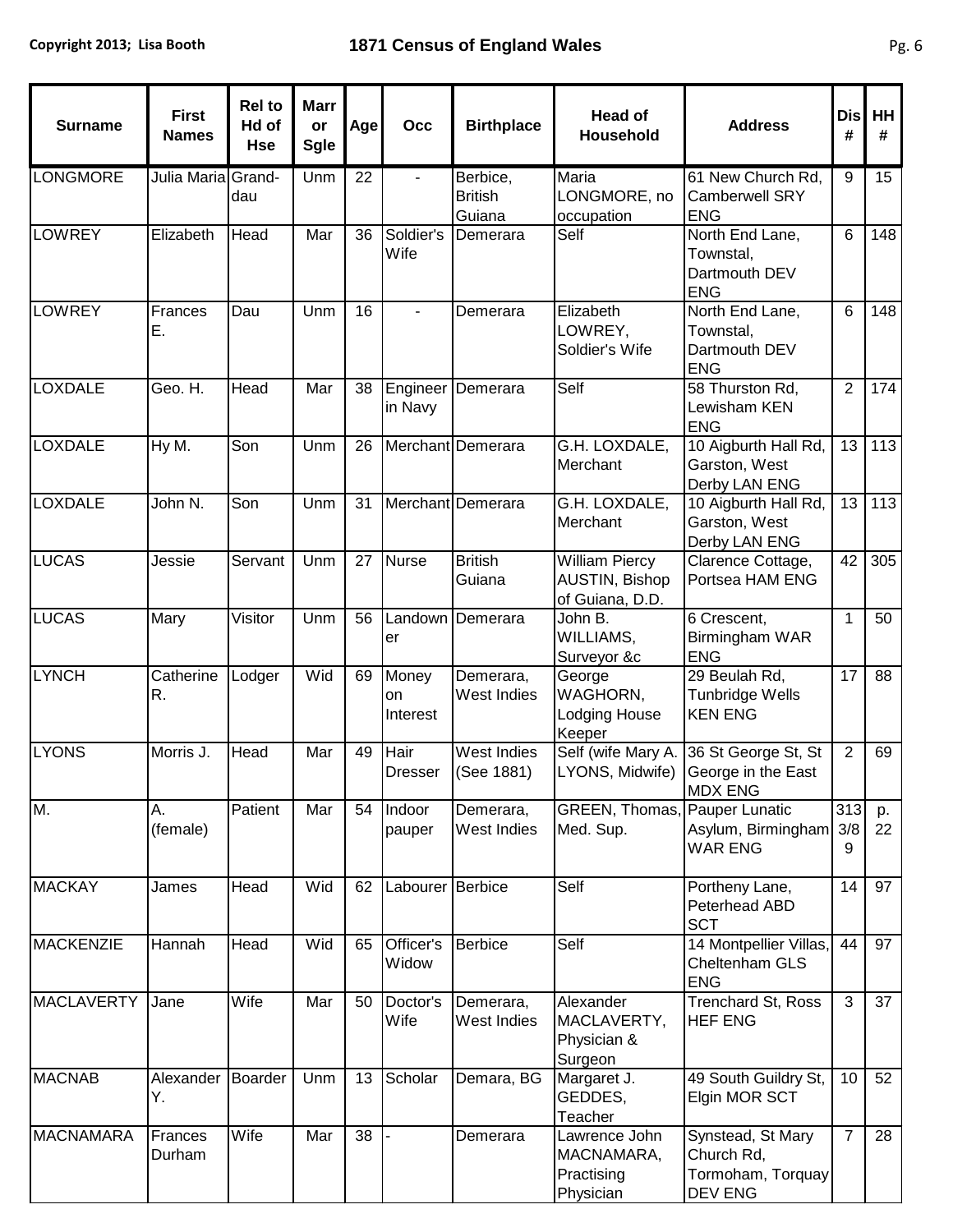| <b>Surname</b>        | <b>First</b><br><b>Names</b> | <b>Rel to</b><br>Hd of<br><b>Hse</b> | <b>Marr</b><br>or<br><b>Sgle</b> | Age             | Occ                                       | <b>Birthplace</b>                           | <b>Head of</b><br><b>Household</b>                              | <b>Address</b>                                                   | <b>Dis</b><br># | HH<br>#          |
|-----------------------|------------------------------|--------------------------------------|----------------------------------|-----------------|-------------------------------------------|---------------------------------------------|-----------------------------------------------------------------|------------------------------------------------------------------|-----------------|------------------|
| <b>MACRAE</b>         | Alexander<br>С.              | Head                                 | Mar                              | 53              |                                           | Doctor of Demerara,<br>Medicine West Indies | Self                                                            | 38 Gloucester<br>Gardens,<br>Paddington MDX<br><b>ENG</b>        | 16              | $\overline{207}$ |
| <b>MACRAE</b>         | Fanny                        | Pupil                                |                                  | 16              | Scholar                                   | Demerara,<br>W.I.                           | Anne TUCK,<br>Principal of<br>Ladies School                     | Portland House, St<br>George's Rd,<br>Brighton SSX ENG           | $\overline{7}$  | 47               |
| <b>MAIR</b>           | Alexander                    | Head                                 | Mar                              | 51              | <b>Boot</b><br>maker                      | Demerara                                    | Self (wife Isabella<br>MAIR)                                    | 23 Back Land, St<br>Andrews Square,<br>Glasgow LKS SCT           | 11              | 65               |
| <b>MALET</b>          | Mary M.                      | Wife                                 | Mar                              | 51              |                                           | <b>British</b><br>Guiana                    | James Hudson<br>MALET, Vicar<br>Mar---by &<br>Pembrokeshire     | Llandefailog<br>Mansion,<br>Llandefailogfach<br><b>BRE WLS</b>   | 6               | 46               |
| <b>MANIFOLD</b>       | Annie                        | Dau                                  |                                  | 5               | Scholar                                   | Demerara                                    | Widow                                                           | Mary MANIFOLD, Lowburn Terrace,<br>Dollar CLK SCT                | 3               | 84               |
| MANIFOLD              | Charles                      | Son                                  |                                  | $\overline{7}$  | Scholar                                   | Demerara                                    | Mary MANIFOLD, Lowburn Terrace,<br>Widow                        | Dollar CLK SCT                                                   | 3               | 84               |
| <b>MANIFOLD</b>       | Kate                         | Dau                                  |                                  | 12              | Scholar                                   | Demerara                                    | Mary MANIFOLD, Lowburn Terrace,<br>Widow                        | Dollar CLK SCT                                                   | $\overline{3}$  | 84               |
| <b>MANIFOLD</b>       | Walter                       | Son                                  |                                  | 13              | Scholar                                   | Demerara,<br>West Indies                    | Widow                                                           | Mary MANIFOLD, Lowburn Terrace,<br>Dollar CLK SCT                | 3               | 84               |
| <b>MANIFORD</b>       | John                         | Lodger                               | Unm                              | 20              |                                           | Commer Georgetown,<br>cial Clerk Demerara   | Alice Blanchford,<br>Housekeeper                                | 40 Erskine St, West<br>Derby LAN ENG                             | 3               | 42               |
| <b>MANNING</b>        | Sarah                        | Visitor                              | $\overline{U}$ nm                | 24              | General<br>Servant<br>(unempl<br>oyed)    | Demerara                                    | William<br>CARWARDINE,<br><b>Hotel Porter</b>                   | 8 Angel Place,<br>Lyncombe &<br>Widcombe, Bath<br><b>SOM ENG</b> | $\mathbf{1}$    | 261              |
| <b>MANSELL</b>        | Alfred                       | Servant                              | Unm                              | 19              | Apprenti<br>ce to<br>Blacksmi<br>th       | Kingstown,<br>W. Indies                     | Samuel<br>MILLMAN,<br><b>Blacksmith</b>                         | Blacksnith's Shop,<br><b>Berwick SAL ENG</b>                     | $\mathbf{1}$    | 28               |
| <b>MANSELL</b>        | Mary M.                      | Dau                                  | Unm                              | $\overline{23}$ |                                           | GT,<br>Demerara                             | William<br>MANSELL, Hotel<br>Keeper                             | Britannia Hotel, St<br>Chad Shrewsbury<br><b>SAL ENG</b>         | $\overline{4}$  | 37               |
| <b>MANSELL</b>        | William                      | Son                                  | Unm                              | 22              | Painter                                   | GT,<br>Demerara                             | William<br>MANSELL, Hotel<br>Keeper                             | Britannia Hotel, St<br><b>Chad Shrewsbury</b><br><b>SAL ENG</b>  | $\overline{4}$  | 37               |
| MANTYN (or<br>MARTYN) | James                        | Visitor                              | Mar                              | 60              | Shipping<br>Surveyor<br>- Brd of<br>Trade | Suriname                                    | Ann BROUGH<br>(no occ); wife<br>Elizabeth M.B.<br><b>MANTYN</b> | Percy St, Liverpool<br><b>LAN ENG</b>                            | $\overline{35}$ | $\overline{227}$ |
| <b>MARRIOTT</b>       | Louisa H.                    | Step-<br>dau                         | Unm                              | 14              | Scholar                                   | Demerara                                    | Elizabeth<br>MARRIOTT,<br>Annuitant                             | 9 Wellington St,<br>Islington, Finsbury<br><b>MDX ENG</b>        | $\overline{4}$  | 193              |
| <b>MARTIN</b>         | Elizabeth<br>М.              | Wife                                 | Mar                              | 49              |                                           | Demerara,<br>West Indies                    | Joseph MARTIN,<br><b>Stone Miner</b>                            | Fenn's Yard,<br>Wrockwardine SAL<br><b>ENG</b>                   | 1               | 149              |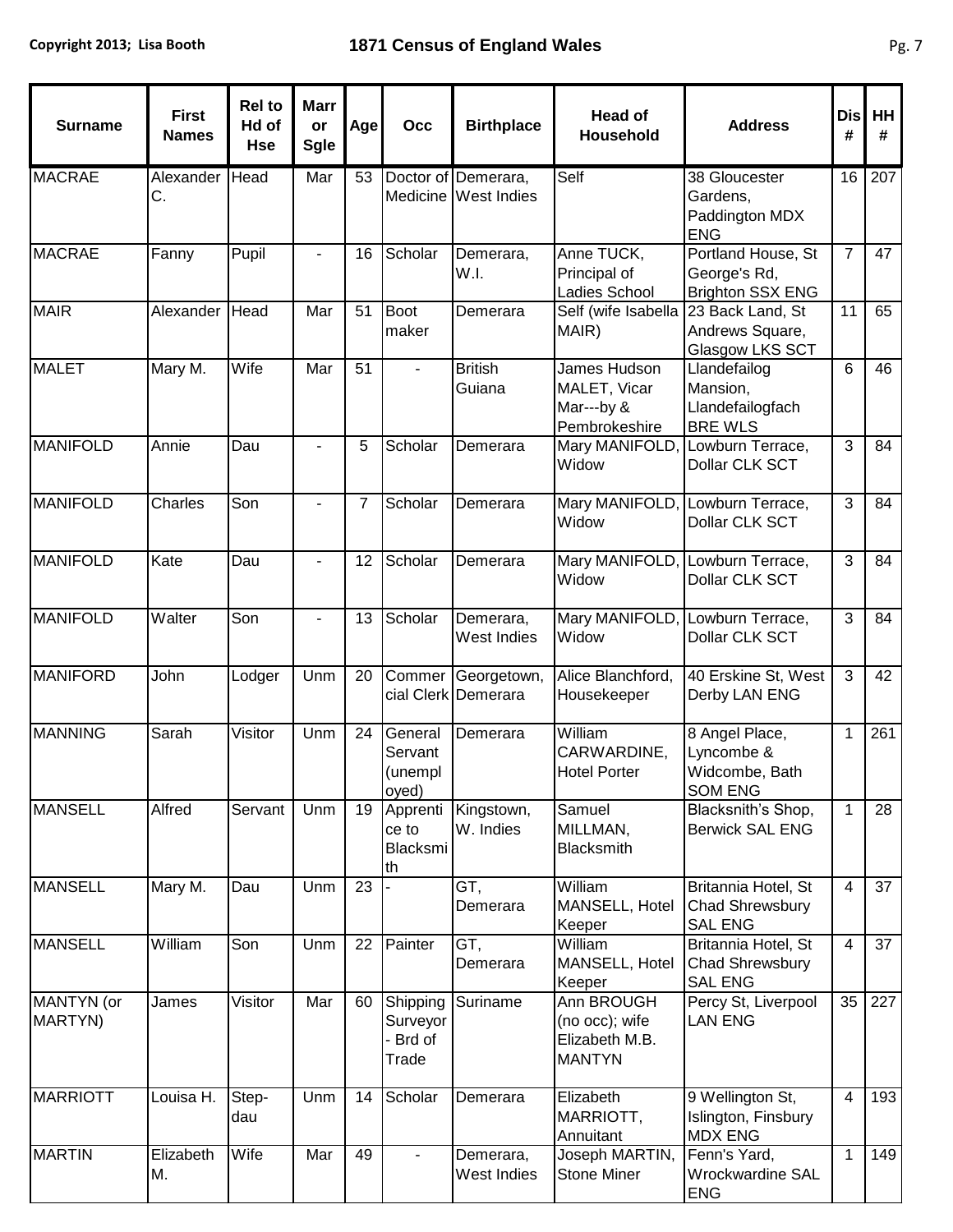| <b>Surname</b>  | <b>First</b><br><b>Names</b> | <b>Rel to</b><br>Hd of<br><b>Hse</b> | <b>Marr</b><br>or<br><b>Sgle</b> | Age            | Occ                                            | <b>Birthplace</b>              | <b>Head of</b><br><b>Household</b>                    | <b>Address</b>                                                          | <b>Dis</b><br># | HH<br>#  |
|-----------------|------------------------------|--------------------------------------|----------------------------------|----------------|------------------------------------------------|--------------------------------|-------------------------------------------------------|-------------------------------------------------------------------------|-----------------|----------|
| <b>MARTIN</b>   | William                      | Head                                 | Mar                              | 32             | Mariner                                        | Demerara,<br>West Indies       | Self                                                  | 3, No. 9 Court,<br>Leeds St, Liverpool<br><b>LAN ENG</b>                | 16<br>H         | 76       |
| <b>MASON</b>    | Sarah                        | Visitor                              | Mar                              | 60             |                                                | Damarara                       | Michael<br>LASEROW,<br>Physician                      | 2 Green, Tottenham<br><b>MDX ENG</b>                                    | $\mathbf{1}$    | 198      |
| <b>MASSEY</b>   | Anne                         | Step-<br>dau                         | Wid                              | 56             | <b>No</b><br>occupati<br>on                    | Demerara,<br>West Indies       | Henry<br><b>HEATHORN, No</b><br>occupation            | Rutland Cottages,<br>Church Rd, Croydon<br><b>SRY ENG</b>               | 43              | 66       |
| <b>MASSIAH</b>  | Sarah B.                     | Head                                 | Mar                              | 59             | Husband<br>in West<br>Indies                   | Demerara, S<br>Americe         | Self                                                  | 10 Belle Vue,<br>Clifton, Bristol GLS<br><b>ENG</b>                     | 12              | 125      |
| <b>MATHESON</b> | Charles                      | Head                                 | Mar                              | 39             | Clergym<br>an <sub>8</sub><br>Schoolm<br>aster | <b>British</b><br>Guiana       | Self (wife Alethea<br><b>MATHESON)</b>                | Clergy Orphan<br>School, Whitstable<br>Rd, St Dunstan KEN<br><b>ENG</b> | $9\,$           | 187      |
| <b>MATHESON</b> | Frank                        | Gr son                               | $\overline{a}$                   | 12             | Scholar                                        | Demerara                       | Alexander<br>MATHESON,<br>Retired<br>Innkeeper        | Inchgower Cottage,<br><b>Gairloch Southern</b><br><b>ROC SCT</b>        | 9               | 72       |
| <b>MATHESON</b> | Mary                         | $\overline{G}$ r dau                 | Unm                              | 15             |                                                | Demerara                       | Alexander<br>MATHESON,<br>Retired<br>Innkeeper        | Inchgower Cottage,<br>Gairloch Southern<br><b>ROC SCT</b>               | $9\,$           | 72       |
| <b>MATTHEWS</b> | John                         | Boy                                  |                                  | 17             | Boy 1<br>Class                                 | Demerara                       |                                                       | H.M.S. Galatea,<br>Royal Navy vessel<br>at sea                          | 578<br>5/2<br>5 | p.<br>13 |
| <b>MAW</b>      | Grace                        | Wife                                 | Mar                              | 28             |                                                | <b>British</b><br>Guiana, W.I. | Arthur MAW,<br><b>Encaustic Tile</b><br>Manufact'r    | Severn House,<br>Buildwas Rd,<br>Coalbrookdale SAL<br><b>IENG</b>       | $\overline{4}$  | 41       |
| McALLISTER      | William                      | Boarder                              | Unm                              | 21             | <b>Clerk</b><br>Contract<br>or                 |                                | U.S. America Mungo REID,<br>Clerk Clyde<br>Navigation | 9 Pitt St, Barony<br><b>LKS SCT</b>                                     | $\overline{3}$  | 20       |
| <b>McARTHUR</b> | Charles                      | Son                                  |                                  | $\overline{2}$ |                                                | Demeray,<br>W.I.               | Charles<br>McARTHUR,<br>West India<br>Merchant        | 133 East King St,<br><b>Row DNB SCT</b>                                 | 11              | 87       |
| <b>McARTHUR</b> | Elizabeth<br>R.              | Dau                                  | Unm                              | $\overline{4}$ |                                                | Demeray,<br>W.I.               | Charles<br>McARTHUR,<br>West India<br>Merchant        | 133 East King St,<br>Row DNB SCT                                        | 11              | 87       |
| <b>McARTHUR</b> | Grace<br>Lockhart            | Dau                                  | Unm                              | 3              |                                                | Demeray,<br>W.I.               | Charles<br>McARTHUR,<br>West India<br>Merchant        | 133 East King St,<br>Row DNB SCT                                        | 11              | 87       |
| <b>McARTHUR</b> | Margaret<br>S.               | Dau                                  | Unm                              | $\overline{7}$ |                                                | Demeray,<br>W.I.               | Charles<br>McARTHUR,<br>West India<br>Merchant        | 133 East King St,<br>Row DNB SCT                                        | 11              | 87       |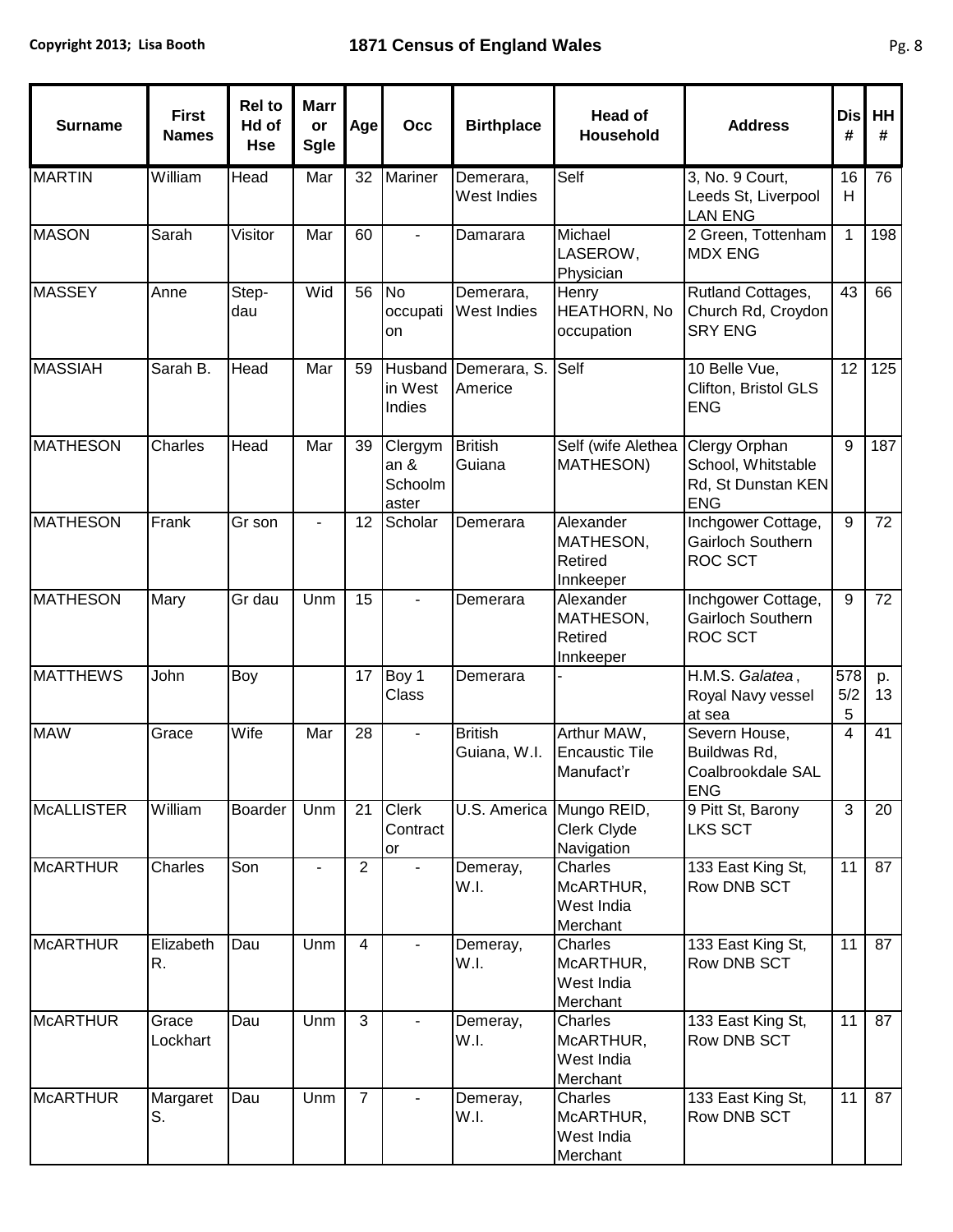| <b>Surname</b>          | <b>First</b><br><b>Names</b> | <b>Rel to</b><br>Hd of<br><b>Hse</b> | <b>Marr</b><br>or<br><b>Sgle</b> | Age             | Occ                                             | <b>Birthplace</b>                     | <b>Head of</b><br><b>Household</b>                                            | <b>Address</b>                                                               | <b>Dis</b><br># | <b>HH</b><br># |
|-------------------------|------------------------------|--------------------------------------|----------------------------------|-----------------|-------------------------------------------------|---------------------------------------|-------------------------------------------------------------------------------|------------------------------------------------------------------------------|-----------------|----------------|
| <b>McARTHUR</b>         | William                      | Head                                 | Mar                              | 24              | Commer British<br>cial Clerk Guiana<br>(Cloths) |                                       | Self (wife<br>Elizabeth<br>McARTHUR)                                          | 1 Newhall Terrace,<br>Calton LKS SCT                                         | 102             | 95             |
| <b>McCALLUM</b>         | John                         | Head                                 | Unm                              | 50              | Engine<br>Fitter                                | West Indies<br>(see 1881)             | Self                                                                          | 35 Lyon St, Glasgow<br><b>LKS SCT</b>                                        | 45              | 69             |
| <b>McCORMICK</b>        | Alice                        | Dau                                  | Unm                              | $\overline{26}$ |                                                 | G Town,<br>Demerara                   | Ann<br>McCORMICK,<br><b>Private Means</b>                                     | 70 Belmont St, St<br>Pancras MDX ENG                                         | 17              | 124            |
| <b>McCORMICK</b>        | Ann                          | Head                                 | Wid                              | 69              | Private                                         | G Town,<br>Demerara                   | Self                                                                          | 70 Belmont St, St<br>Pancras MDX ENG                                         | 17              | 124            |
| <b>McCRAY</b>           | Violet                       | Servant                              | Unm                              | 21              | Housem<br>aid                                   | Demerara                              | Charles<br>BRELAZY,<br><b>Banker</b>                                          | 21 Colville Square,<br>Kensington MDX<br><b>ENG</b>                          | 37              | 192            |
| <b>McCULLOCH</b>        | John F.<br>(As Jean<br>S)    | Son                                  |                                  | 14              | Scholar                                         | West India<br>(see 1861, 1881) Joiner | James GRAY,                                                                   | 49 Dalmarnock St,<br>Calton LKS SCT                                          | 47              | 39             |
| <b>McDOUGAL</b>         | Catherine                    | Wife                                 | Mar                              | 48              |                                                 | <b>British</b><br>Guiana              | John<br>McDOUGAL,<br>Gentleman                                                | 14 Stanton Place,<br>Shorters Hill Rd,<br><b>Greenwich KEN</b><br><b>ENG</b> | 18              | 23             |
| <b>McFARLANE</b>        | Archibald                    | Son                                  | Unm                              | 17              |                                                 | Demerara,<br>Guiana                   | Frances E.<br>McFARLANE,<br>Annuitant                                         | 49 Lower Bridge St,<br>Stirling STI SCT                                      | 14              | 26             |
| <b>McFARLANE</b>        | Ellen A.                     | Dau                                  | Unm                              | 19              |                                                 | Demerara,<br>Guiana                   | Frances E.<br>McFARLANE,<br>Annuitant                                         | 49 Lower Bridge St,<br>Stirling STI SCT                                      | 14              | 26             |
| <b>McFARLANE</b>        | John H.                      | $\overline{\text{Son}}$              | Unm                              | 22              |                                                 | Demerara,<br>Guiana                   | Frances E.<br>McFARLANE,<br>Annuitant                                         | 49 Lower Bridge St,<br>Stirling STI SCT                                      | 14              | 26             |
| <b>McFARLANE</b>        | Mary<br>Isabella             | Dau                                  | Unm                              | 44              | <b>Upholstr</b><br>ess                          | Demerara,<br>W.I.                     | Janet<br>McFARLANE,<br>Widow                                                  | 76 Charlotte St,<br>Marylebone MDX<br><b>ENG</b>                             | 14              | 575            |
| McGRATH (as<br>MAGRATH) | Thomas<br>K.                 | Visitor                              |                                  | 12              |                                                 | Demerara                              | Henry W.H.<br><b>GRAHAM, Cotton Witton LAN ENG</b><br>Spinner<br>Manufacturer | 1 Witton Terr,                                                               | 3               | 418            |
| <b>McGUFFIE</b>         | Andrew                       | Son                                  | $\blacksquare$                   | 3               |                                                 | <b>St Saviours</b><br><b>Berbice</b>  | John McGUFFIE,<br>Minister of St<br>Saviours                                  | 22 Gibson St,<br>Govan LKS SCT                                               | 19              | $\overline{4}$ |
| <b>McGUFFIE</b>         | Mary                         | Dau                                  |                                  | 5               | Scholar                                         | <b>St Saviours</b><br><b>Berbice</b>  | John McGUFFIE,<br>Minister of St<br>Saviours                                  | 22 Gibson St.<br>Govan LKS SCT                                               | 19              | $\overline{4}$ |
| <b>McGUFFIE</b>         | Robert                       | Son                                  |                                  | 6               | Scholar                                         | St Saviours<br><b>Berbice</b>         | John McGUFFIE,<br>Minister of St<br>Saviours                                  | 22 Gibson St.<br>Govan LKS SCT                                               | 19              | $\overline{4}$ |
| <b>McGUFFIE</b>         | Sarah                        | Dau                                  |                                  | 1               |                                                 | <b>St Saviours</b><br><b>Berbice</b>  | John McGUFFIE,<br>Minister of St<br>Saviours                                  | 22 Gibson St,<br>Govan LKS SCT                                               | 19              | $\overline{4}$ |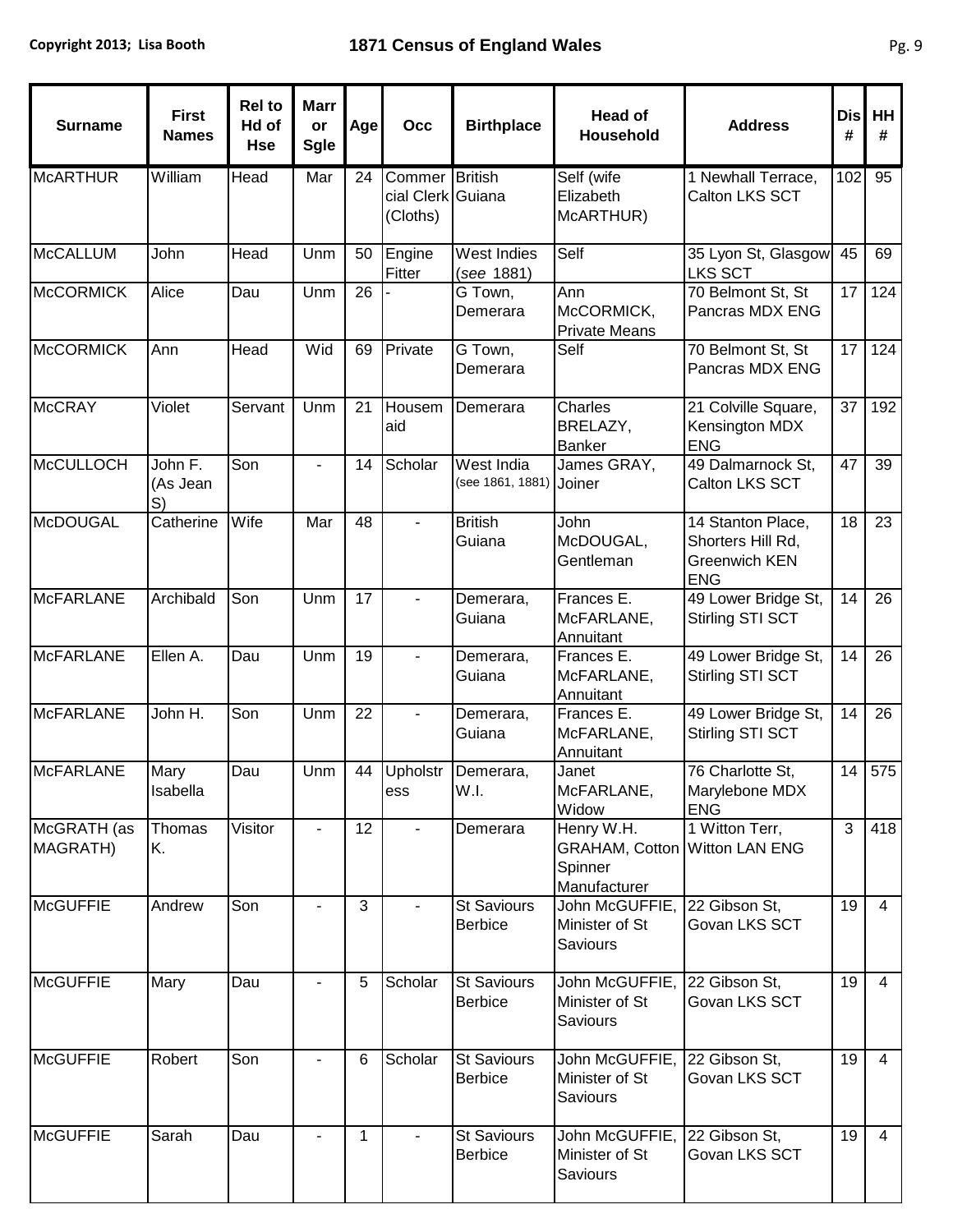| <b>Surname</b>        | <b>First</b><br><b>Names</b> | <b>Rel to</b><br>Hd of<br><b>Hse</b> | <b>Marr</b><br>or<br><b>Sgle</b> | Age | Occ                                                               | <b>Birthplace</b>                     | <b>Head of</b><br><b>Household</b>                                         | <b>Address</b>                                                                                | <b>Dis</b><br># | HH<br># |
|-----------------------|------------------------------|--------------------------------------|----------------------------------|-----|-------------------------------------------------------------------|---------------------------------------|----------------------------------------------------------------------------|-----------------------------------------------------------------------------------------------|-----------------|---------|
| <b>McINDOE</b>        | Peter                        | Head                                 | Mar                              | 50  | Boarding<br>House<br>Keeper                                       | <b>Barbice</b>                        | Self                                                                       | 12 Anderston Quay,<br>Barony LKS SCT                                                          | 49              | 18      |
| <b>McINTOSH</b>       | Alexander<br>McK.            | Son                                  | Unm                              | 21  | Commer Berbice,<br>cial Clerk British<br>Ship<br><b>Broker</b>    | Guiana                                | Jane McINTOSH,<br>Annuitant                                                | 6 St James St,<br>Tradeston, Glasgow<br>LKS SCT                                               | 84              | 80      |
| <b>McINTOSH</b>       | Archibald<br>N.S.            | Son                                  | Unm                              | 20  | Commer Berbice,<br>cial Clerk British<br>Ship<br><b>Broker</b>    | Guiana                                | Jane McINTOSH,<br>Annuitant                                                | 6 St James St,<br>Tradeston, Glasgow<br><b>LKS SCT</b>                                        | 84              | 80      |
| <b>McINTOSH</b>       | H.D.                         | Head                                 | Mar                              | 30  | West<br>India<br>Proprieto                                        | <b>British</b><br>Guiana              | Self                                                                       | Lullington Rd,<br>Croydon SRY ENG                                                             | 46              | 282     |
| <b>McINTOSH</b>       | <b>Isabella E</b>            | Dau                                  | Unm                              | 23  |                                                                   | Berbice, BG                           | Jane McINTOSH,<br>Annuitant                                                | 6 St James St,<br>Tradeston, Glasgow<br><b>LKS SCT</b>                                        | 84              | 80      |
| <b>McKAY</b>          | Jessie                       |                                      |                                  |     | see<br><b>SIMSON</b>                                              |                                       |                                                                            |                                                                                               |                 |         |
| <b>McKENZIE</b>       | George                       | Boarder                              | Unm                              | 30  | nt                                                                | Accounta Berbice, BG                  | Grace SHARP,                                                               | 353 Bath St, Barony<br><b>LKS SCT</b>                                                         | 46              | 18      |
| <b>McLAGAN</b>        | Peter                        | Visitor                              | Unm                              | 48  | M.P.<br>er                                                        | Demerara,<br>Landown West Indies      |                                                                            | Palace & Burlington<br>Hotel, Old<br>Burlington St, St<br>James Westminster<br><b>MDX ENG</b> | 5               | 50      |
| <b>McLAREN</b>        | Alexander Lodger<br>D.       |                                      | Mar                              | 24  | Estates<br>Engineer                                               | Demerara                              | Self (wife Mary<br>McLAREN)                                                | 67 Union St,<br>Greenock RFW<br><b>SCT</b>                                                    | 46              | 91      |
| <b>McLAREN</b>        | Donald                       | Head                                 | Mar                              | 32  | Shipown<br>er                                                     | Demerara,<br>Guiana                   | Self (wife Mary<br>McLAREN)                                                | 57 Esplanade,<br>Greenock RFW<br><b>SCT</b>                                                   | 47              | 124     |
| McLAREN (as<br>MOHAM) | Emily W.<br>(as ENID<br>B)   | Wife                                 | Mar                              | 25  |                                                                   | Demerara,<br><b>British</b><br>Guiana | John P.<br>McLAREN,<br>Retired<br>Accountant &<br>West India<br>Proprietor | 8 or 9 Shaw Place,<br>Greenock RFW<br><b>SCT</b>                                              | 13              | 54      |
| McLAREN (as<br>MOHAM) | John P.                      | Head                                 | Mar                              | 29  | Retired<br>Accounta British<br>nt &<br>West<br>India<br>Proprieto | Demerara,<br>Guiana                   | Self (wife Emily<br>McLAREN)                                               | 8 or 9 Shaw Place,<br>Greenock RFW<br><b>SCT</b>                                              | 13              | 54      |
| <b>McLEAN</b>         | Donald                       | Lodger                               | Wid                              | 56  | Piano<br>Forte<br>Maker                                           | Demerara                              | Catherine<br>FANNER (no<br>occ.)                                           | 16 St Ninian St,<br>Govan LKS SCT                                                             | 80              | 45      |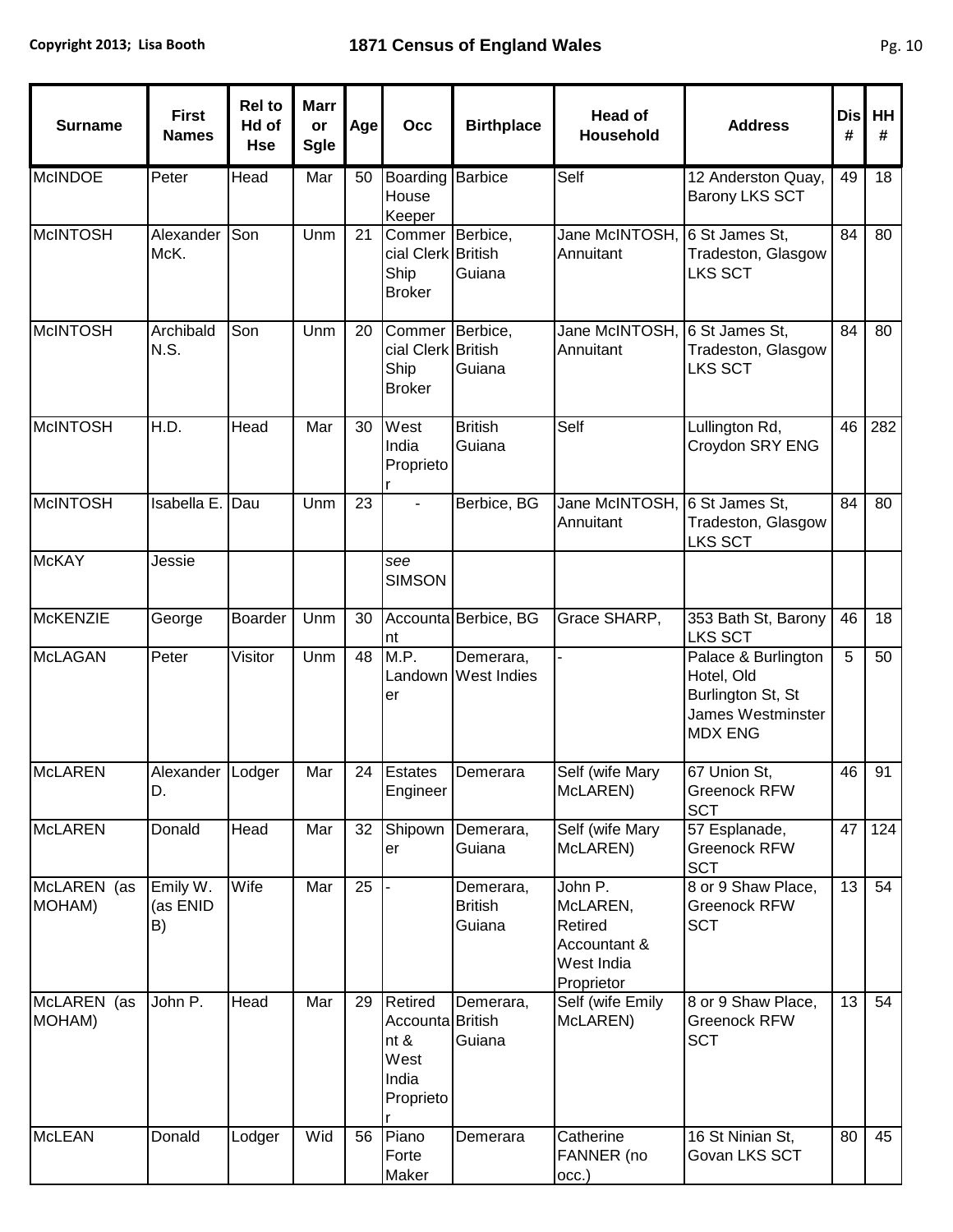| <b>Surname</b>                                   | <b>First</b><br><b>Names</b>    | <b>Rel to</b><br>Hd of<br><b>Hse</b> | <b>Marr</b><br>or<br><b>Sgle</b> | Age            | Occ                                         | <b>Birthplace</b>                     | <b>Head of</b><br>Household                                | <b>Address</b>                                                                    | <b>Dis</b><br># | HH<br>#        |
|--------------------------------------------------|---------------------------------|--------------------------------------|----------------------------------|----------------|---------------------------------------------|---------------------------------------|------------------------------------------------------------|-----------------------------------------------------------------------------------|-----------------|----------------|
| <b>McLENNAN</b>                                  | Matilda F.                      | Wife                                 | Mar                              | 36             |                                             | Demerara                              | Donald<br>McLENNAN,<br>Grocer                              | 5 Grange Terrace,<br><b>Cathcart RFW SCT</b>                                      | $\overline{4}$  | 113            |
| McLENNAN (As Wm A.<br>LENNAN)                    |                                 | Stepson                              |                                  | 21             | Clerk (in<br>W. So.<br>Office)              | Demerara                              | Robert<br>CHRISTIE, Captn Edinburgh St<br>Retired H.M.I.S. | St Bernard Bower,<br><b>Cuthbert MLN SCT</b>                                      | 86              | 32             |
| <b>McLEOD</b>                                    | Annie                           | Servant                              | Unm                              | 20             |                                             | Barhin, Br G                          | Marraile<br>McLEAN, House<br>Proprietor                    | 3 Stratheran Rd,<br>Edinburgh St<br>Cuthbert MLN SCT                              | 114             | $\overline{3}$ |
| <b>McLEOD</b>                                    | Charles H. Boarder              |                                      | Unm                              | 23             | Clerk,<br>unemplo<br>yed                    | Georgetown,<br>Demerara,<br><b>BG</b> | Henry CURTIS,<br><b>Butcher</b>                            | 5 Cumberland St, St<br>George Hanover<br>Square,<br>Westminster MDX<br><b>ENG</b> | 29              | $\overline{4}$ |
| <b>McLEOD</b>                                    | John F.                         | Lodger                               | Unm                              | 23             | Printer                                     | <b>New</b><br>Amsterdam,<br><b>BG</b> | John SKINNER,<br>Fisherman                                 | Manse St, Tain<br><b>ROC SCT</b>                                                  | $\mathbf{3}$    | 74             |
| <b>McLEOD</b>                                    | Margaret<br>Jane                | Servant                              | Unm                              | 27             |                                             | Barhin, Br G                          | Marraile<br>McLEAN, House<br>Proprietor                    | 3 Stratheran Rd,<br>Edinburgh St<br>Cuthbert MLN SCT                              | 114             | 3              |
| <b>McLEOD</b>                                    | Robert R.                       | Lodger                               | Unm                              | 20             | Printer                                     | <b>New</b><br>Amsterdam,<br><b>BG</b> | John SKINNER,<br>Fisherman                                 | Manse St, Tain<br><b>ROC SCT</b>                                                  | 3               | 74             |
| <b>McLEREN</b>                                   | Mary A.                         | <b>Boarder</b>                       | Unm                              | $\overline{7}$ | Scholar                                     | Demerara,<br>West Indies              | Jane B.<br>EDWARDS,<br>Widow                               | 46 Queens Rd,<br>Everton, Liverpool<br><b>LAN ENG</b>                             | 75              | 266            |
| <b>McMILLAN</b>                                  | Agness                          | Wife                                 | Mar                              | 64             |                                             | Berbice, S.A.                         | Anthony<br>McMILLAN,<br>Farmer                             | Fordhouse, Kells<br><b>KCD SCT</b>                                                | 5               | 20             |
| McNAUGHTON Elizabeth<br>(as<br><b>McKENGHTON</b> |                                 | Wife                                 | Mar                              | 31             |                                             | Demerara                              | John<br>McNAUGHTON,<br>Brass Finisher                      | 17 Lynedoch St,<br><b>Greenock RFW</b><br><b>SCT</b>                              | 24              | 123            |
| <b>McPHERSON</b>                                 | Jannette                        | Niece                                | Unm                              | 21             | Assistant British<br>Houseke Guiana<br>eper |                                       | Archd<br>STEWART,<br>Farmer                                | Loak South,<br>Auchtergartan PER<br><b>SCT</b>                                    | $6\phantom{1}$  | 21             |
| <b>McQUEEN</b>                                   | Lizette<br>(also as<br>Suzette) | <b>Boarder</b>                       | Unm                              | 54             | Annuitan                                    | Demerara,<br><b>British</b><br>Guiana | Esther NELSON,<br>Annuitant                                | Circus Place, St<br>Stephen LND ENG                                               | 14              | 48             |
| <b>MEERTEN</b>                                   | George<br>Sidney                | Head                                 | Mar                              | 40             | Pottery<br>Man                              | Demerara,<br>West Indies              | Self                                                       | Higher Windy Bank,<br>Blatchinworth &<br>Calderbrook LAN<br><b>ENG</b>            | $\overline{2}$  | 107            |
| <b>MENZIES</b>                                   | Douglas<br>D.C.                 | Head                                 | Unm                              | 30             | Surgeon                                     | Demerara                              | Self                                                       | 55 Main St, Earlston<br><b>BEW SCT</b>                                            | $\mathbf{1}$    | 153            |
| <b>MENZIES</b>                                   | Esther M.                       | Dau                                  |                                  | 6              |                                             | George<br>Town,<br>Demerara           | William<br>MENZIES,<br>Accountant                          | 7 Collins St,<br>Lewisham KEN<br><b>ENG</b>                                       | 3w<br>n         | 73             |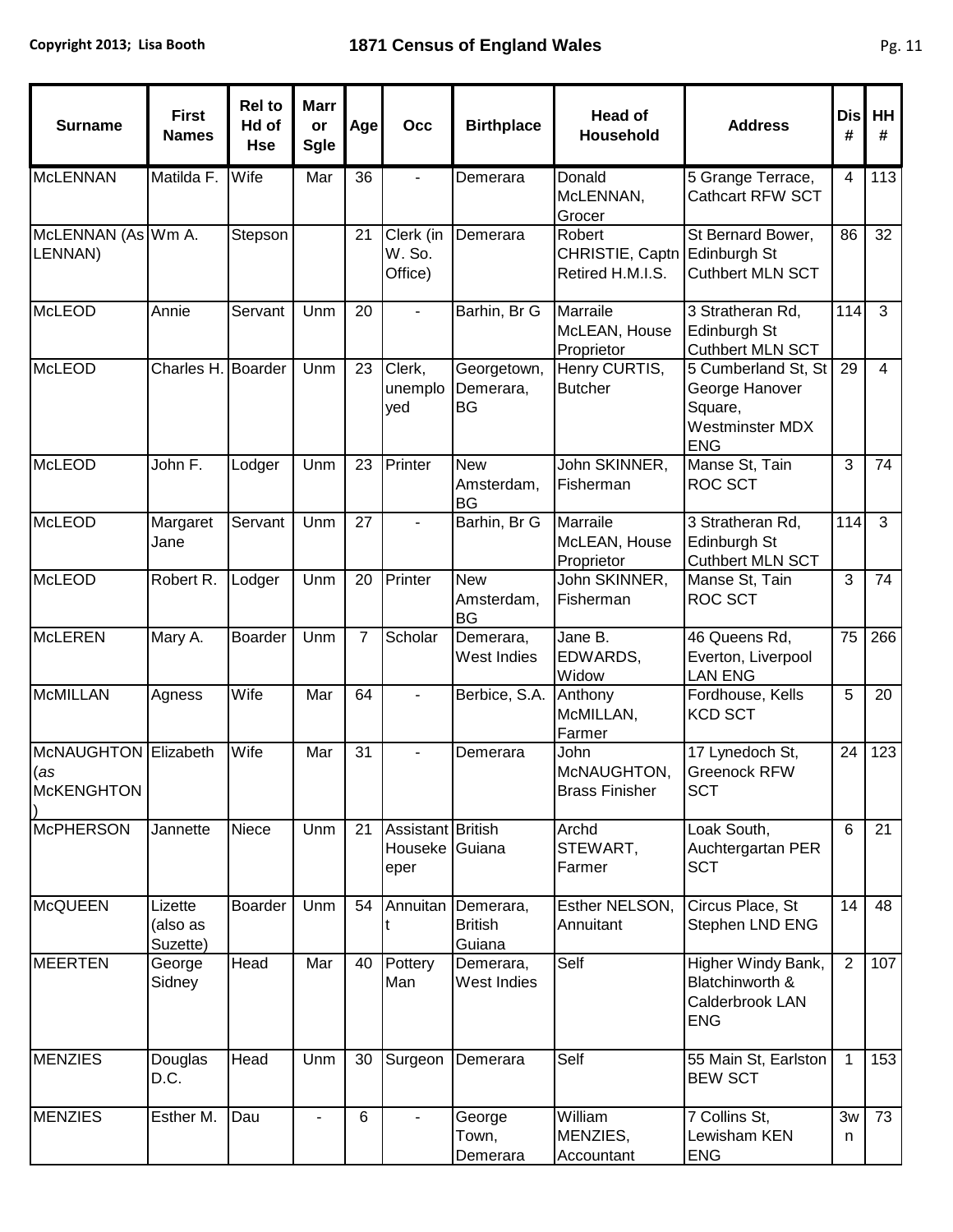| <b>Surname</b>                 | <b>First</b><br><b>Names</b> | <b>Rel to</b><br>Hd of<br><b>Hse</b> | <b>Marr</b><br>or<br><b>Sgle</b> | Age | Occ                                   | <b>Birthplace</b>                          | <b>Head of</b><br>Household                              | <b>Address</b>                                                                            | <b>Dis</b><br>#  | HH<br>#          |
|--------------------------------|------------------------------|--------------------------------------|----------------------------------|-----|---------------------------------------|--------------------------------------------|----------------------------------------------------------|-------------------------------------------------------------------------------------------|------------------|------------------|
| <b>MENZIES</b>                 | Helen                        | Dau                                  | Unm                              | 31  | Teacher                               | <b>New</b><br>Amsterdam,<br><b>Berbice</b> | Henrietta<br>MENZIES,<br>Housekeeper                     | 7 Rankeillor St.<br>Edinburgh St<br><b>Cuthbert MLN SCT</b>                               | 68               | 12 <sub>2</sub>  |
| <b>MENZIES</b>                 | Henrietta                    | Dau                                  | Unm                              | 27  | Teacher                               | Demerara                                   | Henrietta<br>MENZIES,<br>Housekeeper                     | 7 Rankeillor St,<br>Edinburgh St<br><b>Cuthbert MLN SCT</b>                               | 68               | 12               |
| <b>MENZIES</b>                 | Robert                       | Son                                  | Unm                              | 29  | <b>Banker</b>                         | Demerara                                   | Henrietta<br>MENZIES,<br>Housekeeper                     | 7 Rankeillor St,<br>Edinburgh St<br>Cuthbert MLN SCT                                      | 68               | 12               |
| <b>MEYER</b>                   | <b>Suzette</b><br>Mercy      | Compan<br>ion                        | Unm                              | 30  | Compani<br>on                         | <b>British</b><br>Guiana                   | Mary STACEY,<br>Lady, Dividends<br>&c                    | High Rd, Tottenham<br><b>MDX ENG</b>                                                      | 6                | 35               |
| <b>MILLAR</b>                  | Mary S.                      | Assistan                             | Unm                              | 20  | Dress-<br>maker<br>Apprt              | Demera, W.I.                               | Barbara ELLIS,<br><b>Dressmaker</b>                      | 29 Queen Anne St.<br>Marylebone MDX<br><b>ENG</b>                                         | 9                | 14               |
| <b>MILLER</b>                  | John                         | Head                                 | Mar                              | 30  | Iron<br>Shop<br>man                   | Demerara                                   | Self                                                     | 12 Oldham St,<br>Liverpool LAN ENG                                                        | 26               | $\overline{217}$ |
| <b>MILLER</b>                  | Thomas                       | Inmate                               | Unm                              | 45  | Mercht<br>Seaman                      | Demerara,<br>West Indies                   | Samuel John<br><b>HUGHES,</b><br>Workhouse<br>Master     | <b>West Ham Union</b><br>Workhouse,<br>Leytonstone ESS<br><b>ENG</b>                      | 163<br>5/1<br>45 | p.<br>23         |
| MILLER (as<br>WELLER)          | Carolina                     | Wife                                 | Mar                              | 39  |                                       | <b>British</b><br>Guiana                   | Alexander<br>West Indian<br>Merchant                     | Fairthorn House,<br>WELLER, African Balshagry Avenue,<br>Govan, Partick LKS<br><b>SCT</b> | 14               | $\overline{118}$ |
| MILLER (as<br>WELLER)          | George M. Son                |                                      |                                  | 6   |                                       | Dutch Guiana Alexander                     | <b>WELLER, African</b><br>West Indian<br>Merchant        | Fairthorn House,<br>Balshagry Avenue,<br>Govan, Partick LKS<br><b>SCT</b>                 | 14               | 118              |
| <b>MOFFETT</b>                 | William                      | Head                                 | Mar                              | 45  | Upholste<br>rer                       | Demerara                                   | Self (wife Martha<br>MOFFETT)                            | 126 St Georges Rd,<br><b>Barony LKS SCT</b>                                               | 42               | 112              |
| <b>MONTANROUS</b> Rosalie<br>E |                              | <b>Boarder</b>                       | Unm                              | 41  | of no<br>professio<br>n               | Demerare                                   | Sarah M.B.<br>PENDRELL,<br>Landowner of no<br>profession | North Mundham<br><b>SSX ENG</b>                                                           | 5                | 37               |
| <b>MOORE</b>                   | Emma A.                      | Wife                                 | Mar                              | 39  |                                       | Demerara                                   | Thomas MOORE, 7 Sidney Terrace,<br>Journalist            | West Rd, Lewisham<br><b>KEN ENG</b>                                                       | 13               | 109              |
| <b>MOORE</b>                   | Jessy<br>Eliza               | Sister-in-<br>law                    |                                  | 17  | Visitor to<br>Great<br><b>Britain</b> | <b>British</b><br>Guiana                   | David JACK,<br>Retired W. India<br>Merchant              | 21 Viewforth PI,<br>Edinburgh St<br><b>Cuthberts MDL SCT</b>                              | 109              | 61               |
| <b>MOREY</b>                   | Margaret                     | Wife                                 | Mar                              | 42  | Mariner's<br>Wife                     | Demerara,<br>West Indies                   | Self                                                     | Hurststake,<br>Carisbrooke HAM<br><b>ENG</b>                                              | 17               | 63               |
| <b>MORISON</b>                 | Charlotte                    | Wife                                 | Mar                              | 29  |                                       | Demerara                                   | Georgianne<br>POLLARD,<br>Teacher                        | Vine Garden<br>Terrace, Wellington<br><b>SAL ENG</b>                                      | $\overline{4}$   | 74               |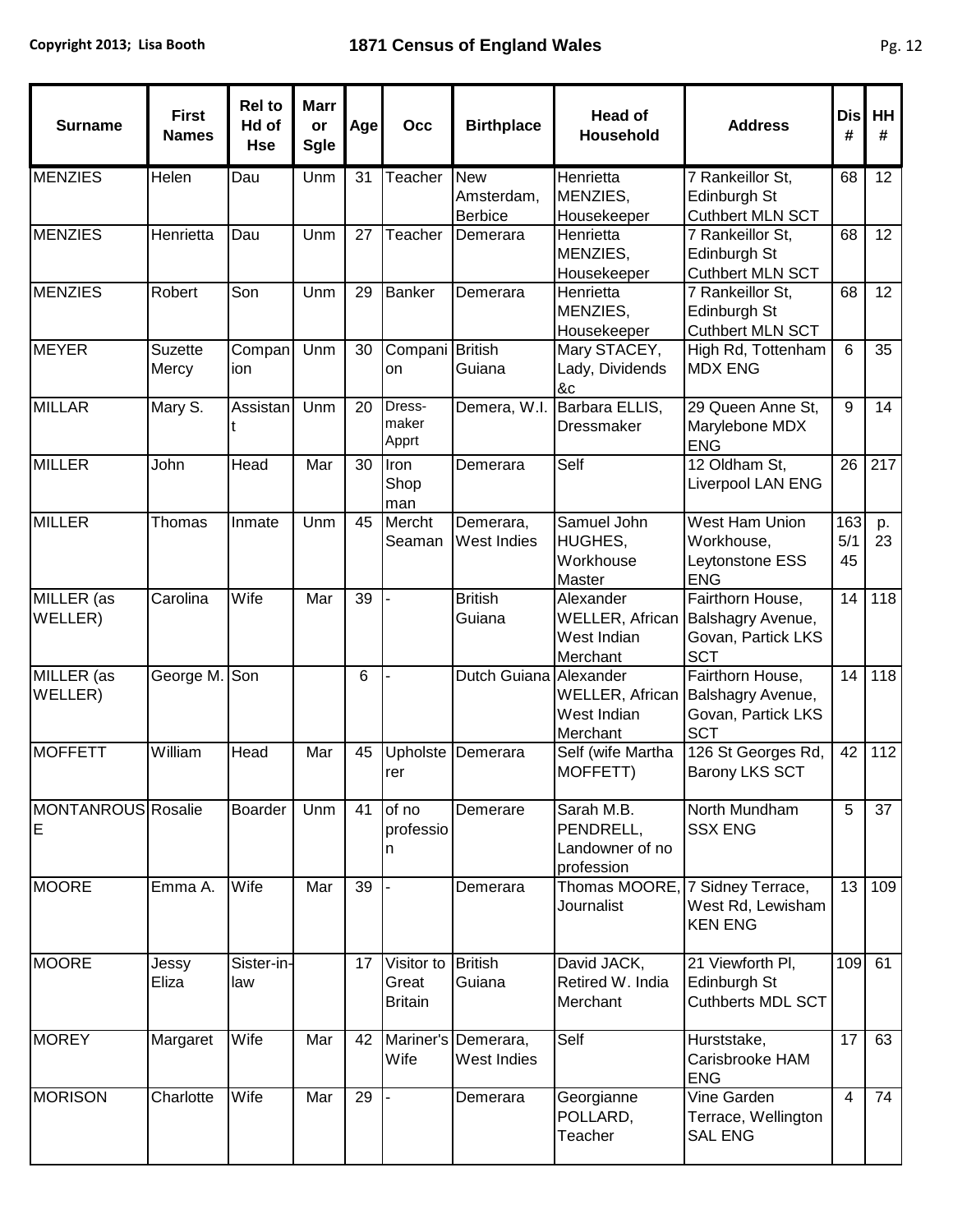| <b>Surname</b>                       | <b>First</b><br><b>Names</b> | <b>Rel</b> to<br>Hd of<br><b>Hse</b> | <b>Marr</b><br>or<br><b>Sgle</b> | Age | Occ                                                       | <b>Birthplace</b>                 | <b>Head of</b><br>Household                                   | <b>Address</b>                                                | <b>Dis</b><br>#              | HH<br># |
|--------------------------------------|------------------------------|--------------------------------------|----------------------------------|-----|-----------------------------------------------------------|-----------------------------------|---------------------------------------------------------------|---------------------------------------------------------------|------------------------------|---------|
| <b>MORRIS</b>                        | Anne E.                      | Wife                                 | Mar                              | 36  |                                                           | South<br>America                  | Alfred G.<br><b>MORRIS, Curate</b><br>of Fishponds            | Fishponds,<br>Stapleton GLS ENG                               | 3                            | 186     |
| <b>MORRIS</b>                        | Richd                        | A.B.                                 | Unm                              | 29  | A.B.<br>(Able<br>Seaman)                                  | Demerara,<br>West Indies          |                                                               | Royal Adelaide, of<br>Devonport, Stoke<br>Damerel DEV ENG     | 214<br>0/2                   | p.3     |
| <b>MORTON</b> (as<br><b>WORTON</b> ) | Jessie                       | Wife                                 | Mar                              | 40  |                                                           | Duncrara,<br>S.America            | Thomas<br>MORTON,<br>Assistant Inspt of<br>Poor               | 107 George St,<br>Glasgow LKS SCT                             | 13                           | 63      |
| <b>MOULE</b>                         | Eliza A.                     | Dau                                  | Mar                              | 29  |                                                           | <b>Barker</b><br>Grove, BG        | John H.<br><b>BERNAN, Vicar</b><br>of Belvedere               | The Parsonage,<br><b>Erith KEN ENG</b>                        | 22                           | 50      |
| MUNN (as<br><b>KUNN</b> )            | Ann                          | Wife                                 | Mar                              | 69  |                                                           | Demerara,<br>West Indies          | William MUNN,<br><b>Retired Rope</b><br>Spinner               | 31 Ardbeg Rd,<br>Rothesay BUT SCT                             | $\mathbf{1}$                 | 29      |
| <b>MUNRO</b>                         | Eliza                        | Head                                 | Wid                              | 73  | Landed<br>Property                                        | <b>British</b><br>Guiana          | Self                                                          | 37 Maryon Rd,<br>Charlton KEN ENG                             | $\overline{2}$               | 64      |
| <b>MUNRO</b><br>(as<br>MANK)         | Mary H.E.                    | Wife                                 | Mar                              | 34  |                                                           | Demerara                          | George D.N.<br>MUNRO, Minister<br>of Logierait Free<br>Church | Free Church Manse,<br>Logierait PER SCT                       | $\mathbf{1}$                 | 22      |
| <b>MUNT</b>                          | Louisa                       | Wife                                 | Mar                              | 34  | $\blacksquare$                                            | Demerara                          | Richard MUNT,<br>Underwriter                                  | 23 Oakley St,<br>Chelsea MDX ENG                              | $\overline{7}$               | 225     |
| <b>MURLEY</b>                        | Elizabeth                    | Wife                                 | Mar                              | 56  | Wife                                                      | Demerara,<br>Indies               | Thomas<br>MURLEY,<br><b>Provision Dealer</b>                  | 75 Manor St,<br>Clapham SRY ENG                               | 12                           | 13      |
| <b>MURRAY</b>                        | James F.                     | Head                                 | Mar                              | 51  | Ret. Lt.<br>Col.<br>Infantry<br>& Govrn<br>Sect<br>Jersey | <b>British</b><br>Guiana          | Self (wife<br>Marianne<br>MURRAY)                             | <b>Brooklands, Trinity</b><br>Rd, St Helier JSY<br><b>CHI</b> | 40                           | 53      |
| <b>MURRAY</b>                        | William H.                   | Boarder                              | Unm                              | 21  | <b>Bankers</b><br><b>Clerk</b>                            | Georgetown,<br>Demerara           | Sarah M.<br>WILLIAMSON,<br>Widow                              | 138 Canning St,<br><b>Liverpool LAN ENG</b>                   | 29                           | 73      |
| <b>MUSKET</b> (as<br>MUSHET)         | Elisa C.                     | Wife                                 | Mar                              | 32  |                                                           | Demerara                          | Edward R.<br>MUSKET. Steel<br>Manufacturer                    | Gloster Rd,<br>Newland MON WLS                                | $\overline{4}$               | 99      |
| <b>MUSSON</b>                        | Joseph                       |                                      | Unm                              | 24  | Gunner,<br>R.A.                                           | Demerara                          |                                                               | The Barracks,<br>Weymouth DST<br><b>ENG</b>                   | 200<br>4/6<br>$\overline{4}$ | p.4     |
| <b>NANKIVELL</b>                     | Mary A.                      | Head                                 | Wid                              | 51  | s                                                         | Laundres Demerara,<br>West Indies | Self                                                          | 18 Lucius St,<br>Tormoham, Torquay<br><b>DEV ENG</b>          | $\overline{2}$               | 142     |
| NORTON (as<br>NARTON)                | Emma                         | Visitor                              | Mar                              | 21  | Wife of<br>Judge                                          | <b>British</b><br>Guiana          | Agnes<br>MEDLICOTT,<br>Annuitant                              | 2 Valencia Villa,<br>Albert Rd, Croydon<br><b>SRY ENG</b>     | 36                           | 53      |

ī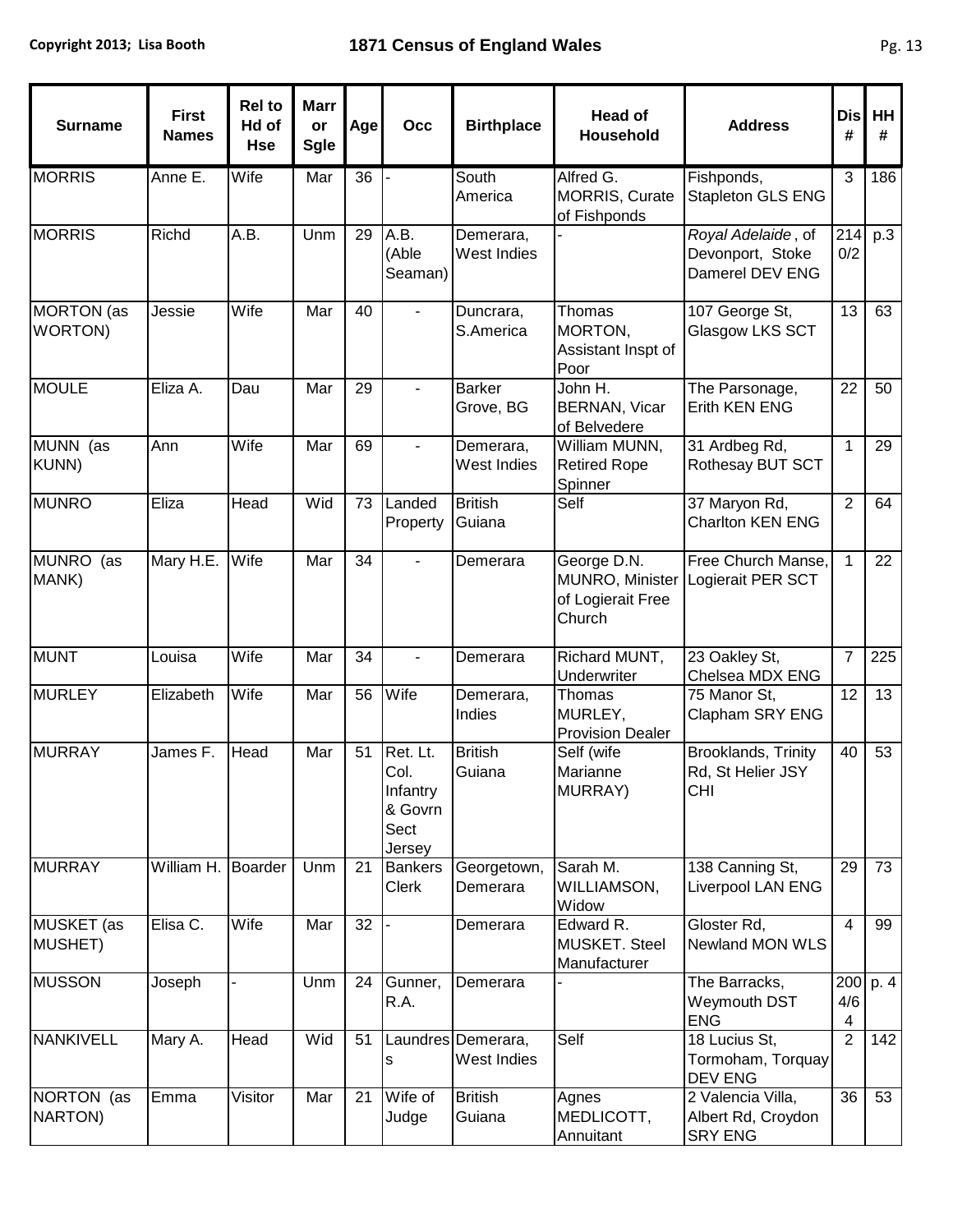| <b>Surname</b>      | <b>First</b><br><b>Names</b> | <b>Rel to</b><br>Hd of<br><b>Hse</b> | <b>Marr</b><br>or<br><b>Sgle</b> | Age | Occ                                  | <b>Birthplace</b>                     | <b>Head of</b><br>Household                               | <b>Address</b>                                                              | <b>Dis</b><br># | HH<br>#         |
|---------------------|------------------------------|--------------------------------------|----------------------------------|-----|--------------------------------------|---------------------------------------|-----------------------------------------------------------|-----------------------------------------------------------------------------|-----------------|-----------------|
| <b>NASH</b>         | William                      | Head                                 | Mar                              | 46  |                                      | Labourer Demerara,<br>West Indies     | Self                                                      | 26 Lewis St South,<br>St Woolloos<br>Newport MON ENG                        | 22              | 432             |
| <b>NEBLETT</b>      | Augustus                     | Lodger                               | Unm                              | 44  | Chaplain<br>of<br>Cannon'<br>s Ashby | <b>British</b><br>Guiana              | Edwin LINES,<br>Coachman &<br>Gardener                    | High St, Eydon NTH<br><b>ENG</b>                                            | $\overline{4}$  | 60              |
| <b>NEBLETT</b>      | <b>Broadina</b>              | Dau                                  |                                  | 8   | Scholar                              | Demerara                              | Robert B.<br>NEBLETT (no<br>occupation)                   | 22 Loudon Villas,<br>Hammersmith MDX<br><b>ENG</b>                          | 23              | 55              |
| <b>NEBLETT</b>      | Elizabeth                    | Dau                                  |                                  | 10  | Scholar                              | Demerara                              | Robert B.<br>NEBLETT (no<br>occupation)                   | 22 Loudon Villas,<br>Hammersmith MDX<br><b>ENG</b>                          | 23              | 55              |
| <b>NEBLETT</b>      | Hugh R.                      | Son                                  |                                  | 12  | Scholar                              | Demerara                              | Robert B.<br>NEBLETT (no<br>occupation)                   | 22 Loudon Villas,<br>Hammersmith MDX<br><b>ENG</b>                          | $\overline{23}$ | 55              |
| <b>NEBLETT</b>      | Robert                       | Son                                  |                                  | 6   | Scholar                              | Demerara                              | Robert B.<br>NEBLETT (no<br>occupation)                   | 22 Loudon Villas,<br>Hammersmith MDX<br><b>ENG</b>                          | 23              | 55              |
| <b>NEBLETT</b>      | William R.                   | Son                                  |                                  | 13  | Scholar                              | Demerara                              | Robert B.<br>NEBLETT (no<br>occupation)                   | 22 Loudon Villas,<br>Hammersmith MDX<br><b>ENG</b>                          | 23              | 55              |
| <b>NEWTON</b>       | John S.                      | Head                                 | Mar                              | 51  | Solicitor                            | Colony of<br>Demarary,<br>W.I.        | Self                                                      | Woodroughs,<br>Church Rd, Kings<br>Norton WCS ENG                           | 10<br>A         | 211             |
| <b>NICHOL</b>       | Mary                         | Head                                 | Wid                              | 51  | Annuitan                             | Demerara                              | Self                                                      | 7 Salisbury Place,<br>Edinburgh St<br>Cuthbert MLN SCT                      | 72              | 46              |
| <b>NICHOLSON</b>    | Helen                        | Sister                               | Unm                              | 20  |                                      | West Indies<br>(See 1881)             | Mary<br>NICHOLSON,<br>Doctor's Widow                      | Forest Grove,<br>Nottingham St Mary<br><b>NTT ENG</b>                       | 14              | $\overline{13}$ |
| <b>NICHOLSON</b>    | Mary                         | Head                                 | Wid                              |     | Widow                                | 33 Doctor's West Indies<br>(See 1881) | Self                                                      | Forest Grove,<br>Nottingham St Mary<br><b>NTT ENG</b>                       |                 | $14$ 13         |
| NOWER (as<br>NEWER) | Thomas<br>W.                 | Boarder                              | Unm                              | 26  | Clerk<br>Inland<br>Revenue           | Scotland<br>(see 1861,<br>1881)       | Ellen BONNAR,<br>Interest of Money                        | 28 Scotland St,<br>Edinburgh MLN<br><b>SCT</b>                              | 36              | 56              |
| <b>NURSE</b>        | Henry<br>M.D.                | Pupil                                |                                  | 11  | Scholar                              | Demerara                              | James R. LUSH,<br>Schoolmaster                            | Alfred House, Lower<br>St, Deal KEN ENG                                     | $\overline{7}$  | 28              |
| <b>O'CONNELL</b>    | William H.                   | Son                                  |                                  | 7   | Scholar                              | Demerara,<br>BG                       | William<br>O'CONNELL,<br><b>Militia Staff</b><br>Sergeant | 4 Salford Place,<br>Reading BRK ENG                                         | 8               | 169             |
| <b>OGLE</b>         | Alice                        | <b>Boarder</b>                       | Unm                              | 16  | Scholar                              | Demerara,<br>W. Indies                | Mary P.<br>JENKINS,<br>Schoolmistress                     | 17 Clarendon<br>Village, Hyde's<br>Gardens,<br>Eastbourne SSX<br><b>ENG</b> | 4G              | 36              |
| <b>OLIVER</b>       | Mary C.                      | <b>Boarder</b>                       |                                  | 17  | Scholar                              | Demerara                              | William<br>TOWNSEND,<br>Secretary to<br>Accountat         | 25 Friar's Walk,<br><b>Holy Trinity Exeter</b><br>DEV ENG                   | 18              | 282<br>a        |

Ŧ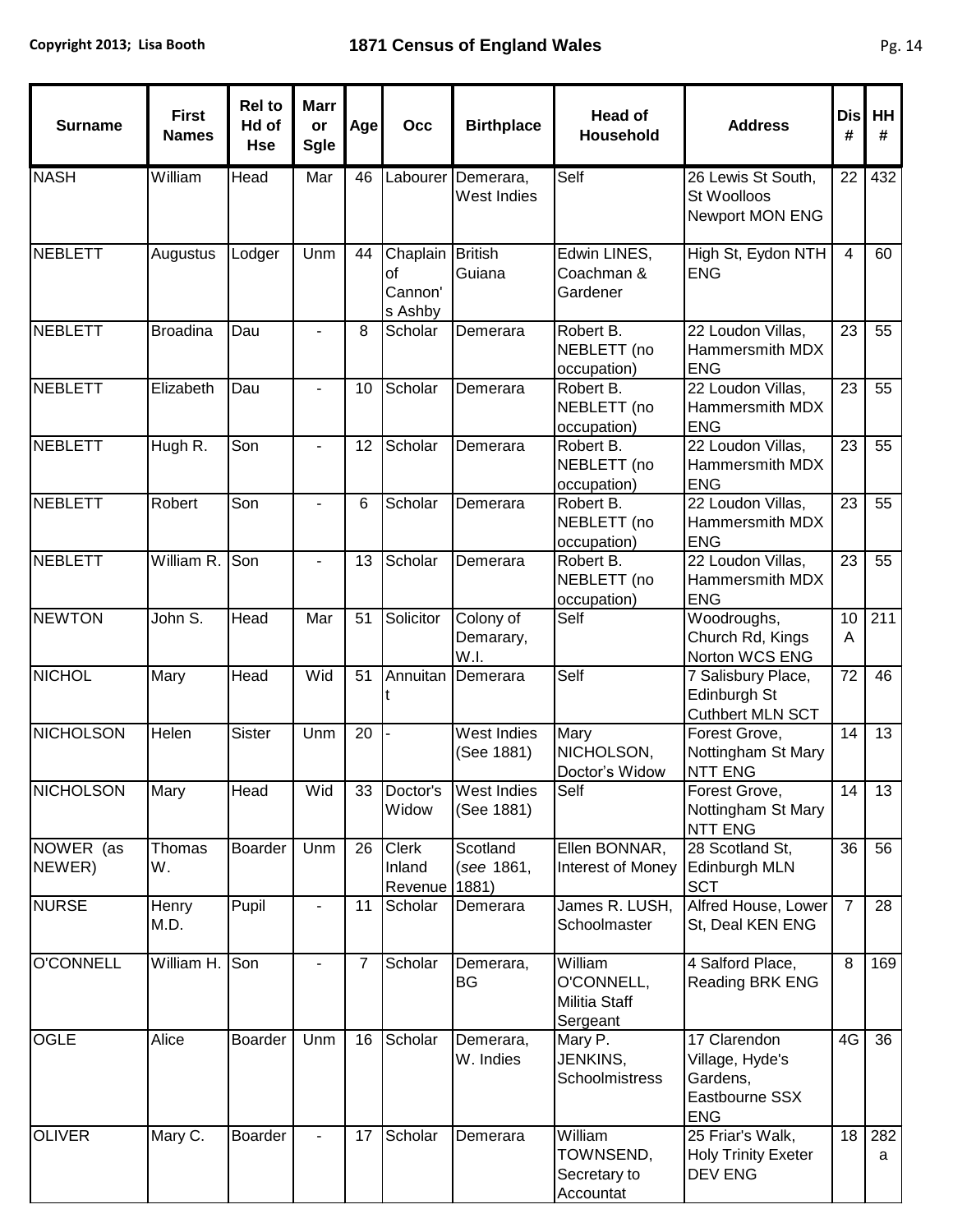| M.<br>I | ×<br>۰. |
|---------|---------|
|---------|---------|

| <b>Surname</b>  | <b>First</b><br><b>Names</b> | <b>Rel to</b><br>Hd of<br><b>Hse</b> | <b>Marr</b><br>or<br>Sgle | Agel           | Occ                         | <b>Birthplace</b>                     | <b>Head of</b><br><b>Household</b>                                       | <b>Address</b>                                                          | <b>Dis</b><br># | HH<br>#  |
|-----------------|------------------------------|--------------------------------------|---------------------------|----------------|-----------------------------|---------------------------------------|--------------------------------------------------------------------------|-------------------------------------------------------------------------|-----------------|----------|
| <b>O'MERA</b>   | Michael                      | Head                                 | Mar                       | 74             | Tailor                      | <b>West Indies</b>                    | Self (wife Mary<br>O'MERA)                                               | 8 Ebenezer Place,<br>Manchester LAN<br><b>ENG</b>                       | $\overline{4}$  | 29       |
|                 |                              |                                      |                           |                |                             | (see 1851)                            |                                                                          |                                                                         |                 |          |
| <b>O'NEILL</b>  | John                         | Head                                 | Wid                       | 39             | Oil &<br>Colourm<br>an      | George<br>Town,<br>Demerara,<br>W.I.  | Self                                                                     | 48 Broad St.<br>Stepney MDX ENG                                         | 11              | 31       |
| <b>OSBORN</b>   | Mary                         | Pupil                                | Unm                       | 10             | Scholar                     | <b>West Indies</b><br>(see 1881)      | Georgiana<br>BOWDEN,<br>Schoolmistress                                   | 17 Wellington<br>Terrace, Lee KEN<br><b>ENG</b>                         | 8               | 149      |
| <b>PADGHAM</b>  | Eleanor                      | Wife                                 | Mar                       | 60             |                             | <b>British</b><br>Guinea              | Henry<br>PADGHAM,<br>Wesleyan<br>Minister of<br>Handsworth ---<br>Chapel | Woodhouse,<br>Handsworth,<br>Sheffield YKS ENG                          | $\overline{4}$  | 163      |
| <b>PADGHAM</b>  | Robert<br>Appleton           | Head                                 | Unm                       | 23             | Tailor &<br>Clothier        | Demerara,<br><b>British</b><br>Guiana | Self                                                                     | 297 High St,<br>Attercliffe cum<br>Darnall, Sheffield<br><b>YKS ENG</b> | $\overline{4}$  | 256      |
| <b>PALMER</b>   | Harry T.                     | Boy                                  |                           | $\overline{7}$ | Scholar                     | W. Indies<br>(see 1881)               |                                                                          | Royal Military<br>Asylum, King's Rd,<br>Chelsea MDX ENG                 | 78/<br>90       | p.<br>20 |
| <b>PAPPS</b>    | Jane Anne Wife<br>Α.         |                                      | Mar                       | 67             | <b>No</b><br>occupati<br>on | Demerara,<br>West Indies              | George PAPPS,<br>Annuitant                                               | 39 Inverness Rd,<br>Paddington MDX<br><b>ENG</b>                        | 19              | 143      |
| <b>PARNELL</b>  | Charles G. Pupil             |                                      |                           | 14             | Scholar                     | <b>British</b><br>Guiana              | Richard G.<br>WATSON,<br>Clergyman                                       | <b>Dorset County</b><br>School, Charminster<br><b>DST ENG</b>           | 2E              | 9        |
| <b>PARNELL</b>  | Eliza                        | Dau                                  | Unm                       | 20             |                             | George<br>Town,<br>Demerara           | Henry J.<br>PARNELL, No<br>occupation in<br>England                      | 1 West Grove,<br>Westbury on Trym,<br><b>Bristol GLS ENG</b>            | 3               | 66       |
| <b>PARNELL</b>  | Henry J.                     | Son                                  | Unm                       | 16             | <b>Bookkee</b><br>per       | George<br>Town,<br>Demerara           | Henry J.<br>PARNELL, No<br>occupation in<br>England                      | 1 West Grove,<br>Westbury on Trym,<br><b>Bristol GLS ENG</b>            | $\mathfrak{S}$  | 66       |
| <b>PARNELL</b>  | John                         | Son                                  | Unm                       | 19             | Printer                     | George<br>Town,<br>Demerara           | Henry J.<br>PARNELL, No<br>occupation in<br>England                      | 1 West Grove,<br>Westbury on Trym,<br><b>Bristol GLS ENG</b>            | 3               | 66       |
| <b>PARRIS</b>   | Jabeb P.                     | Head                                 | Unm                       | 41             | Tailor                      | Demerara,<br>W. Indies                | Self                                                                     | 68 Grove St, St<br>George in the East<br><b>MDX ENG</b>                 | $9\,$           | 99       |
| <b>PATERSON</b> | Ann                          | Wife                                 | Mar                       | 46             |                             |                                       | British Guana A. PATERSON,<br>West India<br>Merchant                     | 77 Marquess Rd,<br>Islington MDX ENG                                    | 44              | 148      |
| <b>PATERSON</b> | Elizabeth                    | Wife                                 | Mar                       | 33             |                             | East Indies<br>(See1881)              | William<br>PATERSON,<br><b>Railway Agent</b>                             | Gowanfield,<br>Dingwall ROC SCT                                         | $\mathbf{1}$    | 103      |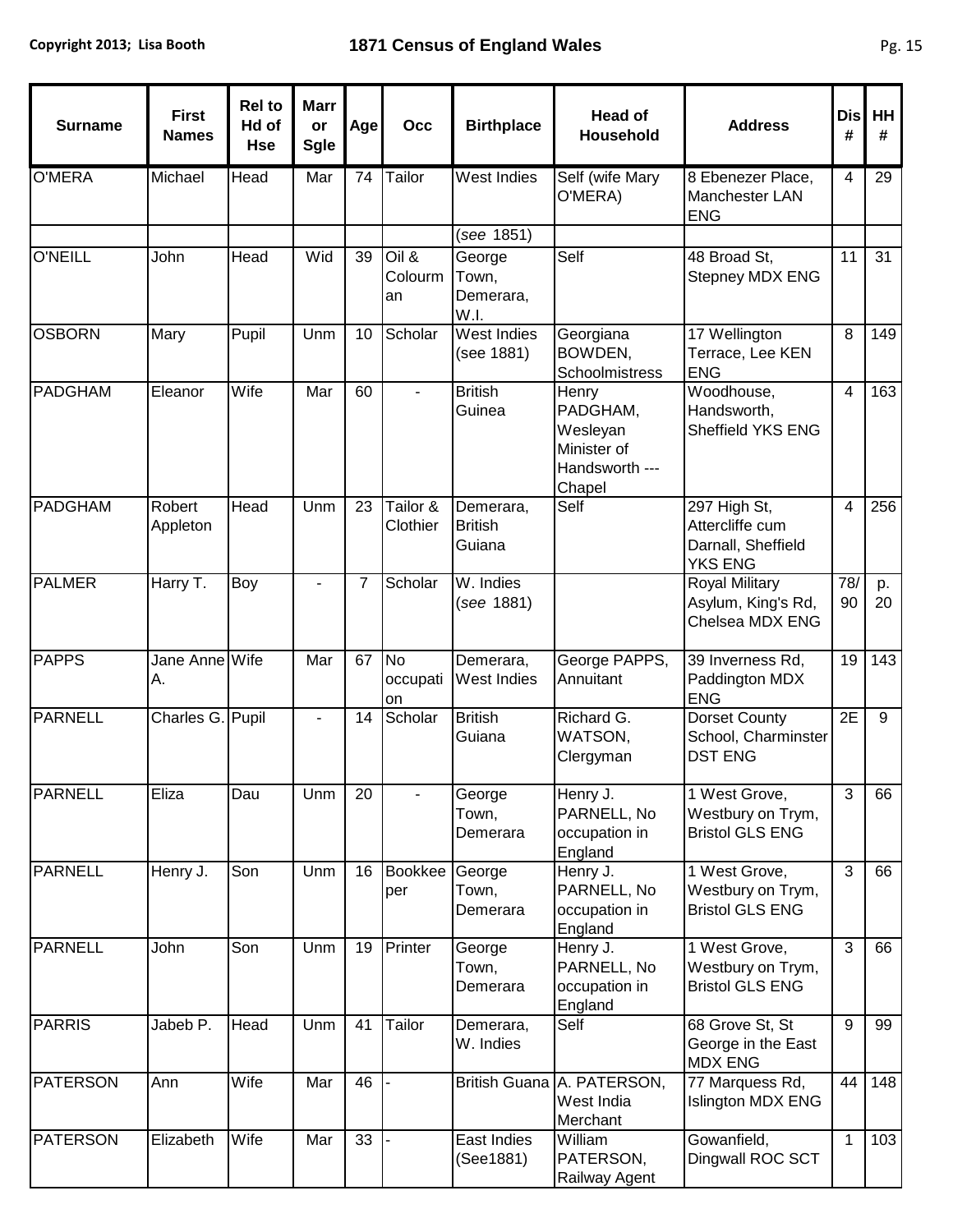т

т

| <b>Surname</b>   | <b>First</b><br><b>Names</b> | <b>Rel to</b><br>Hd of<br><b>Hse</b> | <b>Marr</b><br>or<br><b>Sgle</b> | Age | Occ                              | <b>Birthplace</b>                | <b>Head of</b><br><b>Household</b>                 | <b>Address</b>                                                          | <b>Dis</b><br># | HH<br># |
|------------------|------------------------------|--------------------------------------|----------------------------------|-----|----------------------------------|----------------------------------|----------------------------------------------------|-------------------------------------------------------------------------|-----------------|---------|
| <b>PATERSON</b>  | William                      | Head                                 | Mar                              | 58  | e in<br>Medicine<br>& C          | Granduat Demerara,<br>Br. Guiana | Self                                               | Glenburn House,<br>Mountstewart Rd,<br>Rothesay BUT SCT                 | 23              | 54      |
| <b>PATTERSON</b> | James                        |                                      |                                  | 27  | $\overline{AB}$ (able<br>seaman) | Demerara                         |                                                    | Iola, Vessels,<br><b>Greenock RFW</b><br><b>SCT</b>                     | $\mathbf{1}$    | 10      |
| <b>PATULLO</b>   | Marian                       | Visitor                              | Wid                              | 60  |                                  | Annuitan Demerara                | Richard PATON,<br>Dentist                          | 35 Scotland St,<br>Edinburgh St Mary<br><b>MLN SCT</b>                  | 84              | 91      |
| <b>PAYNE</b>     | Jane                         | Servant                              | Wid                              | 40  | <b>Nurse</b>                     | <b>British</b><br>Guiana         | Edward G. BARR,<br>West India<br>Merchant          | 76 Holland Park,<br>Kensington MDX<br><b>ENG</b>                        | 14              | 41      |
| <b>PEARSON</b>   | Isobella                     | Second<br>cousin                     | Unm                              | 23  |                                  | Demerara                         | John CURROR,<br>Farmer                             | <b>Corniston Farm</b><br>House, Colinton<br><b>MLN SCT</b>              | $\overline{2}$  | 22      |
| <b>PEARSON</b>   | James                        | Second<br>cousin                     | Unm                              | 26  | Writer<br>Glasgow                | Demerara                         | John CURROR,<br>Farmer                             | <b>Corniston Farm</b><br>House, Colinton<br><b>MLN SCT</b>              | $\overline{2}$  | 22      |
| <b>PENDLETON</b> | Helen R.                     | Head                                 | Wid                              | 38  |                                  | George<br>Town, BG               | Self                                               | 10 Fellows Rd, St<br>John Hampstead<br><b>MDX ENG</b>                   | 17              | 44      |
| <b>PENDLETON</b> | Henry M.                     | Son                                  | Unm                              | 19  | Medical<br><b>Student</b>        | George<br>Town, BG               | Helen R.<br>PENDLETON,<br>Widow (no<br>occupation) | 10 Fellows Rd, St<br>John Hampstead<br><b>MDX ENG</b>                   | 17              | 44      |
| <b>PENDLETON</b> | John                         | Son                                  | Unm                              | 18  | --my<br><b>Student</b>           | George<br>Town, BG               | Helen R.<br>PENDLETON,<br>Widow (no<br>occupation) | 10 Fellows Rd, St<br>John Hampstead<br><b>MDX ENG</b>                   | 17              | 44      |
| <b>PERAT</b>     | Mary                         | Boarder                              | Unm                              | 23  |                                  | Berbise, BG                      | Mildred M.<br>BAZIN, Annuitant John Hampstead      | 18 Belsize Rd, St<br><b>MDX ENG</b>                                     | 21              | 141     |
| <b>PERRY</b>     | Louisa                       | Lodger                               | Unm                              | 31  | Annuitan                         | Demerara,<br>West Indies         | Emily YOUNG,<br>Lodging House<br>Keeper            | 2 Eastbourne<br>Terrace, Paddington<br>LND ENG                          | 20              | 61      |
| <b>PETTIGREW</b> | John<br><b>Bowry</b>         | <b>Boarder</b>                       | Unm                              | 17  | Clerk in<br>se                   | Fr---ish,<br>Warehou Berbice, BG | John<br>GALLOWAY,<br>Lithographer                  | Rushford Park,<br>Levenshulme LAN<br><b>ENG</b>                         | 58              | 158     |
| <b>PHILLIPS</b>  | Ann J.                       | Wife                                 | Mar                              | 34  |                                  | Demerara                         | Edw. S.<br>PHILLIPS, Bank<br>Manager               | Sandown Villa, St<br>Philip Rd, Kingston<br>on Thames SRY<br><b>ENG</b> | 19              | 161     |
| <b>PINTO</b>     | Lewis                        | Head                                 | Mar                              | 35  | Mercht &<br>Commis<br>s Agent    | Surinam,<br>West Indies          | Self (wife Sophia<br>PINTO)                        | 43 Compton Rd,<br>Islington MDX ENG                                     | 14              | 158     |
| PITT             | Margaret<br>С.               | Wife                                 | Mar                              | 41  |                                  | Demerara,<br>Br. Guiana          | George A. PITT,<br>Coal & Gen'l<br>Com'n Merchant  | Dryden Rd,<br>Wavertree LAN<br><b>ENG</b>                               | $\overline{4}$  | 78      |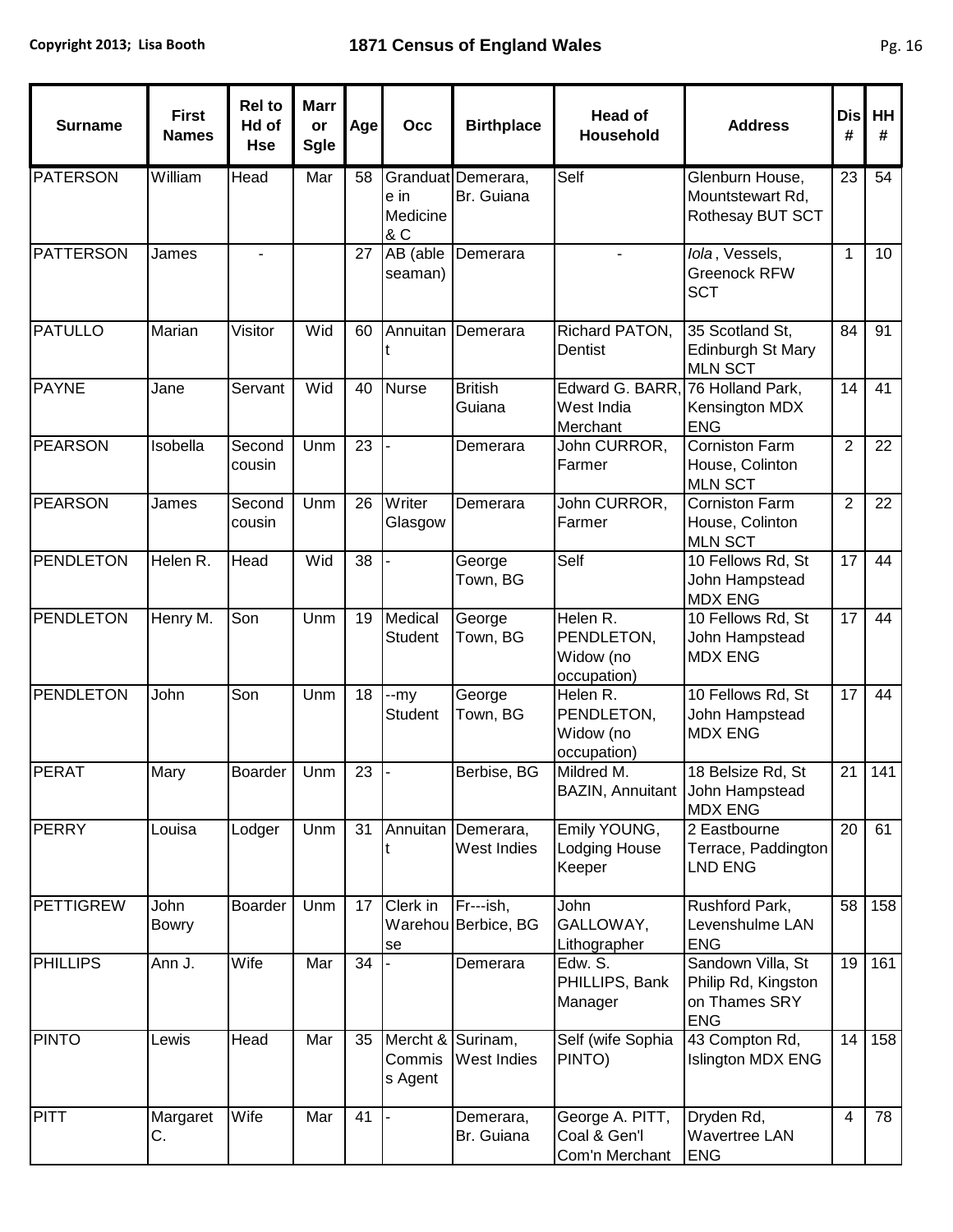| <b>Surname</b>          | <b>First</b><br><b>Names</b> | <b>Rel to</b><br>Hd of<br><b>Hse</b> | <b>Marr</b><br>or<br><b>Sgle</b> | Age            | Occ                                              | <b>Birthplace</b>                     | <b>Head of</b><br>Household                                 | <b>Address</b>                                                            | Dis<br>#       | HH<br># |
|-------------------------|------------------------------|--------------------------------------|----------------------------------|----------------|--------------------------------------------------|---------------------------------------|-------------------------------------------------------------|---------------------------------------------------------------------------|----------------|---------|
| <b>PLAYTER</b>          | Harriet                      | Head                                 | Unm                              | 42             | Governe<br>SS                                    | <b>British</b><br>Guiana              | Self                                                        | 6 Devonport Rd,<br>Hammersmith MDX<br><b>ENG</b>                          | 23             | 25      |
| POLLARD                 | Georgiann Head<br>е          |                                      | Unm                              | 50             | Teacher                                          | Demerara                              | Self                                                        | Vine Garden<br>Terrace, Wellington<br><b>SAL ENG</b>                      | $\overline{4}$ | 74      |
| <b>POLLARD</b>          | John<br>Henry                | Assistan<br>t                        | Unm                              | 26             | Medical<br>Assistant                             | George<br>Town,<br>Demerara           | James Fielden<br>HOWARD,<br>Surgeon Gen.<br>Practitioner    | New Rd, Crompton<br><b>LAN ENG</b>                                        | 7              | 44      |
| <b>PORTER</b>           | Cecil<br>Aylmer              | Son                                  |                                  | $\overline{7}$ |                                                  | Demerara,<br><b>British</b><br>Guiana | Ludovico<br>PORTER, none                                    | 1 Den Crescent,<br>East Teignmouth<br><b>DEV ENG</b>                      | 4              | 23      |
| POSTLETHWAI Colin<br>TE |                              | <b>Head</b>                          | Mar                              | 65             | Vicar of<br>Misson                               | <b>British</b><br>Guiana              | Self (wife Jane<br><b>POSTLETHWAIT</b><br>E)                | Vicarage House,<br>Misson YKS                                             | 14             | 40      |
| <b>PRICE</b>            | David<br>Albony              | Head                                 | Mar                              | 34             | Gentlem<br>an &<br>Justice<br>of the<br>Peace    | Demerara,<br><b>British</b><br>Guiana | Self                                                        | Glanmorlais,<br>Llandefeilog CAR<br><b>WLS</b>                            | 21             | 33      |
| PROCTOR (as<br>SCHROCK) | Alexander<br>D.              | Lodger                               | Unm                              | 25             | <b>Assist</b><br>Chemist<br>&<br><b>Druggist</b> | Demerara                              |                                                             | 9 Newhall Terrace,<br>Calton LKS SCT                                      | 103            | 17      |
| <b>PUGH</b>             | Caroline                     | Servant                              | Wid                              | 47             | House-<br>keeper                                 | Demerara,<br>West India               | William GANDY,<br>Member of Royal<br>College of<br>Surgeons | Thanet House, High<br>St, Isleworth,<br><b>Hounslow MDX</b><br><b>ENG</b> | $6\phantom{1}$ | 193     |
| <b>RANKIN</b>           | Jessie<br>Agnes              | Visitor                              | Unm                              | 25             | Annuitant                                        | Georgetown,<br>Demerara               | Sarah SMITH,<br>Annuitant                                   | 6 Newton Terrace,<br><b>Barony LKS SCT</b>                                | 99             | 60      |
| <b>RANKIN</b>           | Regina C.                    | Visitor                              | Unm                              | 28             |                                                  | Annuitant Georgetown,<br>Demerara     | Sarah SMITH,<br>Annuitant                                   | 6 Newton Terrace,<br><b>Barony LKS SCT</b>                                | 99             | 60      |
| <b>READE</b>            | Fanny<br>Henrietta           | Dau                                  | Unm                              | $9\,$          |                                                  | Demerara                              | <b>Henry Cooper</b>                                         | 2 Caledonia Place,<br>READE, Surgeon Clifton, Bristol GLS<br><b>ENG</b>   | 20             | 106     |
| <b>REES</b>             | Annie                        | Dau                                  | Unm                              | 24             | Teacher<br>of the<br>Family                      | Demerara, B.<br>Guiana                | Charles REES,<br>Surveyor R. Eng'r   Plumstead KEN<br>Dept. | 4 Bedford Terrace,<br><b>ENG</b>                                          | 5              | 242     |
| <b>REES</b>             | Catherine                    | Dau                                  |                                  | 22             | Morning<br>Governe<br>SS                         | Demerara, B.<br>Guiana                | Charles REES,<br>Surveyor R. Eng'r   Plumstead KEN<br>Dept. | 4 Bedford Terrace,<br><b>ENG</b>                                          | 5              | 242     |
| <b>REESE</b>            | Alex                         | Boarder                              | Unm                              | 21             | Clerk                                            | B. Guina                              | R.J. Hopkins<br>JAMES, Clerk                                | 24 Ampthill Square,<br>Pancras MDX ENG                                    | $\overline{2}$ | 28      |
| <b>REHORST</b>          | Carl S.                      | Lodger                               | Mar                              | 63             | Prof &<br>Author                                 | Berbice,<br><b>British</b><br>Guiana  | Charles<br>POSTANCE,<br>Gasfitter & Brass<br>Finisher       | Kings Cross Rd, St<br><b>James Clerkenwell</b><br><b>MDX ENG</b>          | 3              | 195     |
| <b>REID</b>             | Isabella                     | Wife                                 | Mar                              | 26             |                                                  | U.S. America<br>(see 1891)            | Mungo REID,<br><b>Clerk Clyde</b><br>Navigation             | 9 Pitt St, Barony<br><b>LKS SCT</b>                                       | $\overline{3}$ | 20      |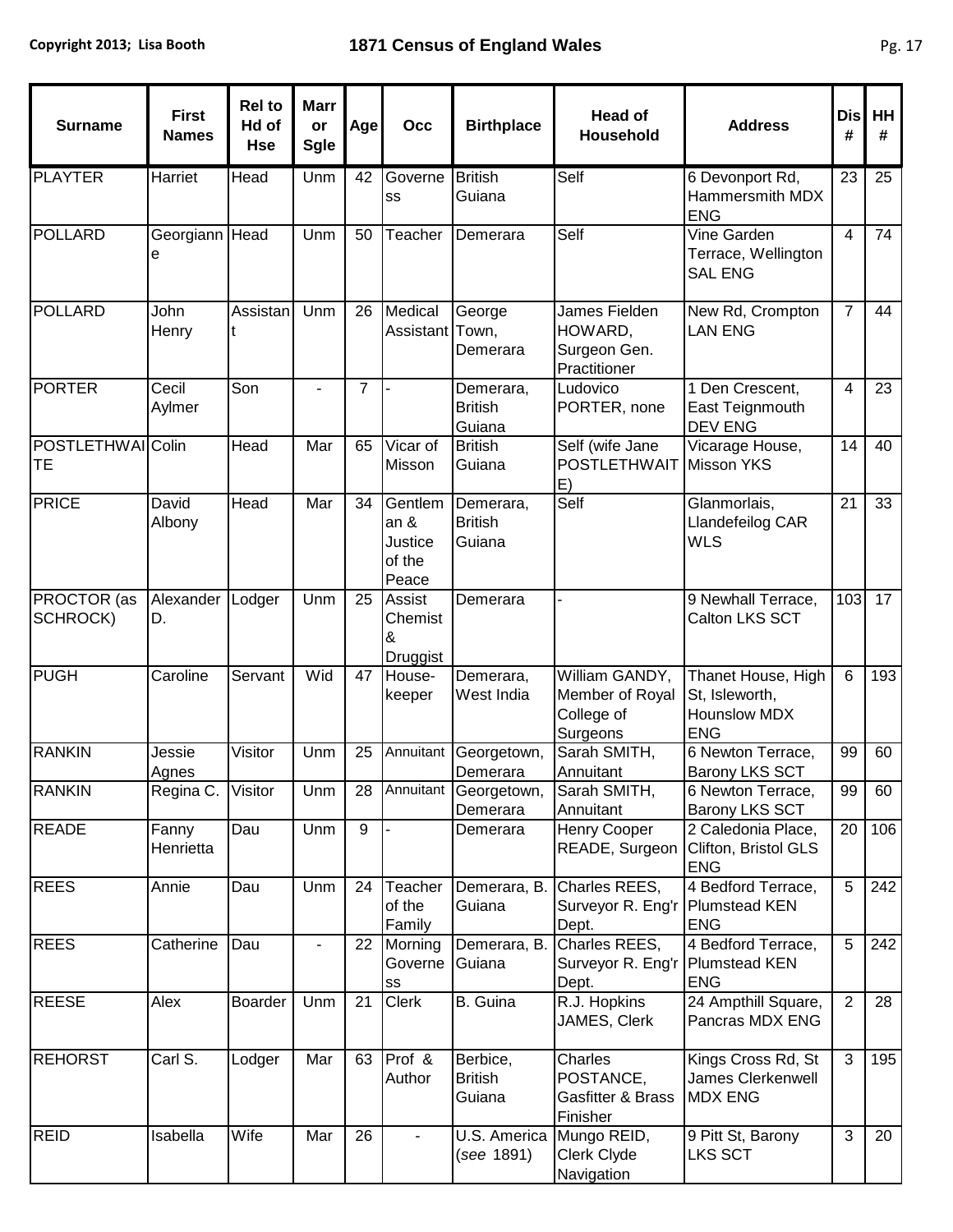т

Τ

| <b>Surname</b>   | <b>First</b><br><b>Names</b> | <b>Rel to</b><br>Hd of<br><b>Hse</b> | <b>Marr</b><br>or<br><b>Sgle</b> | Age            | Occ                                                  | <b>Birthplace</b>                                    | <b>Head of</b><br>Household                                                                              | <b>Address</b>                                                                 | <b>Dis</b><br># | HH<br># |
|------------------|------------------------------|--------------------------------------|----------------------------------|----------------|------------------------------------------------------|------------------------------------------------------|----------------------------------------------------------------------------------------------------------|--------------------------------------------------------------------------------|-----------------|---------|
| <b>REVELL</b>    | <b>Ann Mary</b>              | Mother                               | Wid                              | 77             |                                                      | Demerara,<br>West Indies                             | Julia Frances<br><b>REVELL, Matron</b><br>of the R. Hospital                                             | Her Majesty's Royal<br>Hospital for In-<br>Pensioners,<br>Chelsea MDX ENG      | 78/<br>66       | p.5     |
| <b>REVELL</b>    | Frances<br>Elizabeth         | Aunt                                 | Wid                              | 75             |                                                      | Demerara,<br>West Indies                             | Julia Frances<br><b>REVELL, Matron</b><br>of the R. Hospital                                             | Her Majesty's Royal<br>Hospital for In-<br>Pensioners,<br>Chelsea MDX ENG      | 78/<br>66       | p. 5    |
| <b>RICARDS</b>   | Robert F.                    | Son                                  | Unm                              | 11             | Scholar                                              | <b>New</b><br>Amsterdam,<br><b>British</b><br>Guiana | Robert RICARDS,<br>In(dependen)t<br>M(inister) of<br>Jarrow P'al<br>Church                               | 18 Prospect<br>Terrace, Jarrow<br><b>DUR ENG</b>                               | 21              | 209     |
| <b>RICH</b>      | Henry<br>Bayard              |                                      | Unm                              | 21             | Lieutena<br>nt Royal<br>Engineer<br>s active<br>list | Berbice,<br>South<br>America                         |                                                                                                          | The School of<br>Military Engineering<br>Brompton Barracks,<br>Chatham KEN ENG | 913<br>/25      | p.6     |
| <b>RISIEN</b>    | Paul G.                      | Grandso<br>n                         | $\overline{\phantom{a}}$         | $\overline{2}$ |                                                      | Demerara,<br>South<br>America                        | John<br><b>BRASSINGTON,</b><br>Artist                                                                    | Quarndon DBY<br><b>ENG</b>                                                     | $\overline{2}$  | 49      |
| <b>RISING</b>    | Tilney                       | Son                                  | $\overline{a}$                   | 10             | Scholar                                              | Essequibo,<br><b>British</b><br>Guiana               | Tilney RISING,<br>Wesleyan<br>Minister                                                                   | Chapel House, St<br><b>Thomas Kendal</b><br><b>WES ENG</b>                     | 15              | 1       |
| <b>RIVENHALL</b> | Emma                         | Wife                                 | Mar                              | 21             | Clerk's<br>Wife                                      | Jamaica,<br>West Indies<br>(see 1881)                | Frederick<br>RIVENHALL,<br><b>Clerk Music</b><br>Warehouse                                               | 11 St George Row,<br><b>Westminster MDX</b><br><b>ENG</b>                      | 39              | 296     |
| <b>ROBERTS</b>   | Ellen M.                     | Lodger                               | Mar                              | 60             | Lady                                                 | Suriname                                             |                                                                                                          | Radley's Hotel, 1<br>Terminus Terrace,<br>Southampton HAM<br><b>ENG</b>        | 31              | 219     |
| <b>ROBERTSON</b> | Elizabeth<br>А.              | Assistan                             | Unm                              | 44             | Assist<br>Governe<br>SS                              | Demerara                                             | Ann E.<br>TREFFRY,<br><b>Schoolmistress</b>                                                              | 19 Castle Gate, St<br><b>Nicholas</b><br>Nottingham NTT<br><b>ENG</b>          | $\overline{7}$  | 26      |
| <b>ROBERTSON</b> | George                       | Son-in-<br>law                       | Mar                              | 49             | Groom                                                | Demerara,<br>West Indies                             | Rebecca ELLIS,<br>Annuitant                                                                              | Obelisk St,<br>Cambridge Town,<br>Frimley SRY ENG                              | $\overline{2}$  | 160     |
| <b>ROBERTSON</b> | Georgiana Aunt<br>Е.         |                                      | Unm                              | 59             |                                                      | <b>British</b><br>Guiana                             | Augustus W.<br><b>GRAFTON, Vicar</b><br>of Heaton, vice-<br>principal of Wells<br>Theological<br>College | 14 Chamberlain St,<br>Wells SOM ENG                                            | 13              | 26      |
| <b>ROBERTSON</b> | Gerard H.                    | Head                                 | Mar                              | 41             | Late<br>Colonial<br>Civil<br>Service                 | <b>British</b><br>Guiana                             | Self                                                                                                     | 26 Bryanstone St, St<br>Marylebone LND<br><b>ENG</b>                           | $\mathbf{1}$    | 203     |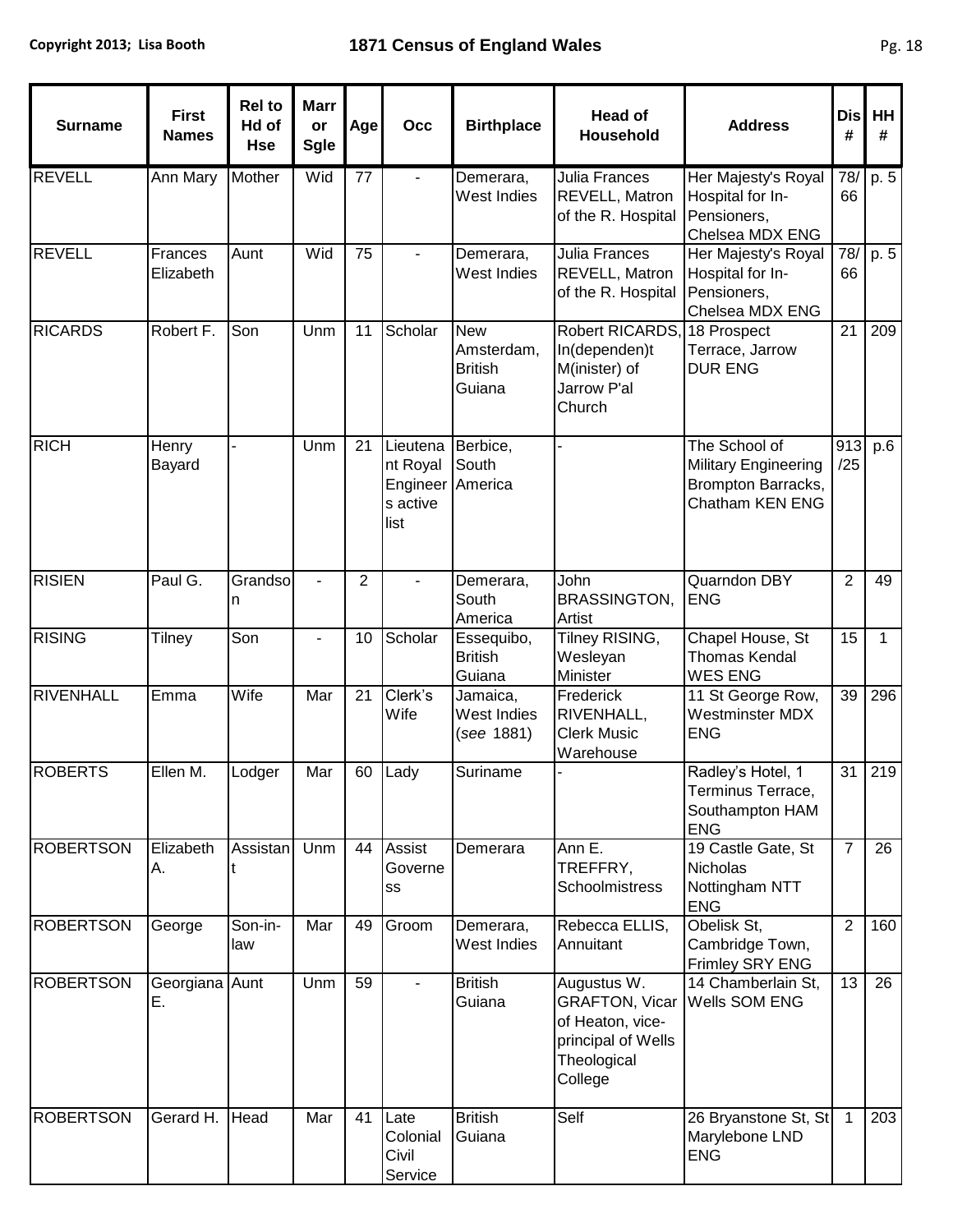| <b>Surname</b>   | <b>First</b><br><b>Names</b> | <b>Rel to</b><br>Hd of<br><b>Hse</b> | <b>Marr</b><br>or<br><b>Sgle</b> | Age | Occ                                                | <b>Birthplace</b>                             | <b>Head of</b><br>Household                                 | <b>Address</b>                                                        | <b>Dis</b><br># | HH<br>#        |
|------------------|------------------------------|--------------------------------------|----------------------------------|-----|----------------------------------------------------|-----------------------------------------------|-------------------------------------------------------------|-----------------------------------------------------------------------|-----------------|----------------|
| <b>ROBERTSON</b> | Henry                        | Head                                 | Mar                              | 60  | General<br>Practition British<br>er in<br>Medicine | Demerara,<br>Guiana                           | Self                                                        | 2 Walmer Terrace,<br>Soho Hill,<br>Handsworth STF<br><b>ENG</b>       | 9               | 86             |
| <b>ROBERTSON</b> | Margaret<br>R.               | Lodger                               | Unm                              | 46  |                                                    | Annuitan Demerara                             | Samuel MAY,<br><b>Boot Maker</b>                            | 3 Heaton Place,<br><b>Camberwell SRY</b><br><b>ENG</b>                | 12              | $6\phantom{1}$ |
| <b>ROBERTSON</b> | Thomas J. Head               |                                      | Mar                              | 43  | Manager<br>Prince's                                | West Indies<br>(see<br>Dry Dock 1851, 61, 81) | Self (wife Jessie<br>ROBERTSON)                             | 1 Augusta Place,<br>Rotherhithe SRY<br><b>ENG</b>                     | 11              | 215            |
| <b>ROBINSON</b>  | Arabella                     | Dau                                  | Unm                              | 32  |                                                    | Demerara                                      | James<br>ROBINSON,<br><b>Retired Lieut</b><br>Colonel       | 107 Hereford Rd,<br>Paddington MDX<br><b>ENG</b>                      | 12              | 244            |
| <b>ROBINSON</b>  | Elizabeth                    | Visitor                              | $\blacksquare$                   | 20  | Annuitan                                           | Demerara,<br>West Indies                      | Kidgin STOUT,<br><b>Station Master</b>                      | <b>Stoke Green</b><br>Railway Station,<br>Stoke SFK ENG               | 10<br>D         | 14             |
| <b>ROBINSON</b>  | Elizabeth                    | Head                                 | Wid                              | 62  | Gentlew<br>oman                                    | Berbice, BG                                   | Self                                                        | 51 Barnes St,<br>Everton, Liverpool<br><b>LAN ENG</b>                 | 84              | 65             |
| <b>ROBINSON</b>  | James                        |                                      | Unm                              | 17  | Soldier<br>$2/16^{th}$<br>Regimen                  | Demerara                                      |                                                             | Canterbury<br>Barracks,<br>Northgate,<br>Canterbury KEN<br><b>ENG</b> | 970<br>/44      | p.<br>16       |
| <b>ROBINSON</b>  | Rosina H.                    | Wife                                 | Mar                              | 38  |                                                    | Georgetown,<br>Demara                         | Stanley<br>ROBINSON,<br>Auctioneer                          | 1 St Stephen<br>Terrace, Lee KEN<br><b>ENG</b>                        | $\overline{7}$  | 253            |
| <b>ROGERS</b>    | John W.                      | Son                                  |                                  | 8   | Scholar                                            | Demerara,<br>West Indies                      | Sarah ROGERS,<br>Wife of ---<br>Pensioner                   | Prospect Place,<br>North St, Northam<br><b>DEV ENG</b>                | 6               | $\,6\,$        |
| <b>ROGERS</b>    | Martha                       | Aunt                                 | Unm                              | 54  | Mantle<br>Maker                                    | West Indies<br>(see<br>1851,1881)             | Henry HOWARD,<br>French Polisher                            | 28 Lesly St, Islington<br><b>MDX ENG</b>                              | 56              | 297            |
| <b>ROMER</b>     | Lucy A.                      | Dau-in-<br>law                       | Wid                              | 26  | $\blacksquare$                                     | Demerara,<br>West Indies                      | Joseph ROMER,<br><b>Diamond Artist</b>                      | 12 Wilmington<br>Square, St James<br>Holborn MDX ENG                  | $6\phantom{1}$  | 263            |
| <b>ROSE</b>      | Mary E.                      | Wife                                 | Mar                              | 28  |                                                    | South<br>America                              | Thomas ROSE,<br>Oil Seed Crusher<br>& Paper<br>Manufacturer | Manor House, High<br>St, Newton LAN<br><b>ENG</b>                     | 5               | 88             |
| <b>ROSS</b>      | Ann                          | Head                                 | Wid                              | 68  | Soldier's<br>Widow                                 | Demeara, B.<br>Guina                          | Self                                                        | Cullert St, Fordyce,<br>Portshay BAN SCT                              | 8               | 164            |
| <b>ROSS</b>      | Annette F. Wife              |                                      | Mar                              | 37  | Merchant Hull YKS<br>'s Wife                       | (see Hill<br>1861)                            | William M. ROSS, Court Lodge,<br>West India<br>Merchant     | Shorne KEN ENG                                                        | 16              | 6              |
| <b>ROSS</b>      | John C.                      | Head                                 | Mar                              | 35  | <b>Barrister</b><br>in<br>practice                 | <b>British</b><br>Guiana                      | Self                                                        | Chilworth St,<br>Paddington MDX<br><b>ENG</b>                         | 3               | 166            |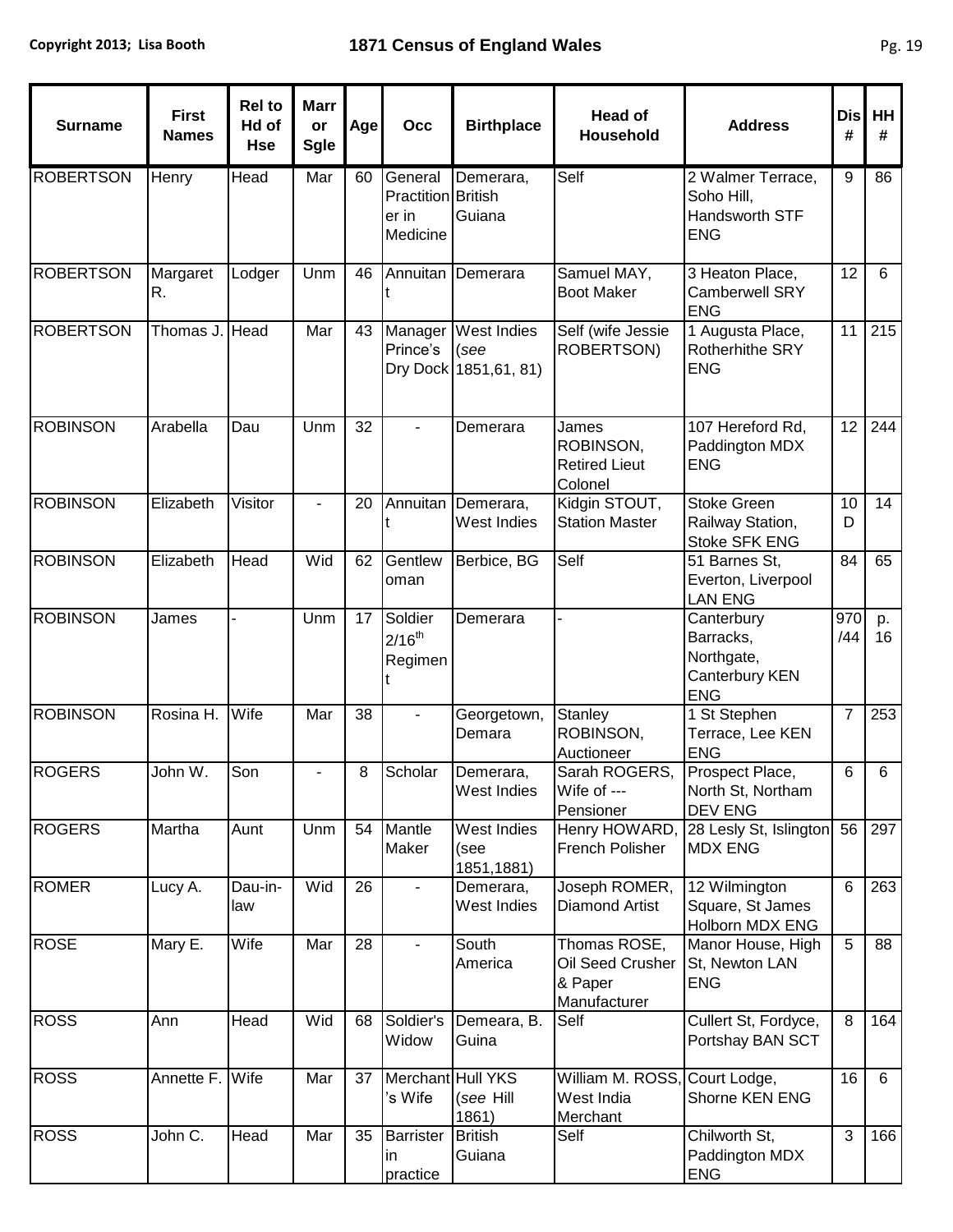т

r

т

| <b>Surname</b>   | <b>First</b><br><b>Names</b> | <b>Rel to</b><br>Hd of<br><b>Hse</b> | <b>Marr</b><br>or<br><b>Sgle</b> | Age | Occ                                      | <b>Birthplace</b>           | <b>Head of</b><br>Household                             | <b>Address</b>                                            | <b>Dis</b><br># | HH<br>#        |
|------------------|------------------------------|--------------------------------------|----------------------------------|-----|------------------------------------------|-----------------------------|---------------------------------------------------------|-----------------------------------------------------------|-----------------|----------------|
| <b>ROSS</b>      | Justine H.                   | Wife                                 | Mar                              | 54  |                                          | West Indies                 | Horatio ROSS,<br>Deputy Lieut. G---                     | Fernlea, Caterham<br><b>SRY ENG</b>                       | 14              | 189            |
| <b>ROSS</b>      | William M. Head              |                                      | Mar                              | 39  | West<br>India<br>Merchant                | <b>British</b><br>Guiana    | Self                                                    | Court Lodge,<br>Shorne KEN ENG                            | 16              | $6\phantom{1}$ |
| <b>RUSSELL</b>   | Samuel                       |                                      | Unm                              | 18  | Gun<br>Room<br>Servant                   | Georgetown,<br>Demerara     | <b>Hilary Gustavus</b><br>ANDOL, Acting<br>Commander    | H.M.S. Pylades,<br>Royal Navy at sea<br>or abroad         | 578<br>4/4<br>3 | p.<br>10       |
| <b>SANDIFORD</b> | Elizabeth<br>Η.              | Dau                                  | Unm                              | 24  |                                          | Berbice, B.<br>Guiana       | Eliza<br>SANDIFORD,<br>Annuitant                        | 4 Pyrland Rd,<br>Islington MDX ENG                        | 36              | 181            |
| <b>SANDS</b>     | Eliza                        | <b>Head</b>                          | Wid                              | 53  | Annuitan                                 | Guiana, S.<br>America       | Self                                                    | 51 St Paul's Rd,<br><b>Islington MDX</b>                  | 45              | 52             |
| <b>SARGENT</b>   | Amelia<br>Theo               | Niece                                |                                  | 11  | Scholar                                  | George<br>Town,<br>Demerara | Charles WISE,<br>Schoolmaster<br>Music &c               | Weekley NTH ENG                                           | $\overline{7}$  | $9\,$          |
| <b>SARGENT</b>   | Ann Myra                     | Niece                                |                                  | 10  | Scholar                                  | George<br>Town,<br>Demerara | Charles WISE,<br>Schoolmaster<br>Music &c               | <b>Weekley NTH ENG</b>                                    | $\overline{7}$  | 9              |
| <b>SARGENT</b>   | William<br>Alex              | Nephew                               |                                  | 8   | Scholar                                  | George<br>Town,<br>Demerara | Charles WISE,<br>Schoolmaster<br>Music &c               | Weekley NTH ENG                                           | 7               | 9              |
| <b>SAVARY</b>    | M.E.                         | Dau                                  | Wid                              | 55  |                                          | South<br>America            | Mary E. DALZELL<br>(no occupation)                      | Tivoli Lawn,<br>Cheltenham GLS<br><b>ENG</b>              | 35              | 120            |
| <b>SCHULTZ</b>   | George E.                    | Head                                 | Mar                              | 53  | Stock &<br>Share<br><b>Broker</b>        | Demerara                    | Self                                                    | 5 Hamilton Square,<br><b>Birkenhead CHS</b><br><b>ENG</b> | 3               | 80             |
| <b>SCHULTZ</b>   | Mary                         | Head                                 | Mar                              | 47  | Annuitan                                 | Demerara,<br>W. Ind         | Self                                                    | 4 Keynsham<br>Parade, Cheltenham<br><b>GLS ENG</b>        | 50              | 272            |
| <b>SCHWARZ</b>   | Henrietta<br>М.              | Visitor                              | Unm                              | 57  | Annuitan Surinam<br>t &<br>Dividend<br>s |                             | Maria C.<br>SCHWARZ,<br>Annuitant &<br><b>Dividends</b> | Hay St, Calne WIL<br><b>ENG</b>                           | 5               | 44             |
| <b>SCOTT</b>     | Georgi'a<br>G.C.             | Dau                                  |                                  | 14  | Scholar                                  | Demerara                    | Georgi'a M.<br>SCOTT,<br>Annuitant                      | Palace Rd, Croydon<br><b>SRY ENG</b>                      | 47              | 297            |
| <b>SCOTT</b>     | Mary A.                      | Patient                              | Unm                              | 61  |                                          | West Indies<br>(see 1851)   |                                                         | Whitehouse &<br>Pinkiehill Asylum,<br>Inveresk MLN SCT    | 2A              | 30             |
| <b>SCRIDER</b>   | John                         | Servant                              | Unm                              | 19  | Footman                                  | West Indies<br>(see 1881)   | Thomas<br>BUTLER, Land<br>Owner                         | 10 Queen's Gate<br>Terrace, Kensington<br><b>MDX ENG</b>  | 2               | 152            |
| <b>SCULLIN</b>   | William                      | Head                                 | Mar                              | 33  | Upholste<br>rer                          | Demerara,<br>West Indies    | Self                                                    | 41 Kilshaw St,<br>Everton, Liverpool<br><b>LAN ENG</b>    | 73              | 21             |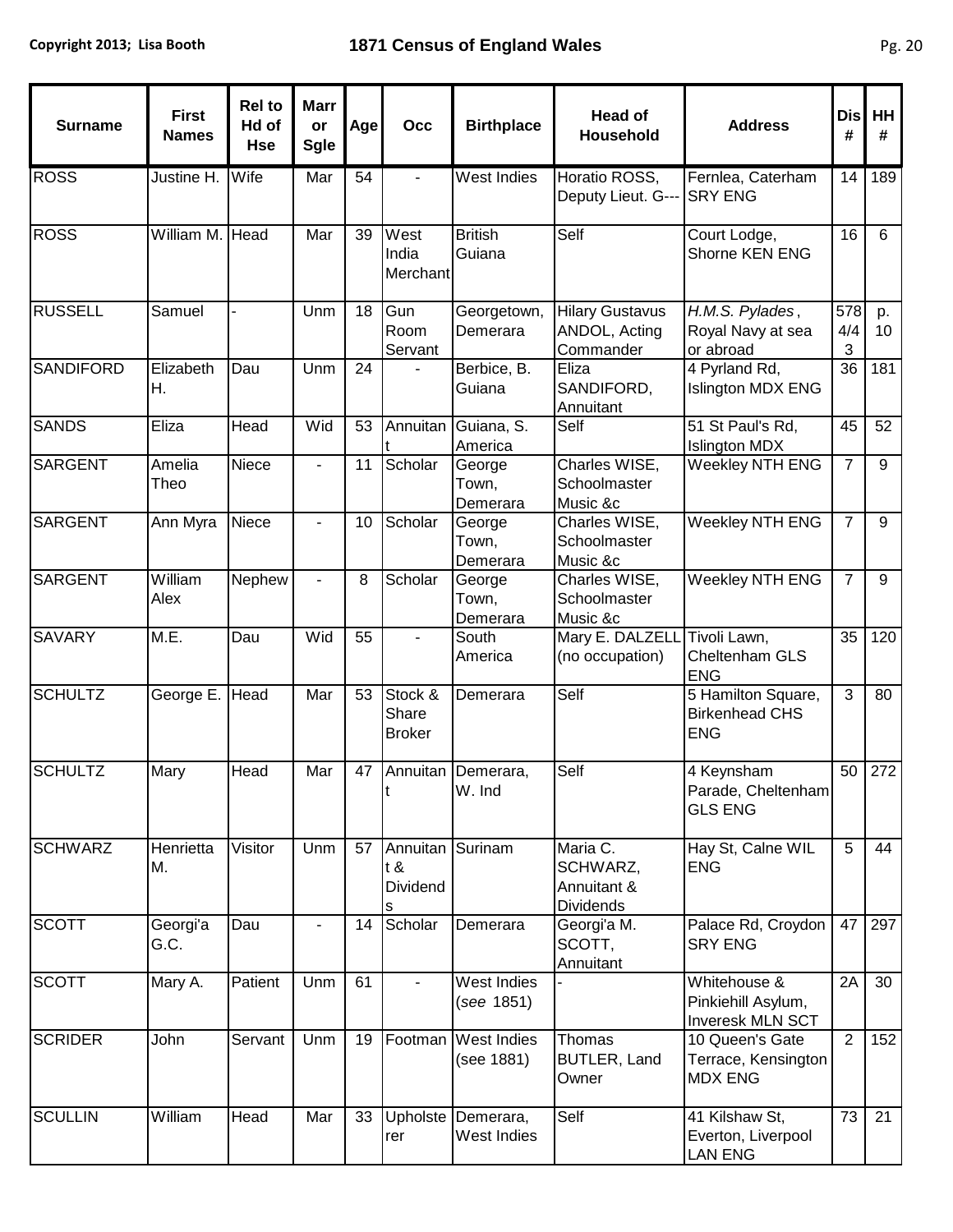| <b>Surname</b>     | <b>First</b><br><b>Names</b> | <b>Rel to</b><br>Hd of<br><b>Hse</b> | <b>Marr</b><br>or<br>Sgle | Age | Occ                  | <b>Birthplace</b>           | <b>Head of</b><br><b>Household</b>                                                       | <b>Address</b>                                                                   | <b>Dis</b><br># | HH<br>#        |
|--------------------|------------------------------|--------------------------------------|---------------------------|-----|----------------------|-----------------------------|------------------------------------------------------------------------------------------|----------------------------------------------------------------------------------|-----------------|----------------|
| SEEAR (as<br>FAER) | Maria                        | Boarder                              | Unm                       | 11  | Scholar              | Georgetown,<br>Demerara     | Jane ADAM,<br>Proprietress                                                               | Langside Academy,<br>Mansion House Rd,<br>Cathcart RFW SCT                       | $\overline{7}$  | 27             |
| <b>SEMPER</b>      | Maria                        | Sister-in-<br>law                    | Mar                       | 28  |                      | Demerara                    | John E. BEALES<br>Capt Militia;<br>husband Hugh R.<br>SEMPER,<br><b>Barrister at Law</b> | 47 York St,<br>Marylebone MDX<br><b>ENG</b>                                      | 12              | 298            |
| <b>SEMPLE</b>      | Jane                         | Niece                                | Unm                       | 39  | Annuitan             | Berbice,<br>West Indies     | Sarah SEMPLE,<br>Annuitant                                                               | 23 Upper Parliament<br>St, Mount Pleasant,<br>Liverpool LAN ENG                  | 38              | 29             |
| <b>SEMPLE</b>      | John                         | Nephew                               | Wid                       | 42  | Annuitan             | Berbice,<br>West Indies     | Sarah SEMPLE,<br>Annuitant                                                               | 23 Upper Parliament<br>St, Mount Pleasant,<br>Liverpool LAN ENG                  | 38              | 29             |
| <b>SEMPLE</b>      | Sarah                        | Niece                                | Unm                       | 69  | Annuitan             | Berbice,<br>West Indies     | Sarah SEMPLE,<br>Annuitant                                                               | 23 Upper Parliament<br>St, Mount Pleasant,<br>Liverpool LAN ENG                  | 38              | 29             |
| <b>SEMPLE</b>      | Sarah                        | Head                                 | Unm                       | 49  | Annuitan             | Demerara,<br>West Indies    | Self                                                                                     | 23 Upper Parliament<br>St, Mount Pleasant,<br>Liverpool LAN ENG                  | 38              | 29             |
| <b>SHEPARD</b>     | Alicia                       | Wife                                 | Mar                       | 65  | ÷,                   | George<br>Town,<br>Demerara | Robert H.<br>SHEPARD,<br><b>Insurance Broker</b><br>at Lloyds                            | 34 Tavistock<br>Square, St Pancras<br><b>IMDX ENG</b>                            | 13              | 124            |
| <b>SHEPARD</b>     | Clara                        | Wife                                 | Mar                       | 53  |                      | Demerara,<br>West Indies    | Richard J.<br>SHEPARD,<br>London                                                         | Guildown House, St<br>Nicholas Artington,<br>Member of Lloyds Tything, SRY ENG   | 11              | 128            |
| <b>SHERLOCK</b>    | Charles<br>Wm                | Grandso<br>n                         | Unm                       | 21  | Commer<br>cial Clerk | Berbice                     | Adele MOORE,<br>Interest of Money                                                        | 14 Arundel Square,<br><b>Islington St</b><br>Clement, Finsbury<br><b>MDX ENG</b> | 49              | 57             |
| <b>SHERLOCK</b>    | Evan<br>Moore                | Grandso<br>n                         | Unm                       | 26  | Banker's<br>Clerk    | <b>Berbice</b>              | Adele MOORE,<br>Interest of Money                                                        | 14 Arundel Square,<br><b>Islington St</b><br>Clement, Finsbury<br><b>MDX ENG</b> | 49              | 57             |
| <b>SHERLOCK</b>    | Robert J.                    | Nephew                               | Unm                       | 12  | Scholar              | Berbice, B.<br>Guiana       | Elizth Anne<br>SHERLOCK,<br>Teacher                                                      | 62 Chatham St,<br>Liverpool LAN ENG                                              | 18              | $\overline{4}$ |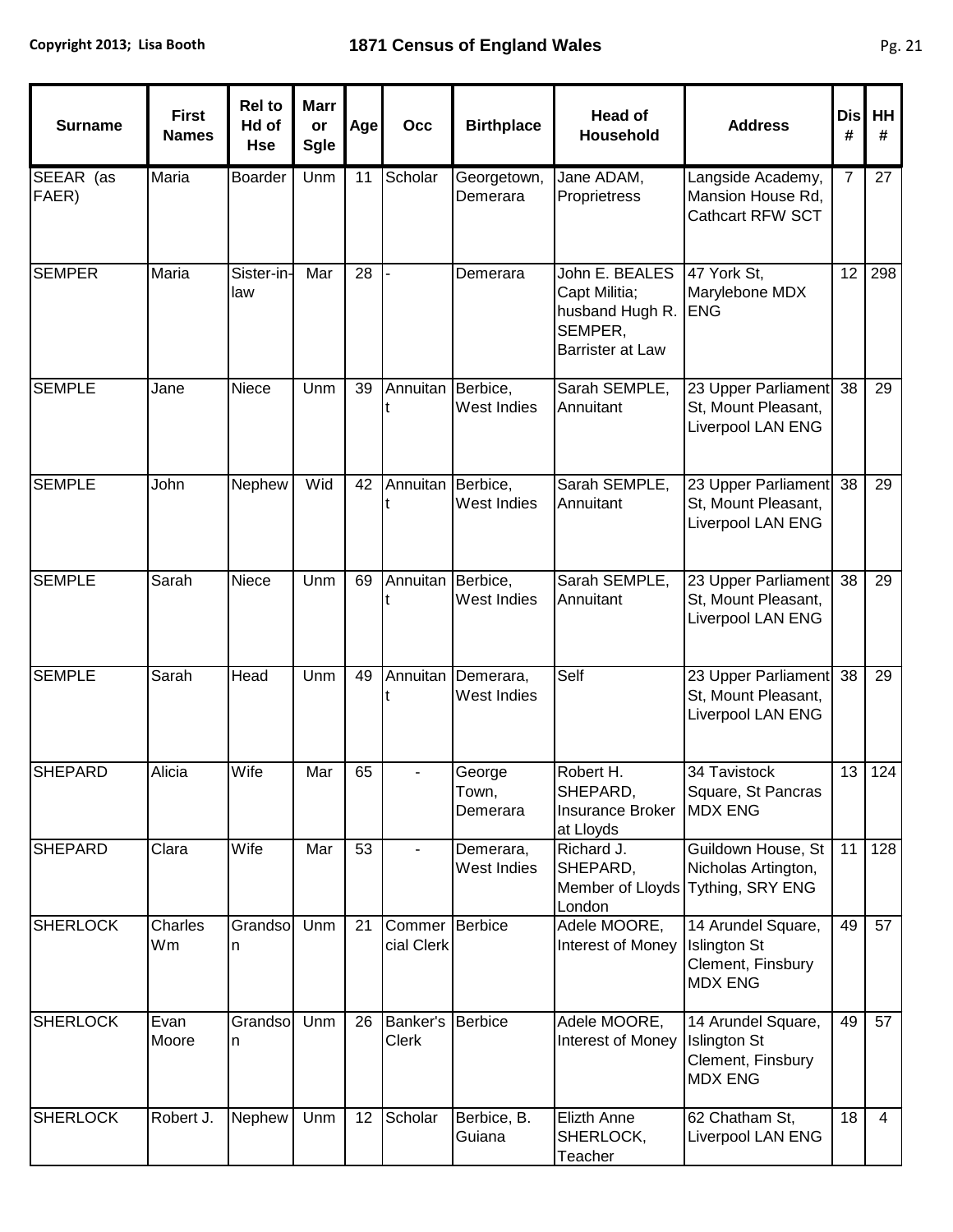| <b>Surname</b>                | <b>First</b><br><b>Names</b> | <b>Rel to</b><br>Hd of<br><b>Hse</b> | <b>Marr</b><br>or<br><b>Sgle</b> | Age            | Occ                    | <b>Birthplace</b>                     | <b>Head of</b><br><b>Household</b>                    | <b>Address</b>                                                                                                | <b>Dis</b><br>#     | HH<br>#         |
|-------------------------------|------------------------------|--------------------------------------|----------------------------------|----------------|------------------------|---------------------------------------|-------------------------------------------------------|---------------------------------------------------------------------------------------------------------------|---------------------|-----------------|
| <b>SHERMAN</b> (as<br>SHEWAN) | Maria                        | Head                                 | Wid                              | 65             | Dressma Berbice<br>ker |                                       | Self                                                  | Pilrig H. Lodge,<br>Leith South MLN<br><b>SCT</b>                                                             | 10                  | 180             |
| <b>SHIPSHAM</b>               | Catherine<br><b>B.</b>       | Pupil                                |                                  | 10             | Pupil                  | Demaria                               | Mary Ann<br>HARGREAVES,<br>Teacher                    | The 5 Elms School<br>for Wesleyan<br>Preachers'<br>Daughters, Clapton<br>High Road, Hackney<br><b>MDX ENG</b> | 24                  | 44              |
| <b>SIMMONS</b>                | Susannah                     | Head                                 | Wid                              | 70             |                        | Demerara,<br>W.I.                     | Self                                                  | 11 Upper Barnsbury<br>St, Islington,<br>Finsbury MDX ENG                                                      | 13                  | 111             |
| <b>SIMOND</b>                 | J.A.<br>(female)             | <b>Boarder</b>                       | Unm                              | 29             | Governe<br>SS          | Demerara,<br><b>British</b><br>Guiana | Richard LANG,<br>Manager of<br>Showrooms              | 12 Hope Place,<br>Liverpool LAN ENG                                                                           | 24                  | 182             |
| <b>SIMPSON</b>                | George                       | Boarder                              | Unm                              | 39             | Annuitan               | BG, S.<br>America                     | Thomas JONES,<br>Farmer                               | Sarnfraint,<br>Penmynyd CAE<br><b>WLS</b>                                                                     | 14<br>$\mathsf{C}$  | $\overline{36}$ |
| <b>SIMSON</b>                 | Jessie                       | Wife                                 | Mar                              | 38             |                        | Demarara,<br>West Indies              | George G.<br>McKAY, Civil<br>Engineer & Land<br>Owner | Drummond Park,<br><b>Inverness INV SCT</b>                                                                    | 21                  | $\overline{7}$  |
| <b>SISLEY</b>                 | Sophia E.                    | Head                                 | Mar                              | 41             | None                   | <b>British</b><br>Guiana              | Self                                                  | Pope St, Sidcup Rd,<br>Eltham KEN ENG                                                                         | $\overline{2}$      | 265             |
| <b>SLORACK</b>                | Alexander                    | Head                                 | Mar                              | 76             | Shoe<br>Maker          | Demerara,<br>W.I.                     | Self                                                  | 1 Roanheads,<br>Peterhead ABD<br><b>SCT</b>                                                                   | 15                  | 30              |
| <b>SMELLIE</b>                | M.J.M.<br>(female)           | Niece                                | Unm                              | 23             | Governe<br>SS          | Demeravon                             | Leny (Lucy) T.<br>SMELLIE,<br><b>Boarding House</b>   | 5 W. Maitland St,<br>Edinburgh MLN<br><b>SCT</b>                                                              | 48                  | 117             |
| <b>SMITH</b>                  | Agnes                        | Head                                 | Unm                              | 56             | Private<br>Means       | Demerara,<br><b>British</b><br>Guiana | Self                                                  | 23 Cheriton Terrace.<br>Folkestone KEN<br><b>ENG</b>                                                          | 7B                  | 40              |
| <b>SMITH</b>                  | Agnes                        | Dau                                  | Unm                              | 34             |                        | Demerara,<br><b>BG</b>                | Eliza SMITH,<br>West Indian<br>Proprietor             | Sorrento Lodge,<br>Ryde IOW ENG                                                                               | 9                   | 35              |
| <b>SMITH</b>                  | Alexr R.                     | Grandso<br>n                         |                                  | $\overline{2}$ |                        | Demerara                              | Alexander<br><b>GRANT, Farmer</b>                     | Balnellan, Inveravon<br><b>BAN SCT</b>                                                                        | $\overline{\omega}$ | 6               |
| <b>SMITH</b>                  | Annie G.                     | Wife                                 | Mar                              | 23             |                        | Berbice,<br>West Indies               | John SMITH,<br>Corn Merchant                          | 3 Nithsdale Terrace,<br>Beverley Rd,<br><b>Sculcoates YKS</b><br><b>ENG</b>                                   | 21                  | 136             |
| <b>SMITH</b>                  | Bessie G.<br>(ass<br>Berrie) | Visitor                              | Unm                              | 54             | Private<br>Means       | Demerara,<br><b>British</b><br>Guiana | Agnes SMITH,<br><b>Private Means</b>                  | 23 Cheriton Terrace,<br><b>Folkestone KEN</b><br><b>ENG</b>                                                   | 7B                  | 40              |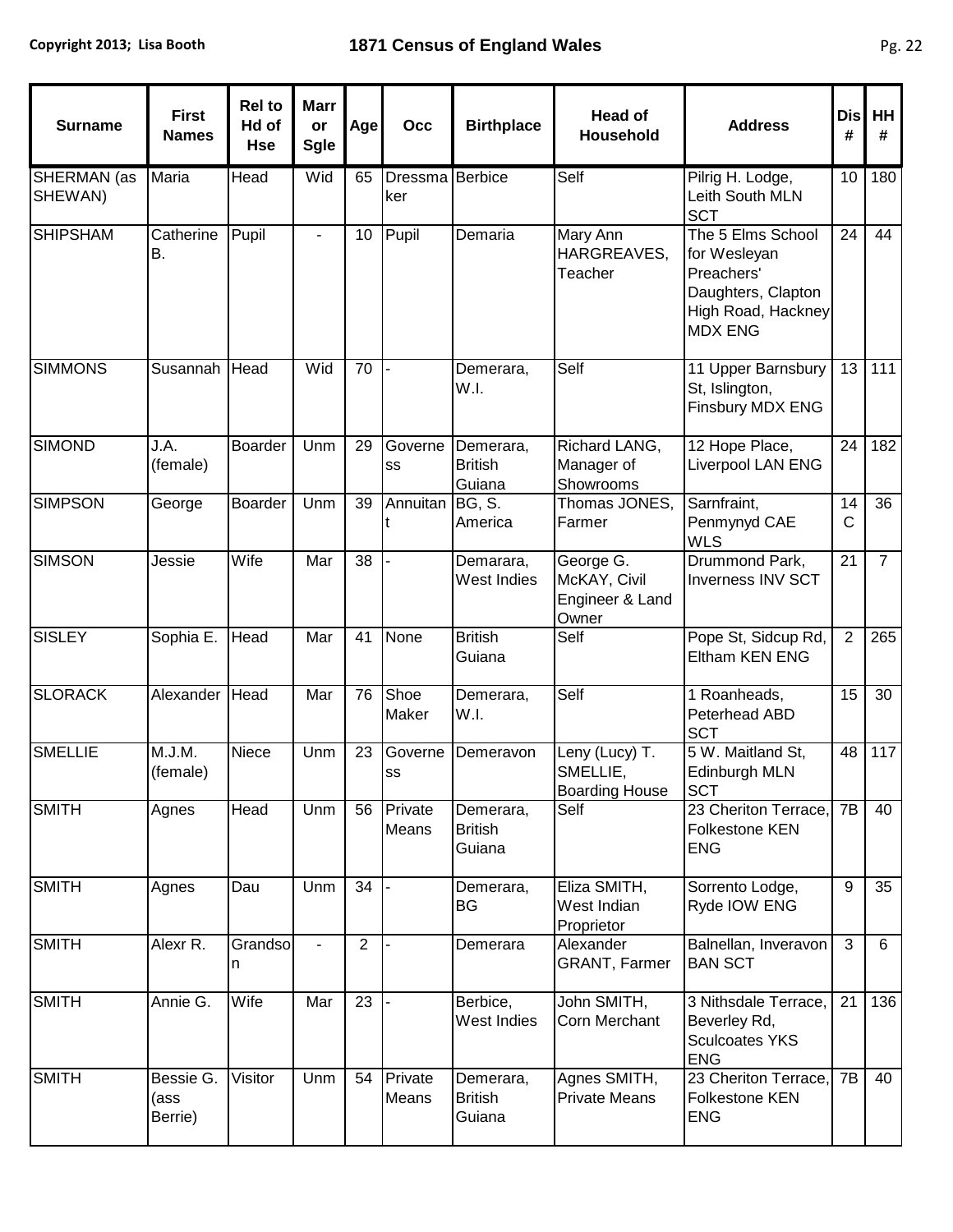| <b>Surname</b> | <b>First</b><br><b>Names</b> | <b>Rel to</b><br>Hd of<br><b>Hse</b> | <b>Marr</b><br>or<br><b>Sgle</b> | Age | Occ                                             | <b>Birthplace</b>                 | <b>Head of</b><br>Household                                     | <b>Address</b>                                                    | <b>Dis</b><br># | HH<br>#          |
|----------------|------------------------------|--------------------------------------|----------------------------------|-----|-------------------------------------------------|-----------------------------------|-----------------------------------------------------------------|-------------------------------------------------------------------|-----------------|------------------|
| <b>SMITH</b>   | Charles<br>B.L.              | Boarder                              | Unm                              | 43  | <b>Madras</b><br><b>Staff</b><br>Corps<br>Major | Demerary                          | John YOUNG,<br>Lodging House<br>Keeper                          | 42 St James Place,<br>St James LND ENG                            | 8               | 347              |
| SMITH          | E.W.<br>Lucie                | Nephew                               |                                  | 10  |                                                 | Demerara,<br>BG                   | Agnes SMITH,<br><b>Private Means</b>                            | 23 Cheriton Terrace.<br><b>Folkestone KEN</b><br><b>ENG</b>       | 7B              | 40               |
| SMITH          | Eliza                        | Head                                 | Wid                              | 55  | West<br>Indian<br>Proprieto                     | Demerara,<br><b>BG</b>            | Self                                                            | Sorrento Lodge,<br>Ryde IOW ENG                                   | 9               | 35               |
| <b>SMITH</b>   | Elizabeth                    | Wife                                 | Mar                              | 39  |                                                 | Demerara,<br>BG                   | Thomas N.<br>SMITH,<br>Shipwright<br>(unemployed)               | 22 Bristol Terrace,<br><b>Rotherhithe SRY</b><br><b>ENG</b>       | 15              | 276              |
| <b>SMITH</b>   | Emily G.                     | Gd<br>niece                          | $\overline{\phantom{a}}$         | 12  | Scholar                                         | Demerara                          | David<br>TORRANCE,<br>Surgeon                                   | 38 Dunchurch St.<br>Rugby WAR ENG                                 | 18              | 37               |
| <b>SMITH</b>   | Harriet                      | Servant                              | Mar                              | 25  | <b>Nurse</b><br>Dom<br>Serv                     | <b>British</b><br>Guiana          | Caroline CLARK,<br>Income from<br>Interest                      | 57 York Place,<br>Edinburgh St<br>Andrew MLN SCT                  | 95              | 29               |
| <b>SMITH</b>   | Helen                        | Wife                                 | Mar                              | 25  | Tailoress GT,                                   | Demerara,<br>W. India             | James SMITH,<br>Tailor                                          | 1 James St, New<br><b>Windsor BRK ENG</b>                         | $\overline{7}$  | 126              |
| <b>SMITH</b>   | Henry                        | Head                                 | Mar                              | 30  | Mariner                                         | Demerara,<br>W. Indies            | Self                                                            | London St, Stepney<br><b>MDX ENG</b>                              | 8               | 247              |
| <b>SMITH</b>   | James                        | Head                                 | Mar                              | 32  | Captain<br>1 West<br>Indian R.                  | <b>British</b><br>Guanna          | Self (wife<br>Caroline SMITH)                                   | 13 Athol Terrace,<br>Dover KEN ENG                                | 14              | $\overline{102}$ |
| <b>SMITH</b>   | Josephine Visitor            |                                      | Unm                              |     | SS                                              | 26 Governe Demerara,<br>W. Indies | John VIGNE,<br>Member of Stock<br>Exchange                      | 53 Ladbroke Grove,<br>Kensington MDX<br><b>ENG</b>                |                 | 24   135         |
| <b>SMITH</b>   | Kate A                       | Gd<br>niece                          | $\blacksquare$                   | 9   | Scholar                                         | Demerara                          | David<br>TORRANCE,<br>Surgeon                                   | 38 Dunchurch St,<br>Rugby WAR ENG                                 | 18              | 37               |
| <b>SMITH</b>   | Samuel                       | Head                                 | Mar                              | 45  | Joiner                                          | Demerara,<br>W.I.                 | Self                                                            | 65 St Mark's Rd,<br>Leeds YKS ENG                                 | 16              | 54               |
| <b>SMITH</b>   | Thomas                       | Boarder                              | Unm                              | 27  | Engine<br>Cre-tor                               | GT,<br>Demerara,<br>Guiana        | Eliza HORNSBY,<br>Keep Lodgers                                  | 8 Hedley St, Bishop<br>Wearmouth,<br>Sunderland DUR<br><b>ENG</b> | 13              | 228              |
| <b>SNOWDEN</b> | Elisa                        | Governe<br>SS                        | Unm                              | 22  | Governe<br>SS                                   | Demerara,<br>West Indies          | George BAKER,<br>Commercial Clerk Summerhill Rd,<br>Ship Broker | Tremont Villa,<br><b>Tottenham MDX</b><br><b>ENG</b>              | 14              | 138              |
| <b>SNUTT</b>   | Louisa                       | Pupil                                |                                  | 14  | Scholar                                         | Demerara                          | John W. TODD,<br>Baptist M(ninster)                             | Ladies College,<br>Church Hill,<br>Lewisham KEN<br><b>ENG</b>     | 16              | 62               |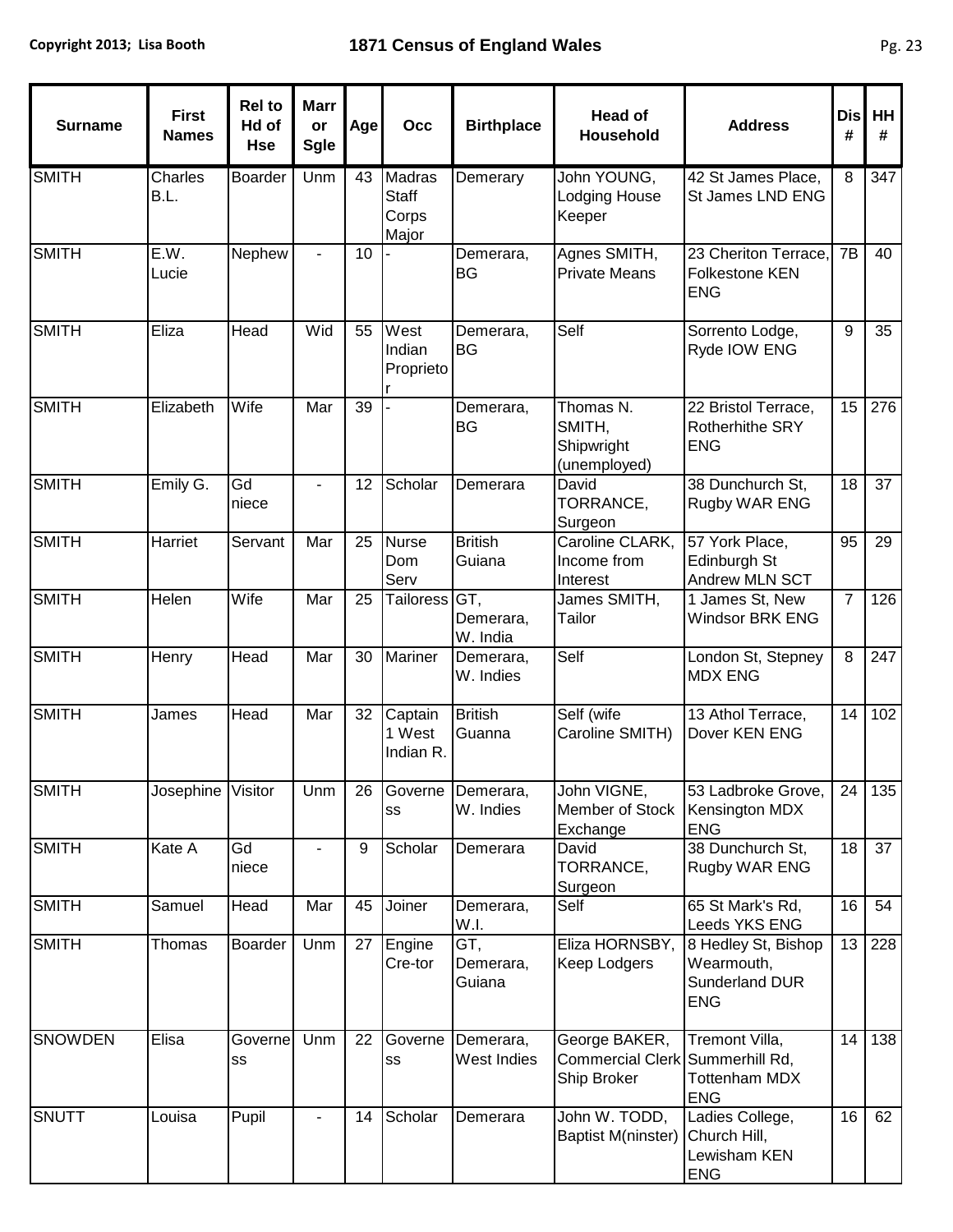| <b>Surname</b>   | <b>First</b><br><b>Names</b> | <b>Rel to</b><br>Hd of<br><b>Hse</b> | <b>Marr</b><br>or<br><b>Sgle</b> | Age            | Occ             | <b>Birthplace</b>                     | <b>Head of</b><br><b>Household</b>                                             | <b>Address</b>                                                                 | <b>Dis</b><br>#     | HH<br>#  |
|------------------|------------------------------|--------------------------------------|----------------------------------|----------------|-----------------|---------------------------------------|--------------------------------------------------------------------------------|--------------------------------------------------------------------------------|---------------------|----------|
| <b>SOMERSALL</b> | Eliza                        | Visitor                              | Unm                              | 40             |                 | Demerara,<br><b>British</b><br>Guiana | Edward<br><b>BORMAN,</b>                                                       | 6 The Terrace,<br>Camden Square, St<br>General Merchant Pancras MDX ENG        | $\overline{4}$      | 216      |
| <b>SOUTHEY</b>   | Ada                          | Dau                                  | Unm                              | 21             |                 | Demerara                              | <b>Private Means</b>                                                           | Ellen SOUTHEY, [59 Westbourne Park]<br>Rd, Paddington<br><b>MDX ENG</b>        | 8                   | 200      |
| <b>SOUTHEY</b>   | Augusta                      | Governe<br>SS                        | Unm                              | 21             | Governe<br>SS   | Demerara,<br>W. Indies                | John Wm<br>HUGHES, Retired Fawley HAM ENG<br>Officer R.A.                      | Copthorne Cottage,                                                             | 3B                  | 22       |
| <b>SOUTHEY</b>   | Emily A.                     | Dau                                  | Unm                              | 25             |                 | Demerara                              | Ellen SOUTHEY,<br><b>Private Means</b>                                         | 59 Westbourne Park<br>Rd, Paddington<br><b>MDX ENG</b>                         | 8                   | 200      |
| <b>SOUTHEY</b>   | Herbert                      | Son                                  | Wid                              | 27             |                 | Demerara                              | Ellen SOUTHEY,<br><b>Private Means</b>                                         | 59 Westbourne Park<br>Rd, Paddington<br><b>MDX ENG</b>                         | 8                   | 200      |
| <b>SOUTHEY</b>   | Sarah B.                     | Visitor                              | Unm                              | 27             |                 | Demerara                              | Samuel W.<br>TALBOT,                                                           | 21 Grand Parade, St<br>Mary Magdalen,<br>Fruiterer to Florist Hastings SSX ENG | 13                  | 11       |
| <b>SOUTHEY</b>   | Thomas                       | Son                                  | Unm                              | 29             | yed<br>Surveyor | Unemplo Demerara                      | <b>Private Means</b>                                                           | Ellen SOUTHEY, 59 Westbourne Park<br>Rd, Paddington<br><b>MDX ENG</b>          | $\overline{\infty}$ | 200      |
| <b>SPARMAN</b>   | Elizabeth                    | Lodger                               | Unm                              | 47             | Annuitan        | Demerara,<br>West Indies              | Harriet<br>MAXWELL,<br><b>Lodging House</b><br>Keeper                          | Elm Lane, Portsea<br><b>HAM ENG</b>                                            | 13                  | 242      |
| <b>SPENCE</b>    | M.J.<br>(female)             | <b>Boarder</b>                       | Unm                              | 23<br>or<br>28 | <b>SS</b>       | Governe Demeravon                     | Lucy(as Leny) T.<br>SMELLIE,<br><b>Boarding House</b>                          | 5 W. Maitland St,<br>Edinburgh MLN<br><b>SCT</b>                               |                     | 48   117 |
| <b>SPENCE</b>    | <b>Thos</b>                  | Pupil                                | Unm                              | 12             | Scholar         | <b>British</b><br>Guiana              | Thomas<br>McLACHLAN,<br>Teacher of<br>Classics                                 | Canonmills Hos,<br>Edinburgh St<br>Cuthberts MDL SCT                           | 79                  | 279      |
| <b>SPENCER</b>   | Mary Jane Servant            |                                      | Unm                              | 58             | Houseke<br>eper | <b>British</b><br>Guiana              | John Patterson<br>BLOUNT, Income Beckenham KEN<br>from Interest                | Springfield Villa,<br><b>ENG</b>                                               | $\mathbf{1}$        | 162      |
| <b>SPOONER</b>   | George                       | Scholar                              |                                  | 16             |                 | Demerara,<br>Brit. Guiana             | John DAVIES,<br>Principal of<br><b>Private School</b><br>for Baps              | 154 Marylebone Rd,<br>Marylebone MDX<br><b>ENG</b>                             | 14                  | 161      |
| <b>SPROSTON</b>  | Francis                      | Nephew                               | Unm                              | 15             | Scholar         | George<br>Town,<br>Demerara           | Samuel Thomas<br>SPROSTON,<br>Vicar of<br>Wednesfield<br>Heath & Land<br>Owner | The Vicarage,<br>Church St,<br>Wednesfield STF<br><b>ENG</b>                   | 31                  | 51       |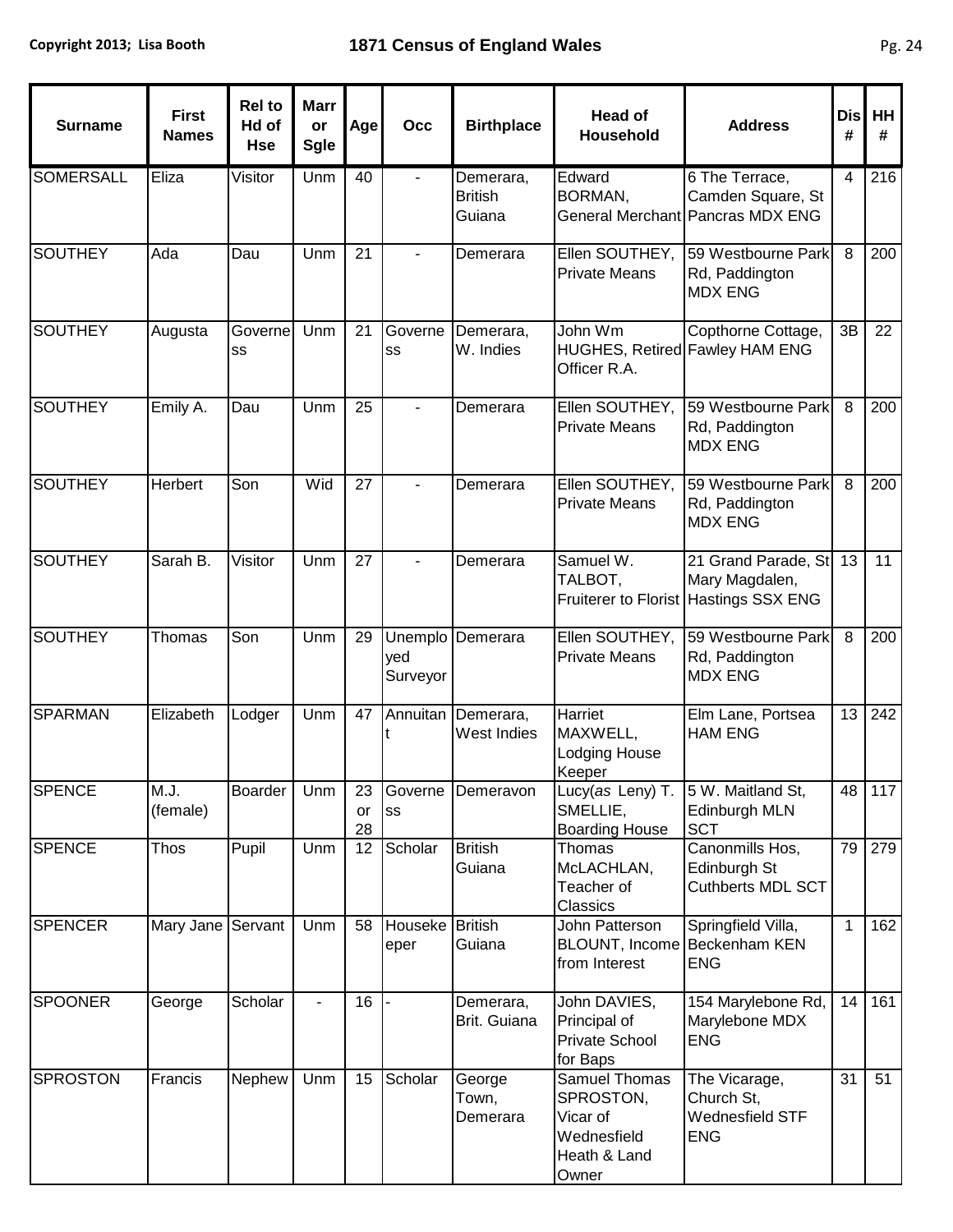| <b>Surname</b>         | <b>First</b><br><b>Names</b> | <b>Rel to</b><br>Hd of<br><b>Hse</b> | <b>Marr</b><br>or<br><b>Sgle</b> | Age | Occ                                                      | <b>Birthplace</b>                           | <b>Head of</b><br><b>Household</b>                           | <b>Address</b>                                                              | <b>Dis</b><br># | <b>HH</b><br>#  |
|------------------------|------------------------------|--------------------------------------|----------------------------------|-----|----------------------------------------------------------|---------------------------------------------|--------------------------------------------------------------|-----------------------------------------------------------------------------|-----------------|-----------------|
| <b>STAPLE</b>          | Sophia                       | Lodger                               | Unm                              | 43  | Out of<br>employ                                         | <b>British</b><br>Guiana                    | Edward<br>MADDEN, Porter                                     | 14 Upper York St,<br>Marylebone MDX<br><b>ENG</b>                           | 15              | 124             |
| <b>STEELE</b>          | Anna B.                      | Dau                                  | Unm                              | 19  |                                                          | GT, British<br>Guiana                       | Sophia C.<br>STEELE (no<br>occupation)                       | 48 Sefton Terrace,<br>Princes Rd.<br>Liverpool LAN ENG                      | 60              | 23              |
| <b>STEELE</b>          | Isabella                     | Dau                                  | Unm                              | 30  |                                                          | GT, British<br>Guiana                       | Sophia C.<br>STEELE (no<br>occupation)                       | 48 Sefton Terrace,<br>Princes Rd,<br>Liverpool LAN ENG                      | 60              | $\overline{23}$ |
| <b>STEELE</b>          | Matthew                      | Head                                 | Mar                              | 39  | Manuf<br>Chemica                                         | Georgetown,<br><b>British</b><br>Guiana     | Self (wife<br>Adelaide S.<br>STEELE) - MD-<br>not practicing | 6 Woolton Rd,<br><b>Garston LAN ENG</b>                                     | 16              | 40              |
| <b>STEELE</b>          | Richard                      | Head                                 | Mar                              | 24  | Cotton<br><b>Broker</b>                                  | <b>British</b><br>Guiana                    | Self (wife Susan<br>G. STEELE)                               | 12 Welfield Place,<br><b>Toxteth Park LAN</b><br><b>ENG</b>                 | 49              | 301             |
| <b>STEELE</b>          | Sophia C.                    | Head                                 | Wid                              | 58  |                                                          | (Illegible),<br><b>British</b><br>Guiana    | Self                                                         | 48 Sefton Terrace,<br>Princes Rd,<br>Liverpool LAN ENG                      | 60              | 23              |
| <b>STEELE</b>          | William F.                   | Head                                 | Mar                              | 21  | (B.A.)<br>Cambrid<br>ge                                  | Graduate Demerara                           | Self                                                         | 23 Brunswick<br>Square, Littleworth,<br><b>Gloucester GLS</b><br><b>ENG</b> | 6C              | $\overline{29}$ |
| <b>STEWART</b>         | Jane                         | Head                                 | Wid                              | 48  |                                                          | <b>British</b><br>Guiana                    | Self                                                         | 20 Sussex Place,<br>Kensington MDX<br><b>ENG</b>                            | $\overline{2}$  | 422             |
| STEWART (as<br>STEWAT) | Jessie E.                    | Dau                                  | Unm                              | 16  |                                                          | Demerara                                    | Alex STEWART,<br><b>Retired Sugar</b><br>Planter             | Gavelmore St, Crieff<br><b>PER SCT</b>                                      | 9               | 45              |
| <b>STEWART</b>         | Sophia                       | Head                                 | Wid                              | 62  | <b>Sick</b><br><b>Nurse</b>                              | Demerara                                    | Self                                                         | 40 St Ninian St,<br>Govan LKS SCT                                           | 79              | 17              |
| <b>STOREY</b>          | Christiana                   | Sister                               | Mar                              | 45  | Annuitan                                                 | Demerara,<br>W. Ind.                        | Mary SCHULTZ,<br>Annuitant                                   | 4 Keynsham<br>Parade, Cheltenham<br><b>GLS ENG</b>                          | 50              | 272             |
| <b>STRAHAN</b>         | Euphemia                     | Wife                                 | Mar                              | 34  | Wife                                                     | Provision Demerara,<br>Merchant West Indies | Robert<br>STRAHAN,<br>Provision<br>Merchant                  | Holly Bank, Huyton<br>cum Roby LAN ENG                                      | 3               | 96              |
| <b>STRANGE</b>         | Ellen<br>Rochfort            | Orphan<br>Lodger                     | Unm                              | 48  | "See<br>Enclosed British<br>Letter"<br>(not<br>included) | Demerara,<br>Guiana                         | Henry Austin<br><b>WRIGHT, Purser</b><br>Mail Steamer        | 70 Upper Stanhope<br>St, Toxteth Park,<br>Liverpool LAN ENG                 | 5               | 136             |
| <b>STRONG</b>          | Caroline                     | Wife                                 | Mar                              | 40  | Income<br>from<br>Dividend<br>S                          | Demerara, B.<br>Guiana                      | Leonard<br>STRONG,<br>Income from<br>Dividends               | 29 Fore St,<br>Babbacombe Rd,<br>Babbacombe DEV<br><b>ENG</b>               | 22              | 45              |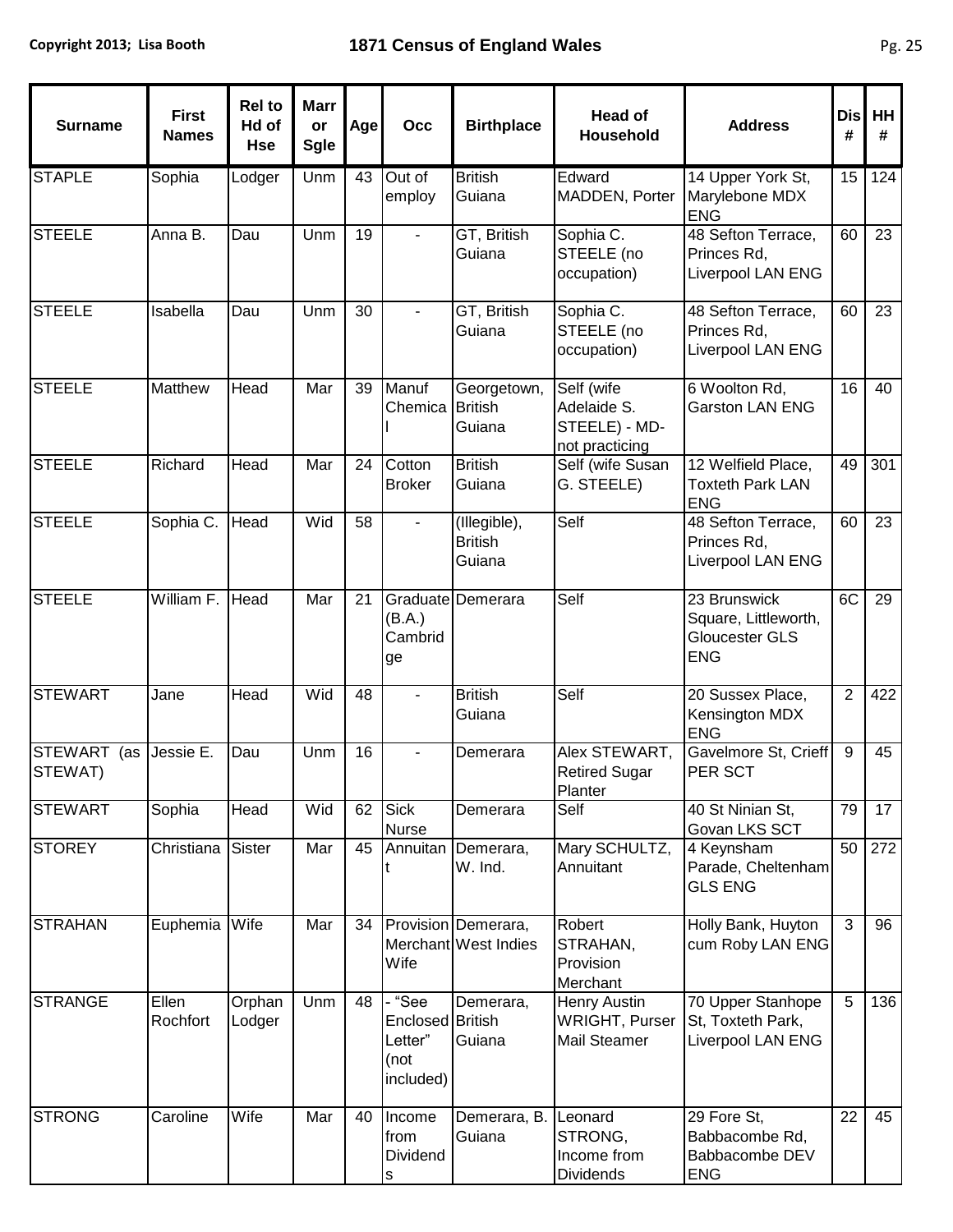| <b>Surname</b>         | <b>First</b><br><b>Names</b> | <b>Rel to</b><br>Hd of<br><b>Hse</b> | <b>Marr</b><br>or<br><b>Sgle</b> | Age | Occ                                | <b>Birthplace</b>                    | <b>Head of</b><br><b>Household</b>            | <b>Address</b>                                          | <b>Dis</b><br># | HH<br>#      |
|------------------------|------------------------------|--------------------------------------|----------------------------------|-----|------------------------------------|--------------------------------------|-----------------------------------------------|---------------------------------------------------------|-----------------|--------------|
| <b>STRONG</b>          | James<br>Leonard             | Pupil                                | Unm                              | 22  | Agricultu<br>ral Pupil             | Demerara, S<br>America               | Samuel<br>BECKETT, Land<br>Agent              | <b>Eccleston Village</b><br><b>CHS ENG</b>              | $\mathfrak{3}$  | 35           |
| <b>STRONG</b>          | Robt D.                      | Head                                 | Mar                              | 24  | Solicitor                          | <b>British</b><br>Guiana             | Self                                          | 21 Oakley Square,<br>Pancras MDX ENG                    | $\overline{2}$  | 205          |
| STRUTT (as<br>STREETT) | Charles D.                   | Son                                  | Mar                              | 17  | <b>Drapers</b><br>Apprenti<br>ce   | Berbice,<br><b>British</b><br>Guiana | Eleanor M.<br>STREETT,<br><b>Dividends</b>    | 6 Sheppy Place,<br><b>Gravesend KEN</b><br><b>ENG</b>   | 16              | 101          |
| STRUTT (as<br>STREETT) | Ellen<br>Martha              | Dau                                  | Unm                              | 14  | Scholar                            | Berbice,<br><b>British</b><br>Guiana | Eleanor M.<br>STREETT,<br><b>Dividends</b>    | 6 Sheppy Place,<br><b>Gravesend KEN</b><br><b>ENG</b>   | 16              | 101          |
| <b>STUART</b>          | Emily<br>Mary                |                                      | Unm                              | 29  | <b>Nurse</b><br>Domesti<br>C       | Demerara,<br>West Indies             | Susannah<br>BROWNING,<br>Matron               | 195 Hampstead Rd,<br>Pancras MDX ENG                    | 8               | 166          |
| <b>STUART</b>          | Ida M.E.                     | Head                                 | Wid                              | 26  | <b>Tutoress</b>                    | Demerara                             | Self                                          | 38 Berner St,<br>Marylebone MDX<br><b>ENG</b>           | 3               | 240          |
| STUTCHBURY             | Charles L.                   | Son                                  | Unm                              | 22  | Clerical<br>Student                | Demerara                             | Sarah<br>STUTCHBURY,<br>Lady                  | Churchill St,<br><b>Churchill SOM ENG</b>               | 3               | $\mathbf{1}$ |
| STUTCHBURY             | Samuel                       | Son                                  | Unm                              | 26  | Farmer                             | Demerara                             | Sarah<br>STUTCHBURY,<br>Lady                  | Churchill St,<br><b>Churchill SOM ENG</b>               | $\overline{3}$  | $\mathbf{1}$ |
| STUTCHBURY Sarah       |                              | Head                                 | Wid                              | 61  | Lady                               | Demerara                             | Self                                          | Churchill St,<br>Churchill SOM ENG                      | 3               | $\mathbf{1}$ |
| STUTCHBURY             | Sidney                       | Son                                  | Unm                              | 30  |                                    | Demerara                             | Sarah<br>STUTCHBURY,<br>Lady                  | Churchill St,<br>Churchill SOM ENG                      | 3               | $\mathbf{1}$ |
| <b>SULKER</b>          | Isaac                        | Head                                 | Mar                              | 22  | Seaman                             | Berbice,<br>West Indies              | Self                                          | Trevaunance<br>Coombe, St Agnes<br><b>Truro CON ENG</b> | 15              | 22           |
| <b>TAGGART</b>         | James                        | <b>Boarder</b>                       | Unm                              | 34  | Steward                            | Demerara                             | Mary MURPHY,<br>Restaurant<br>Keeper          | 100 Old Hall St,<br><b>Liverpool LAN ENG</b>            | 23<br>G         | 33           |
| <b>TARRANT</b>         | Mary                         | Cousin                               | Unm                              | 23  | Annuitan                           | Demerara                             | Thomas<br>EDBROOKE,<br>Farmer                 | Buckland,<br>Lymington HAM<br><b>ENG</b>                | 1E              | 49           |
| <b>TATTON</b>          | William C.                   | Son                                  |                                  | 6   | Scholar                            | <b>British</b><br>Guiana             | Jane TATTON,<br>Grocer                        | Main Rd, Yelvertoft<br><b>WAR ENG</b>                   | 14              | 23           |
| <b>TAYLOR</b>          | Elizabeth                    | Servant                              | Unm                              | 28  | Waitress<br>(in<br>restaura<br>nt) | Demarara                             | William<br>STRATTON,<br>Restaurateur          | 20 Reform St,<br>Dundee ANS SCT                         | $\overline{8}$  | 63           |
| <b>TEMPLETON</b>       | Agnes                        | Dau                                  |                                  | 12  | Scholar                            | <b>British</b><br>Guiana             | James<br>TEMPLETON,<br>West India<br>Merchant | 39 John St, Row<br><b>DNB SCT</b>                       | $\overline{7}$  | 75           |
| <b>TEMPLETON</b>       | Annie                        | Dau                                  |                                  | 14  |                                    | <b>British</b><br>Guiana             | James<br>TEMPLETON,<br>West India<br>Merchant | 39 John St, Row<br><b>DNB SCT</b>                       | $\overline{7}$  | 75           |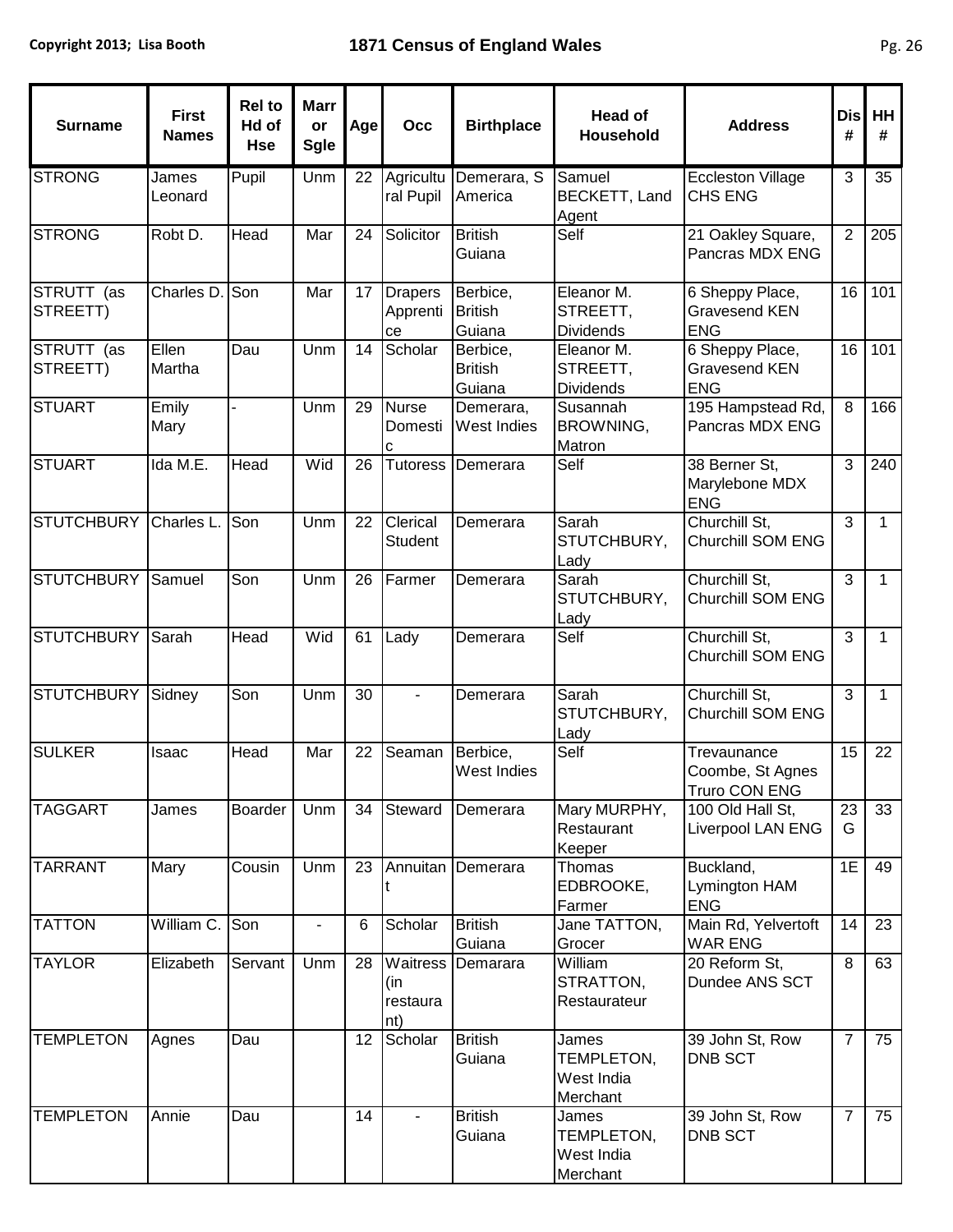$\mathbf{r}$ 

| <b>Surname</b>   | <b>First</b><br><b>Names</b> | <b>Rel to</b><br>Hd of<br>Hse | <b>Marr</b><br>or<br><b>Sgle</b> | Age | Occ                                                        | <b>Birthplace</b>                     | <b>Head of</b><br>Household                          | <b>Address</b>                                                                                   | <b>Disl</b><br># | <b>HH</b><br>#  |
|------------------|------------------------------|-------------------------------|----------------------------------|-----|------------------------------------------------------------|---------------------------------------|------------------------------------------------------|--------------------------------------------------------------------------------------------------|------------------|-----------------|
| <b>TEMPLETON</b> | Archd D,                     | Son                           |                                  | 6   | Scholar                                                    | <b>British</b><br>Guiana              | James<br>TEMPLETON,<br>West India<br>Merchant        | 39 John St, Row<br><b>DNB SCT</b>                                                                | $\overline{7}$   | 75              |
| <b>TEMPLETON</b> | Eliza W.                     | Dau                           |                                  | 8   | Scholar                                                    | <b>British</b><br>Guiana              | James<br>TEMPLETON,<br>West India<br>Merchant        | 39 John St, Row<br><b>DNB SCT</b>                                                                | $\overline{7}$   | 75              |
| <b>TEMPLETON</b> | Frances<br>М.                | Dau                           |                                  | 4   |                                                            | <b>British</b><br>Guiana              | James<br>TEMPLETON,<br>West India<br>Merchant        | 39 John St, Row<br><b>DNB SCT</b>                                                                | $\overline{7}$   | $\overline{75}$ |
| <b>TEMPLETON</b> | James H.                     | Son                           |                                  | 9   | Scholar                                                    | <b>British</b><br>Guiana              | James<br>TEMPLETON,<br>West India<br>Merchant        | 39 John St, Row<br><b>DNB SCT</b>                                                                | $\overline{7}$   | 75              |
| <b>TEMPLETON</b> | JnoP.                        | Son                           |                                  | 7   | Scholar                                                    | <b>British</b><br>Guiana              | James<br>TEMPLETON,<br>West India<br>Merchant        | 39 John St, Row<br><b>DNB SCT</b>                                                                | $\overline{7}$   | 75              |
| <b>TEMPLETON</b> | Rosa J.<br>(as Rev.)         | Dau                           |                                  | 3   |                                                            | <b>British</b><br>Guiana              | James<br>TEMPLETON,<br>West India<br>Merchant        | 39 John St, Row<br><b>DNB SCT</b>                                                                | $\overline{7}$   | 75              |
| <b>TERRILL</b>   | Elizabeth<br>Ε.              | Patient                       | Mar                              | 58  |                                                            | Demerara,<br>W. Indies                |                                                      | The Brook Villa<br><b>Private Lunatic</b><br>Asylum, Green<br>Lane, West Derby<br><b>LAN ENG</b> | 54               | 17              |
| <b>THOMAS</b>    | Emeline<br>G.                | Boarder                       | Unm                              | 14  | Pupil                                                      | Demerara                              | Keturah<br>CHESTERTON,<br>Governess                  | 11 Edward St,<br>Bathwick, Bath SOM<br><b>ENG</b>                                                | $\overline{2}$   | 17              |
| <b>THORLBY</b>   | Florence                     | Pupil                         | Unm                              | 16  | <b>Pupil</b>                                               | Birbice, S.<br>America                | Jane HURD,<br><b>Head Governess</b>                  | Bolham School,<br><b>Tiverton DEV EN</b>                                                         | 15               | $\overline{7}$  |
| <b>TIGHE</b>     | Eliza<br>Sarah               | Head                          | Wid                              | 61  | Landown<br>er in<br>West<br>Indies                         | Demerara,<br>Bri. Guiana              | Self                                                 | Claremont House,<br>Polsloe Rd,<br>Heavitree DEV ENG                                             | $\overline{2}$   | 132             |
| <b>TIGHE</b>     | Richard<br>Robert            | Son                           | Unm                              | 19  | Landown<br>er in<br>West<br>Indies                         | Demerara,<br>Bri. Guiana              | Eliza Sarah<br>TIGHE,<br>Landowner in<br>West Indies | Claremont House,<br>Polsloe Rd,<br><b>Heavitree DEV ENG</b>                                      | $\overline{2}$   | 132             |
| <b>TIGHE</b>     | Sarah                        | Dau                           | Unm                              | 22  | er in<br>West<br>Indies                                    | Landown Demerara,<br>Bri. Guiana      | Eliza Sarah<br>TIGHE,<br>Landowner in<br>West Indies | Claremont House,<br>Polsloe Rd,<br>Heavitree DEV ENG                                             | $\overline{2}$   | 132             |
| <b>TINNE</b>     | John A.                      | Head                          | Wid                              | 64  | Deputy<br>Lieutena<br>nt, J.P.<br>Landed<br>Proprieto<br>r | Demerara,<br><b>British</b><br>Guiana | Self                                                 | 3 Mersey Rd,<br>Briarly, Garston LAN<br><b>ENG</b>                                               | 12               | 57              |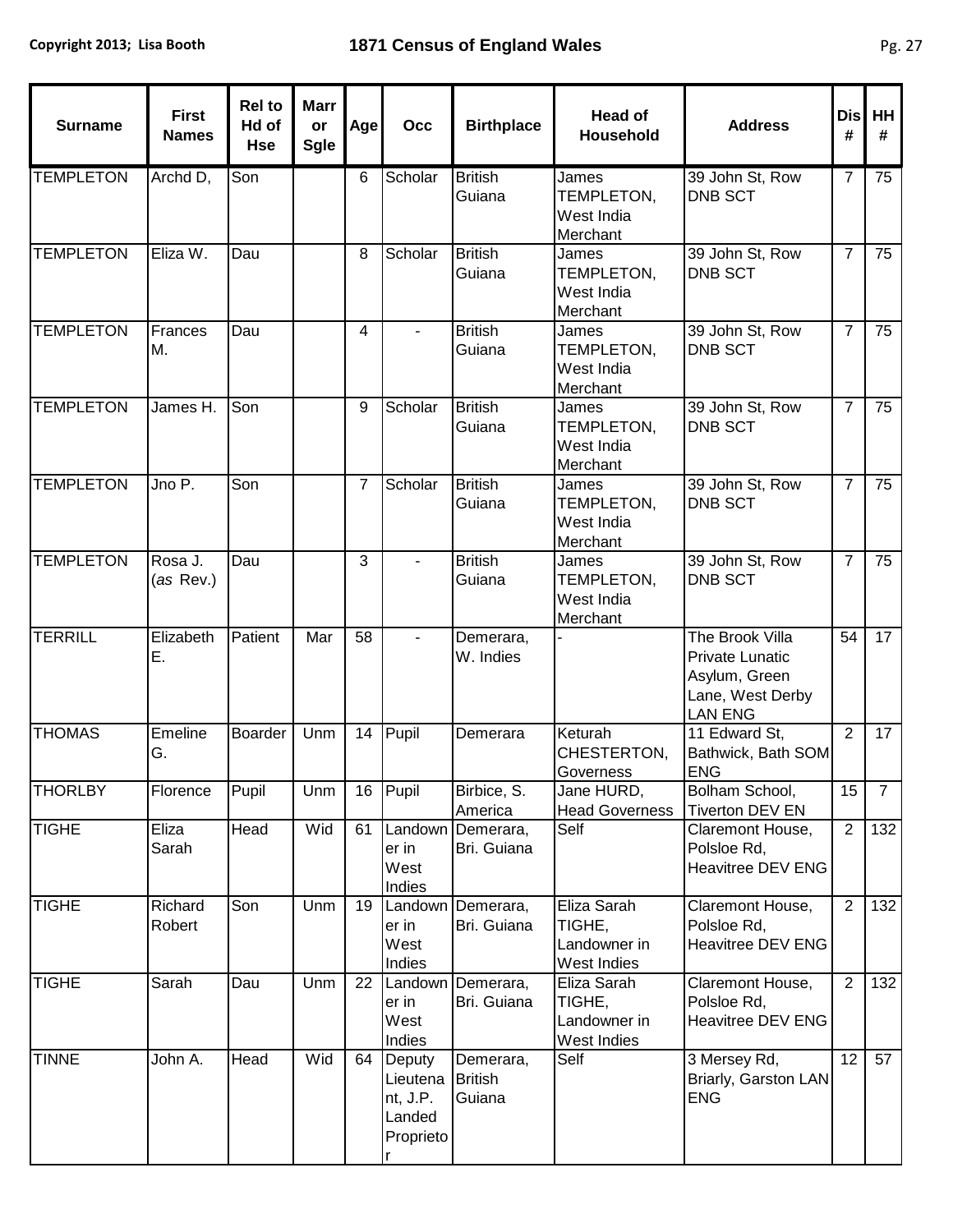| <b>Surname</b>                        | <b>First</b><br><b>Names</b> | <b>Rel to</b><br>Hd of<br><b>Hse</b> | <b>Marr</b><br>or<br><b>Sgle</b> | Age | Occ                                               | <b>Birthplace</b>                                        | <b>Head of</b><br>Household                                                      | <b>Address</b>                                                                 | <b>Dis</b><br># | HH<br>#  |
|---------------------------------------|------------------------------|--------------------------------------|----------------------------------|-----|---------------------------------------------------|----------------------------------------------------------|----------------------------------------------------------------------------------|--------------------------------------------------------------------------------|-----------------|----------|
| TOBIA (as<br>TOBIE)                   | Louisa                       | Inmate                               | Unm                              | 41  | <b>Nurse</b>                                      | West Indies<br>(See 1861)                                |                                                                                  | Camberwell<br>Workhouse, Havil<br>St, Camberwell SRY<br><b>ENG</b>             | 729<br>/75      | p.<br>15 |
| <b>TOOVEY</b>                         | Charlotte                    | Scholar                              | Unm                              | 15  | Scholar                                           | Georgetown,<br>Guiana                                    | Caroline<br>DEROIRE,<br>Directress of<br>Orphanage                               | The Orphanage,<br>Vicarage Place,<br>Kensington MDX<br><b>ENG</b>              | 9               | 134      |
| <b>TOWNSEND</b>                       | Ellen J.                     | Niece<br>pupil                       |                                  | 13  | Scholar                                           | Berbice,<br><b>British</b><br>Guiana                     | Mary A.<br>TOWNSEND,<br>Schoolmistress                                           | 29 Richmond<br>Terrace, Clifton,<br><b>Bristol GLS ENG</b>                     | 6               | 204      |
| <b>TRAVERS</b>                        | Mariana                      |                                      |                                  | 13  | Pupil                                             | <b>Berbice</b>                                           | Caroline<br>TIPPETT, Lady<br>Superintendent                                      | <b>Clarence House</b><br>Royal School,<br>Clarence House,<br>Putney SRY ENG    | 11              | 98       |
| <b>TROTMAN</b>                        | Ann                          | Head                                 | Wid                              | 95  | Income<br>from<br>Railway<br>Dividend<br>s        | Demarara                                                 | Self                                                                             | 6 York Place,<br>Clifton, Bristol GLS<br><b>ENG</b>                            | 5               | 298      |
| <b>TROTMAN</b>                        | Willm                        |                                      | Unm                              | 20  | seaman)                                           | Ord(inary Demerara                                       |                                                                                  | $H.M.S.$ Warrior,<br>Channel Squadron,<br>Royal Navy, Stoke<br>Damerel DEV ENG | 214<br>1/9<br>8 | p.<br>16 |
| <b>TROUGHTON</b><br>(as<br>TROUGHTEN) | Eliza J.                     | <b>Head</b>                          | Unm                              | 34  | of money British<br>left in<br>Trustee's<br>Hands | Receiver Demarara,<br>Guiana                             | Self                                                                             | Woodroff Cottage,<br>May Place Rd,<br>Crayford KEN ENG                         | 10              | 132      |
| <b>TROUGHTON</b>                      | Elliot P.                    | Lodger                               | Unm                              | 29  | <b>Bankers</b><br>Clerk                           | Georgetown,<br>Demerara                                  | John W.G.<br><b>FLETCHER,</b><br><b>Mariner</b><br>(unemployed)                  | 6 Haddington<br>Terrace, Greenwich<br><b>KEN ENG</b>                           | 1               | 77       |
| <b>TROUGHTON</b>                      | Ellis J.                     | Boarder                              | Unm                              | 32  | <b>Bankers</b><br><b>Clerk</b>                    | George<br>Town,<br>Demerara,<br><b>British</b><br>Guiana | Hannah<br><b>BUTTERFIELD,</b><br>Interest of Money                               | High St, Petersfield<br><b>HAM ENG</b>                                         | 4               | 50a      |
| <b>TROUGHTON</b><br>(as<br>TROUGHTEN) | Margaret<br>Р.               | <b>Sister</b>                        | Unm                              | 30  | of money British<br>left in<br>Trustee's<br>Hands | Receiver Demarara,<br>Guiana                             | Eliza J.<br>TROUGHTEN,<br>Receiver of<br>money left in<br><b>Trustee's Hands</b> | Woodroff Cottage,<br>May Place Rd,<br>Crayford KEN ENG                         | 10              | 132      |
| <b>TROUGHTON</b>                      | Thomas<br>N.                 | Head                                 | Mar                              | 58  | Annuitan<br>t &c                                  | Demerara                                                 | Self                                                                             | Erkbank Lodge,<br>Bolton Rd,<br>Eastbourne SSX<br><b>ENG</b>                   | 6G              | 75       |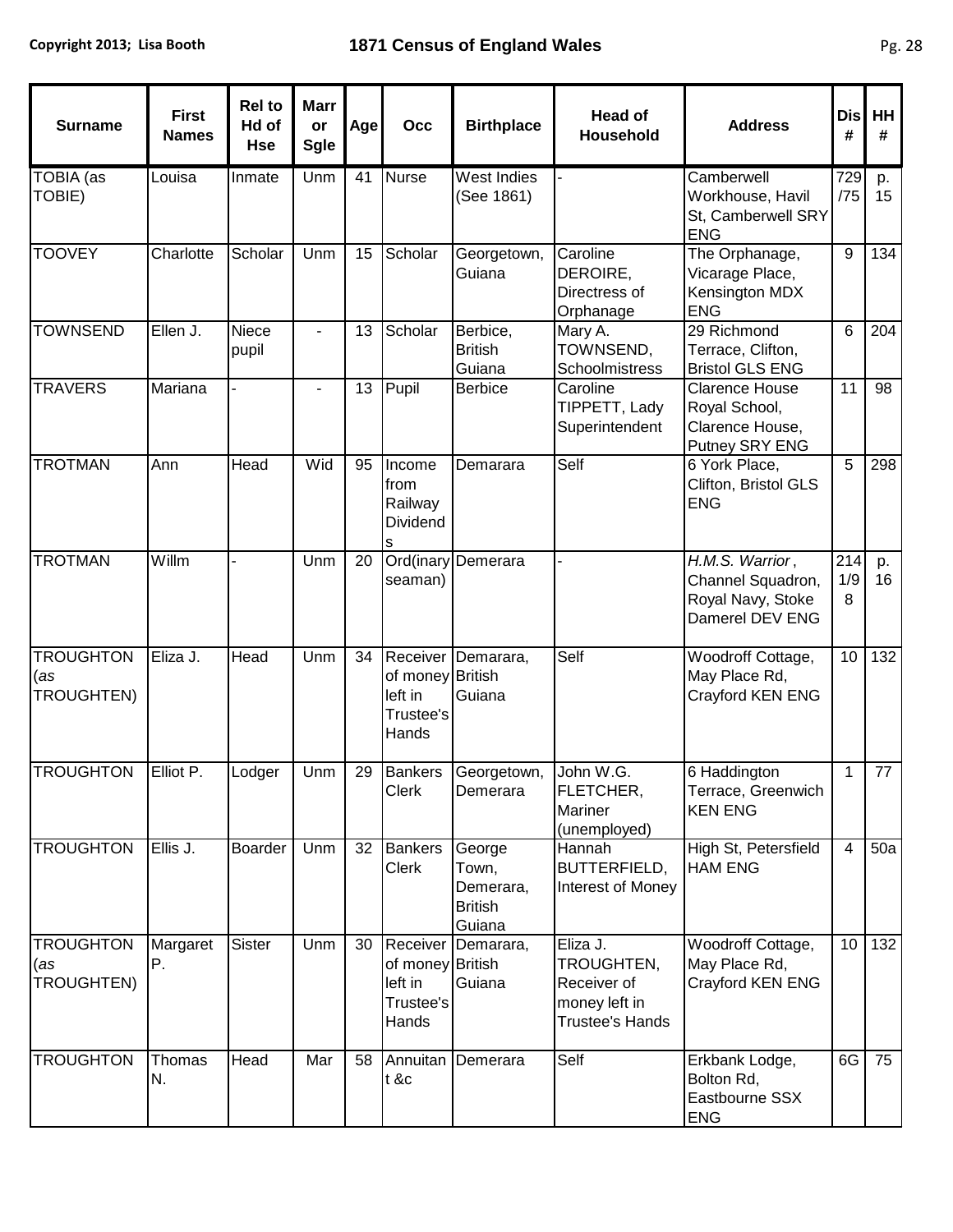| <b>Surname</b>    | <b>First</b><br><b>Names</b> | <b>Rel to</b><br>Hd of<br><b>Hse</b> | <b>Marr</b><br>or<br>Sgle | Age | Occ                                  | <b>Birthplace</b>                  | <b>Head of</b><br>Household                                | <b>Address</b>                                                            | <b>Dis</b><br># | HH<br>#         |
|-------------------|------------------------------|--------------------------------------|---------------------------|-----|--------------------------------------|------------------------------------|------------------------------------------------------------|---------------------------------------------------------------------------|-----------------|-----------------|
| <b>TUCKER</b>     | Amelia                       | <b>Sister</b>                        | Unm                       | 39  |                                      | Colony of<br>Demerara              | George William<br>TUCKER,<br>Clergyman Vicar<br>of Lanarth | Lannarth Vicarage,<br>Gwennap CON<br><b>ENG</b>                           | 18              | 96              |
| <b>TUCKER</b>     | Eliza L.                     | <b>Sister</b>                        | Unm                       | 31  |                                      | Colony of<br>Demerara              | George William<br>TUCKER,<br>Clergyman Vicar<br>of Lanarth | Lannarth Vicarage,<br>Gwennap CON<br><b>ENG</b>                           | 18              | 96              |
| <b>TUCKER</b>     | George<br>William            | Head                                 | Mar                       | 33  | Clergym<br>an Vicar<br>of<br>Lanarth | Colony of<br>Demerara              | Self                                                       | Lannarth Vicarage,<br>Gwennap CON<br><b>ENG</b>                           | 18              | 96              |
| <b>TUCKETT</b>    | Rebecca                      | Wife                                 | Mar                       | 56  |                                      | <b>British</b><br>Guiania          | Elias H.<br>TUCKETT,<br><b>Baptist Minister</b>            | 18 Salutary Place,<br><b>St Sidwell Exeter</b><br><b>DEV ENG</b>          | 9               | 104             |
| <b>TUCKNESS</b>   | Charlotte                    | Wife                                 | Mar                       | 55  | $\blacksquare$                       | Demerara,<br><b>British Guinia</b> | Charles<br><b>TUCKNESS</b> (no<br>occupation)              | High $Rd$ ,<br><b>Broxbourne HRT</b><br><b>ENG</b>                        | $\overline{2}$  | 88              |
| <b>TUCKNESS</b>   | Emma                         | <b>Boarder</b>                       | Unm                       | 26  | Governe<br>SS                        | <b>British</b><br>Guiana           | Thomas HARRIS,<br>Farmer                                   | Shelton, St Neots<br><b>HUN ENG</b>                                       | 12              | 11              |
| <b>TURNER</b>     | James                        | <b>Head</b>                          | Mar                       | 25  | Painter                              | West Indies<br>(see 1861)          | Self (wife Jane<br>TURNER)                                 | 59 Hope St, Barony<br>LKS SCT                                             | $\overline{17}$ | 98              |
| <b>TURNER</b>     | William                      | Lodger                               | Wid                       | 41  | Printers<br>Composi<br>tor           | Demerara,<br><b>West Indies</b>    | Mary Ann GENT,<br>Crown Inn                                | Crown Inn, Bridge<br>St, St George<br>Colegate, Norwich<br><b>NFK ENG</b> | 10              | $\overline{24}$ |
| <b>TYNDALL</b>    | Frederick<br>V.              | Boarder                              | $\overline{\phantom{0}}$  | 11  | Scholar                              | Suriname,<br>E.I.                  | Eliza<br>SHOOSMITH,<br>Schoolmistress                      | 4 Station Rd,<br>Eastbourne SSX<br><b>ENG</b>                             | 3G              | 136             |
| <b>TYNDALL</b>    | Henry D.                     | Pupil                                | -                         | 15  | Scholar                              | Dutch Guiana Joseph W.             | JOHNSON,                                                   | 112 Beachamp<br>Terrace West,<br>Leamington WAR<br><b>ENG</b>             | 14              | 233             |
| <b>TYNDALL</b>    | Joseph D.                    | Pupil                                |                           | 13  | Scholar                              | Dutch Guiana Joseph W.             | JOHNSON,                                                   | 112 Beachamp<br>Terrace West,<br>Leamington WAR<br><b>ENG</b>             | 14              | 233             |
| <b>UNWIN</b>      | Sarah J.                     | Wife                                 | Mar                       | 48  |                                      | Georgetown,<br>Demarara            | Samuel Hope<br>UNWIN, Rector<br>of Cheddon                 | Lower Cheddon<br>Rectory House,<br>Cheddon Fitzpaine<br><b>SOM ENG</b>    | 11              | 39A             |
| <b>VALERY</b>     | Julius                       | Head                                 | Mar                       | 60  | Foreign<br>Interpret<br>er           | Paramaribo,<br>Suriname            | Self (wife Flora<br>VALERY)                                | Broad St,<br>Christchurch, Bristol<br><b>GLS ENG</b>                      | 8               | 11              |
| <b>VAN COOTEN</b> | Mr. (male)                   | <b>Head</b>                          | Wid                       | 91  | Physicia                             | Demerara                           | Self                                                       | Hubits, St Martin<br><b>GSY CHI</b>                                       | $\overline{5}$  | 29              |
| <b>VAN GELDER</b> | Albert J.                    | Son                                  | Unm                       | 17  | Professo<br>r of<br>Music            | Surinam, E.I.                      | Jacob VAN<br>GELDER,<br><b>Formerly General</b><br>Mercht  | 20 Queens Rd,<br>Everton LAN ENG                                          | 75              | 252             |
| <b>VAN GELDER</b> | Elizabeth                    | Wife                                 | Mar                       | 41  |                                      | Surinam, E.I.                      | Jacob VAN<br>GELDER,<br><b>Formerly General</b><br>Mercht  | 20 Queens Rd,<br>Everton LAN ENG                                          | 75              | 252             |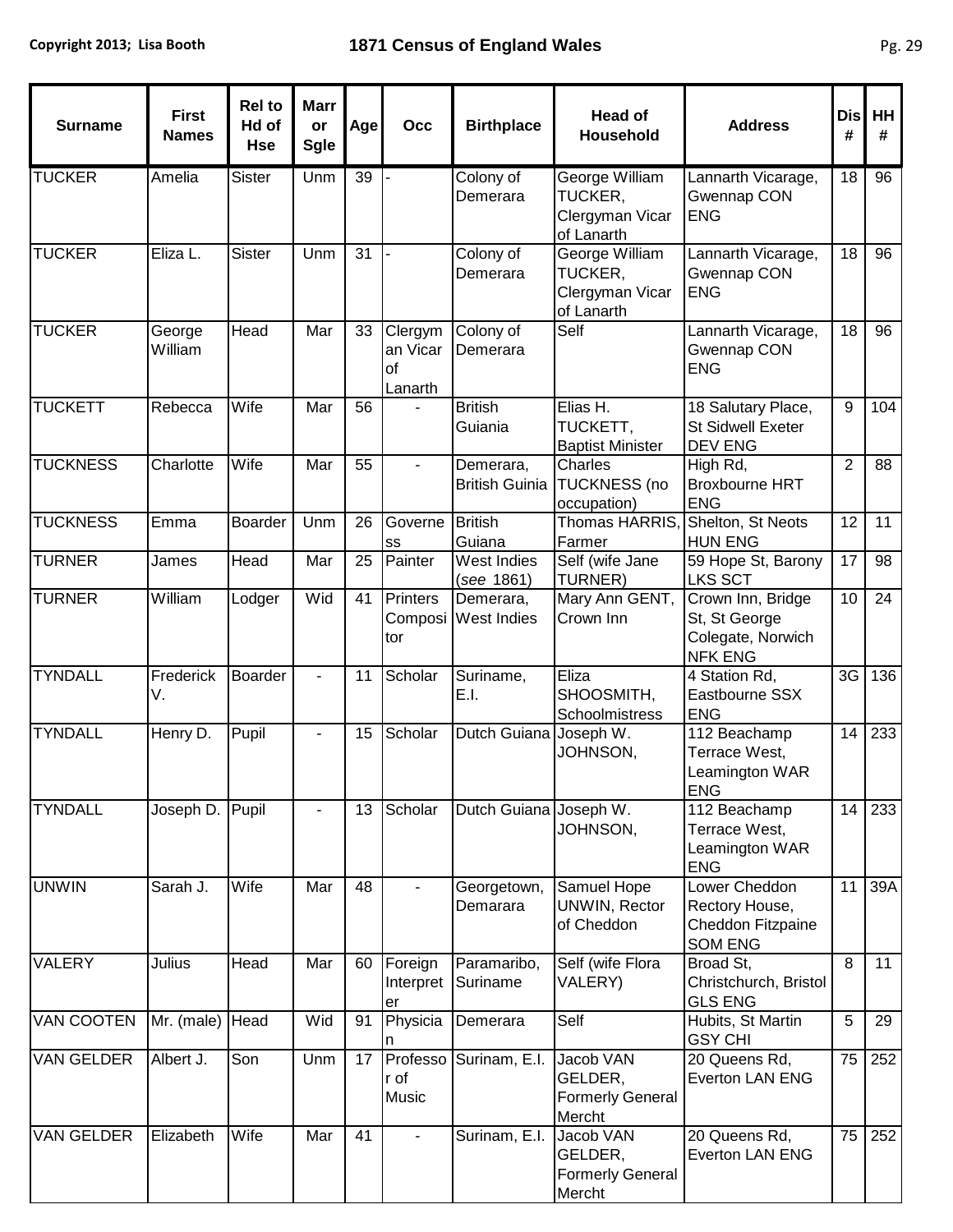| <b>Surname</b>                 | <b>First</b><br><b>Names</b> | <b>Rel to</b><br>Hd of<br><b>Hse</b> | <b>Marr</b><br>or<br><b>Sgle</b> | Age | Occ                                           | <b>Birthplace</b>                        | <b>Head of</b><br><b>Household</b>                        | <b>Address</b>                                                                      | <b>Dis</b><br># | HH<br>#      |
|--------------------------------|------------------------------|--------------------------------------|----------------------------------|-----|-----------------------------------------------|------------------------------------------|-----------------------------------------------------------|-------------------------------------------------------------------------------------|-----------------|--------------|
| <b>VAN GELDER</b>              | Henry G.                     | Son                                  |                                  | 9   | Scholar                                       | Surinam, E.I.                            | Jacob VAN<br>GELDER,<br><b>Formerly General</b><br>Mercht | 20 Queens Rd,<br><b>Everton LAN ENG</b>                                             | 75              | 252          |
| <b>VAN GELDER</b>              | Jacob                        | Head                                 | Mar                              | 48  | Formerly<br>General<br>Mercht                 | Surinam, E.I.                            | Self (wife<br>Elizabeth VAN<br>GELDER)                    | 20 Queens Rd,<br><b>Everton LAN ENG</b>                                             | 75              | 252          |
| <b>VAN GELDER</b>              | Theodore<br>R.               | Son                                  | Unm                              | 15  | Cotton<br><b>Brokers</b><br>Apprenti<br>ce    | Surinam, E.I.                            | Jacob VAN<br>GELDER,<br><b>Formerly General</b><br>Mercht | 20 Queens Rd,<br><b>Everton LAN ENG</b>                                             | 75              | 252          |
| <b>VAN MINDEN</b>              | Ester                        | <b>Sister</b>                        | Wid                              | 50  | $\blacksquare$                                | Suriname, W<br>Ind.                      | Moses J. LEVY,<br>Commission<br>Merchant                  | 38 Woburn Pl,<br><b>Bloomsbury MDX</b><br><b>ENG</b>                                | 5               | 13           |
| <b>VERBEKE</b>                 | Harriette                    | Cousin                               | Unm                              | 36  | <b>Dividend</b><br>s                          | West Indies<br>(see 1881)                | George BOARD,<br>Merchant                                 | 9 Warwick Rd,<br>Paddington MDX<br><b>ENG</b>                                       | 24              | 58           |
| <b>VIRET</b>                   | Alicia C.                    | Lodger                               | Unm                              | 40  | Annuitan                                      | <b>West Indies</b><br>(see<br>1851,1861) | Self                                                      | Castle St, Nether<br>Stowey SOM ENG                                                 | 8               | 66           |
| <b>VIRET</b>                   | Benjamin<br>Ρ.               | Head                                 | Mar                              | 34  | Clerk in<br>Civil<br>Service                  | Demerara,<br>W. Indies                   | Self                                                      | 115 Alexandra Rd,<br>Hampstead MDX<br><b>ENG</b>                                    | $\overline{24}$ | 128          |
| <b>VIRET</b>                   | Francis C.                   | Head                                 | Mar                              | 55  | Clergym<br>an                                 | Demerara, S<br>Amer                      | Self (wife<br>Caroline VIRET)                             | High St, East<br><b>Budleigh DEV ENG</b>                                            | $\overline{2}$  | 68           |
| VIRET (as<br>KRET or<br>VERIT) | William L.                   | Head                                 | Mar                              | 45  | Goods<br>Agent<br>Unemplo<br>yed              | Demarara,<br><b>British</b><br>Guiana    | Self                                                      | 28 Claverton St,<br>Lyncombe &<br>Widcombe, Bath<br><b>SOM ENG</b>                  | $\overline{4}$  | 54           |
| <b>VRIES</b>                   | Edward H. Head               |                                      | Mar                              | 44  |                                               | Suriname                                 | Self (wife Diana I.<br>VRIES)                             | 54 Arthur Rd.<br><b>Holloway MDX ENG</b>                                            | 54              | 326          |
| <b>VYFHUIS</b>                 | David S.                     | Nephew                               |                                  | 9   | Scholar                                       | Demerara                                 | Samuel<br>OVERTON,<br>Architect                           | Warrens, Burbage<br><b>WIL ENG</b>                                                  | 9               | 63           |
| <b>VYFHUIS</b>                 | Louis R.                     | Niece                                |                                  | 10  | Scholar                                       | Demerara                                 | Samuel<br>OVERTON,<br>Architect                           | Warrens, Burbage<br><b>WIL ENG</b>                                                  | 9               | 63           |
| <b>WADDINGTON</b>              | John H.                      | Visitor                              | Unm                              | 25  | <b>Draper</b>                                 | Burbease,<br>West Indies                 | George JONES,<br>House Decorator                          | 106 Granville Place,<br><b>Burslem STF ENG</b>                                      | 24              | 219          |
| <b>WALKER</b>                  | Maria                        | Head                                 | Mar                              | 37  | Wife of<br><b>Barrister</b><br>in<br>practice | Demerara,<br>West Indies                 | Self                                                      | 42 Springfield Rd, St 23<br>John Hampstead<br><b>MDX ENG</b>                        |                 | 29           |
| <b>WALTON</b>                  | Elizabeth<br>Η.              | Wife                                 | Mar                              | 48  |                                               | Demerara                                 | Henry H.<br>WALTON,<br>Surgeon                            | 1 Brook St, St<br>George Hanover<br>Square,<br><b>Westminster MDX</b><br><b>ENG</b> | 21              | $\mathbf{1}$ |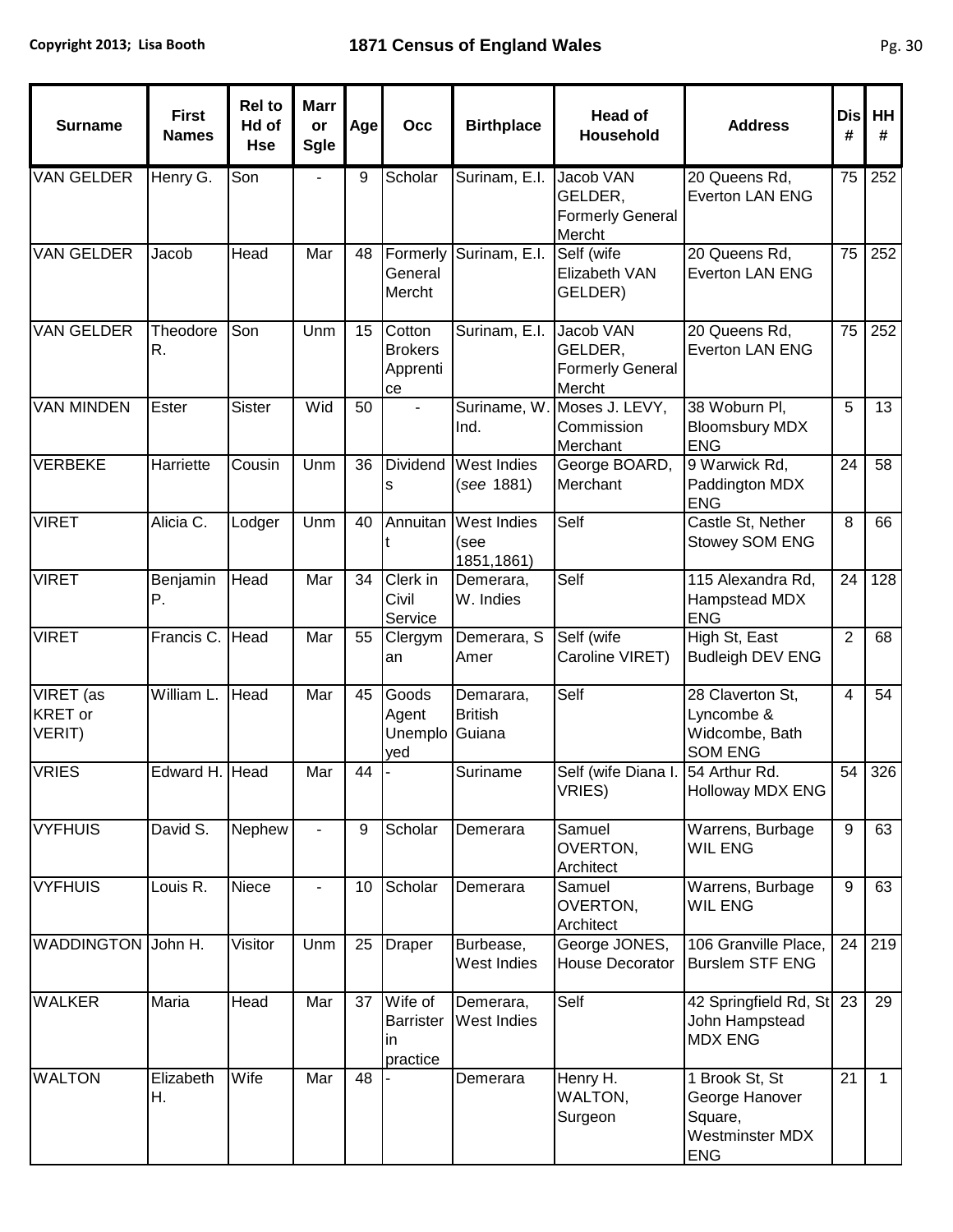| <b>Surname</b>       | <b>First</b><br><b>Names</b> | <b>Rel to</b><br>Hd of<br><b>Hse</b> | <b>Marr</b><br>or<br><b>Sgle</b> | Age            | Occ                         | <b>Birthplace</b>                           | <b>Head of</b><br>Household                                        | <b>Address</b>                                                           | <b>Dis</b><br># | HH<br>#        |
|----------------------|------------------------------|--------------------------------------|----------------------------------|----------------|-----------------------------|---------------------------------------------|--------------------------------------------------------------------|--------------------------------------------------------------------------|-----------------|----------------|
| <b>WARING</b>        | Mary                         | Head                                 | Unm                              | 47             | Schoolmi Berbice,<br>stress | West Indies                                 | Self                                                               | 5 Brunswick Rd, St<br>Stephen Norwich<br><b>NFK ENG</b>                  | 12              | 207            |
| <b>WARREN</b>        | Agnes S.                     | Wife                                 | Mar                              | 32             |                             | Demerara                                    | Edward W.<br><b>WARREN, Rector</b><br>of Compton<br>Martin         | Rectory, Compton<br>Martin SOM ENG                                       | 3C              | 88             |
| <b>WARREN</b>        | Emily                        | Dau                                  | Unm                              | 39             | Annuitan                    | <b>British</b><br>Guiana                    | Emily T.<br>WARREN,<br>Annuitant                                   | 49 Wood St,<br><b>Woolwich KEN ENG</b>                                   | 8               | $\overline{7}$ |
| <b>WARREN</b>        | Georgina                     | Visitor                              | Unm                              | 41             |                             | Demerara                                    | William<br>GEORGE, No<br>occupation                                | Ladbroke Grove,<br>Kensington MDX<br><b>ENG</b>                          | 24              | 180            |
| <b>WARREN</b>        | Maria                        | Head                                 | Wid                              | 50             | Private<br>Income           | <b>British</b><br>Guiana                    | Self                                                               | 39 Thurleo Square,<br>Kensington MDX<br><b>ENG</b>                       | $6\phantom{1}$  | 45             |
| <b>WATERS</b>        | Robert                       | Head                                 | Mar                              | 24             | Publican                    | <b>West Indies</b><br>(see 1851,61) WATERS) | Self (wife Mary A.                                                 | Light Horse, Staines<br>Rd, Heston,<br><b>Hounslow MDX</b><br><b>ENG</b> | 15              | 106            |
| <b>WATSON</b>        | Andrew                       | Boarder                              | Unm                              | 14             | Scholar                     | Demerara,<br>W.I.                           | Thomas COX,<br>Clergyman<br>Master of<br><b>Grammar School</b>     | Free Grammar<br>School, Skircoat,<br>Halifax YKS ENG                     | 46              | $\mathbf{1}$   |
| <b>WATSON</b>        | Augusta                      | Head                                 | Wid                              | 44             | Private<br>Income           | <b>British</b><br>Guiana                    | Self                                                               | 11 Vicar's Close,<br>Wells SOM ENG                                       | 17              | 14             |
| WATSON (as<br>WAKER) | James                        | Scholar                              | Unm                              | 17             | Scholar                     | Georgetown,<br>Demarara                     | Alexr<br>ANDERSON,<br>Minister of<br>Gospel & School<br>Proprietor | Chanonry School or<br>Gymnasium, Old<br>Machar ABD SCT                   | $\mathbf{1}$    | 59             |
| <b>WATSON</b>        | Mary                         | Servant                              | Unm                              | 26             | General<br>Servant          | Georgetown,<br><b>West Indies</b>           | Henry HARVEY,<br><b>Retired Farmer</b>                             | Bourough Rd,<br>Wedmore, Axbridge<br><b>SOM ENG</b>                      | 5               | 31             |
| <b>WATSON</b>        | Thomas                       | Pupil                                |                                  | 16             | Scholar                     | Guiana                                      | Joseph PALMER,<br>A.C.S School<br>Master                           | 19 Chamberlain St,<br>Wells SOM ENG                                      | 13              | 90             |
| <b>WATSON</b>        | William                      |                                      | Mar                              | 22             | A.B.<br>Seaman              | Berbice,<br><b>British</b><br>Guiana        |                                                                    | Vessel Mary Welsh,<br>Whitehaven CUL<br><b>ENG</b>                       | 525<br>7/7<br>6 |                |
| <b>WATTS</b>         | Geo F.                       | Boarder                              | Unm                              | 29             | nt                          | Accounta Demerara,<br>West Indies           | Robert JONES,<br>to Newspaper                                      | Palace Square,<br>Publisher & Agent Croydon SRY ENG                      | 47              | 371            |
| <b>WEBBER</b>        | Ethel<br>Margaret            | Dau                                  |                                  | 3              |                             | Demerara                                    | Richard<br>WEBBER,<br>Incumbent of St<br>Philip, Demerara          | Wisteria House,<br>Fore St, Silverton<br><b>DEV ENG</b>                  | $\overline{4}$  | 137            |
| <b>WEBBER</b>        | Etienne<br>Auguste           | Son                                  |                                  | $\overline{2}$ |                             | Demerara                                    | Richard<br>WEBBER,<br>Incumbent of St<br>Philip, Demerara          | Wisteria House,<br>Fore St, Silverton<br>DEV ENG                         | $\overline{4}$  | 137            |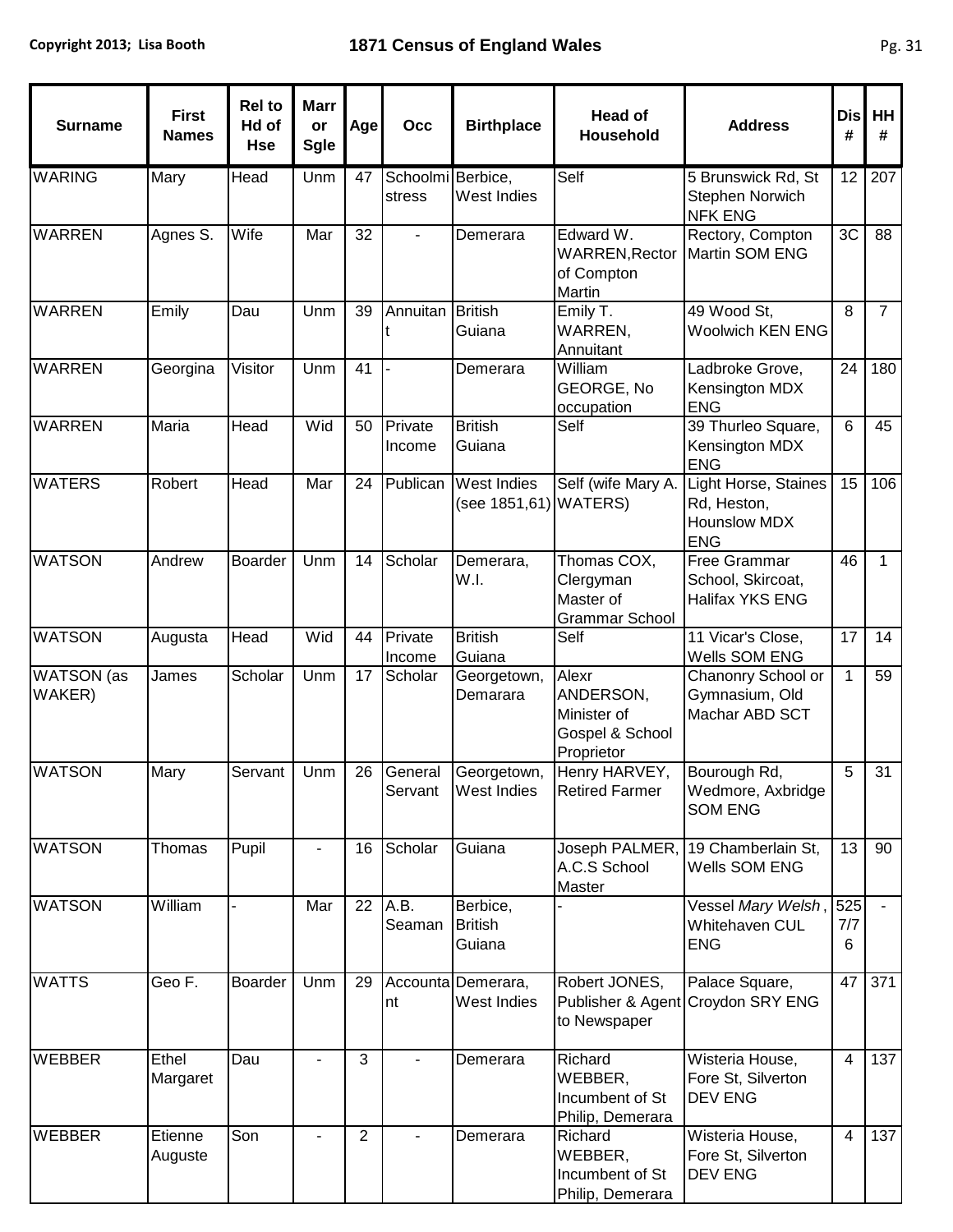| <b>Surname</b>   | <b>First</b><br><b>Names</b> | <b>Rel to</b><br>Hd of<br><b>Hse</b> | <b>Marr</b><br>or<br><b>Sgle</b> | Age | Occ                       | <b>Birthplace</b>                     | <b>Head of</b><br><b>Household</b>                                                                | <b>Address</b>                                                                 | <b>Dis</b><br># | HH<br>#        |
|------------------|------------------------------|--------------------------------------|----------------------------------|-----|---------------------------|---------------------------------------|---------------------------------------------------------------------------------------------------|--------------------------------------------------------------------------------|-----------------|----------------|
| <b>WEBBER</b>    | Grace<br>Louisa              | Dau                                  |                                  | 11  | Scholar                   | Demerara                              | Richard<br>WEBBER,<br>Incumbent of St<br>Philip, Demerara                                         | Wisteria House,<br>Fore St, Silverton<br><b>DEV ENG</b>                        | $\overline{4}$  | 137            |
| <b>WEBBER</b>    | Henrietta                    | Dau                                  |                                  | 5   |                           | Demerara                              | Richard<br>WEBBER,<br>Incumbent of St<br>Philip, Demerara                                         | Wisteria House,<br>Fore St, Silverton<br><b>DEV ENG</b>                        | $\overline{4}$  | 137            |
| <b>WEBBER</b>    | Louisa<br>Margot             | Dau                                  |                                  | 7   | Scholar                   | Demerara                              | Richard<br>WEBBER,<br>Incumbent of St<br>Philip, Demerara                                         | Wisteria House,<br>Fore St, Silverton<br><b>DEV ENG</b>                        | $\overline{4}$  | 137            |
| <b>WEBBER</b>    | Richard<br>Henry             | Son                                  | $\blacksquare$                   | 8   | Scholar                   | Demerara                              | Richard<br>WEBBER,<br>Incumbent of St<br>Philip, Demerara                                         | Wisteria House,<br>Fore St, Silverton<br><b>DEV ENG</b>                        | $\overline{4}$  | 137            |
| <b>WEBBER</b>    | Stephanie<br>А.              | Dau                                  |                                  | 10  | Scholar                   | Demerara                              | Richard<br>WEBBER,<br>Incumbent of St<br>Philip, Demerara                                         | Wisteria House,<br>Fore St, Silverton<br><b>DEV ENG</b>                        | $\overline{4}$  | 137            |
| <b>WEEKS</b>     | James                        | <b>Boarder</b>                       | Unm                              | 22  | <b>Mariner</b>            | Demerara                              | Thomas<br>MATTHEWS,<br>Shipwright                                                                 | 20 Major Rd,<br>Bermondsey,<br>Southwark SRY<br><b>ENG</b>                     | 13              | 49             |
| <b>WELLS</b>     | Sarah L.E. Pupil             |                                      |                                  | 9   | Scholar                   | George<br>Town, BG                    | Ellinor KELLY,<br>Schoolmistress & Bellevue Rd,<br>Author of Cottage Clevedon SOM<br><b>Tales</b> | 1 Bellevue Terrace,<br><b>ENG</b>                                              | 2G              | 291            |
| <b>WELLS</b>     | Thalia J.D. Pupil            |                                      |                                  | 13  | Scholar                   | George<br>Town, BG                    | Ellinor KELLY,<br>Schoolmistress & Bellevue Rd,<br>Author of Cottage<br><b>Tales</b>              | 1 Bellevue Terrace,<br>Clevedon SOM<br><b>ENG</b>                              | 2G              | 291            |
| <b>WHINFIELD</b> | Isabella K. Head             |                                      | Unm                              |     | 30 Safe<br>Deposito<br>rv | Berbice, BG                           | Self                                                                                              | 8 Queen St, Ipswich<br><b>SFK ENG</b>                                          | 1               | 78             |
| <b>WHITAKER</b>  | Catherine<br>В.              | Wife                                 | Mar                              | 24  |                           | George<br>Town,<br>Demerara           | Francis<br>WHITAKER,<br>Solicitor                                                                 | Flat 4, 13 Victoria<br>St, St Margaret<br>Westminster MDX<br><b>ENG</b>        | 10              | $\overline{4}$ |
| <b>WHITTAKER</b> | Margaret                     | Wife                                 | Mar                              | 47  |                           | At Sea (see<br>1851)                  | Thomas<br>WHITTAKER,<br>Labourer                                                                  | Chapel St, Berwick<br><b>NBL ENG</b>                                           | 10              | 73             |
| <b>WHITE</b>     | David                        | Pupil                                |                                  | 16  | Pupil                     | <b>British</b><br>Guiana              | <b>Robert Giles</b><br>IBBS, School<br>Master                                                     | Young Gents<br>Boarding School,<br>Church St,<br>Leatherhead SRY<br><b>ENG</b> | $\overline{1}$  | 30             |
| <b>WHITE</b>     | Jane Eliza                   | Sister                               | Unm                              | 38  |                           | <b>British</b><br>Guiana              | Annie Gordon<br><b>BOIS, 34, no</b><br>occupation                                                 | Crescent, Calverley<br>Park, Tunbridge<br>Wells KEN ENG                        | 12              | 171            |
| <b>WHITE</b>     | Mary Ann                     | Wife                                 | Mar                              | 40  |                           | Demerara,<br><b>British</b><br>Guiana | Archibald WHITE,<br>M.D. (Retired)                                                                | Warberry Rd, Lower<br>Dunreeth, Torquay<br>DEV ENG                             | 10              | 42             |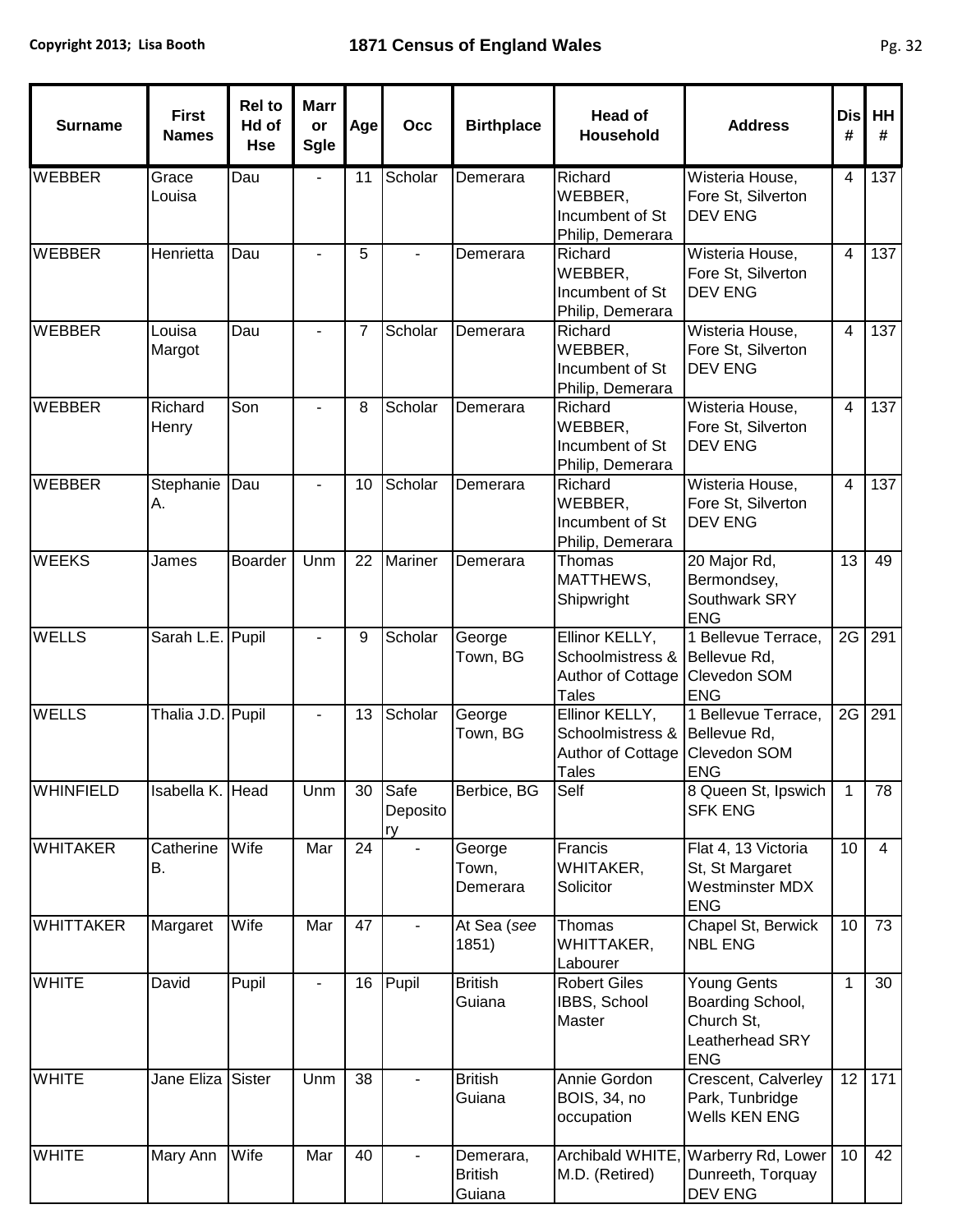| <b>Surname</b>        | <b>First</b><br><b>Names</b> | <b>Rel to</b><br>Hd of<br><b>Hse</b> | <b>Marr</b><br>or<br><b>Sgle</b> | Age | Occ                                | <b>Birthplace</b>                        | <b>Head of</b><br>Household                                       | <b>Address</b>                                                                            | <b>Dis</b><br># | <b>HH</b><br># |
|-----------------------|------------------------------|--------------------------------------|----------------------------------|-----|------------------------------------|------------------------------------------|-------------------------------------------------------------------|-------------------------------------------------------------------------------------------|-----------------|----------------|
| <b>WHITE</b>          | Sarah                        | Dau                                  | Unm                              | 38  |                                    | <b>British</b><br>Guiana                 | Catherine<br>WHITE,<br>Dividends Int of<br>Money                  | 9 Esplanade,<br>Onchan, Douglas<br><b>IOM</b>                                             | 13              | 143            |
| <b>WHYTE</b>          | Frederick<br>Е.              | Head                                 | Mar                              | 36  |                                    | Annuitan Demerara,<br><b>West Indies</b> | Self                                                              | Horndean,<br>Ramsgate KEN<br><b>ENG</b>                                                   | 17              | 158            |
| <b>WICKHAM</b>        | Caroline<br>Mary             | Wife's<br>Niece                      | Unm                              | 13  | Scholar                            | <b>British</b><br>Guiana                 | <b>William Appleby</b><br>GREEN, Income<br>from Houses &<br>Land  | 28 George St, Louth<br><b>LIN ENG</b>                                                     | 17              | 74             |
| <b>WICKHAM</b>        | Eugene L.                    | Pupil                                |                                  | 15  | Scholar                            | <b>British</b><br>Guiana, W.I.           | John WHITE,<br>Schoolmaster                                       | Richmond House,<br>59 Castle St,<br>Reading BRK ENG                                       | 3               | 84             |
| <b>WIGHT</b>          | Isabella                     | Dau                                  | Unm                              | 45  |                                    | Annuitan Demerara,<br><b>BG</b>          | Martha WIGHT,<br>Annuitant                                        | 137 Cambridge St,<br>St George Hanover<br>Square,<br><b>Westminster MDX</b><br><b>ENG</b> | 31              | 183            |
| <b>WIGHT</b>          | Martha                       | Head                                 | Wid                              | 67  | Annuitan                           | Demerara,<br><b>BG</b>                   | Self                                                              | 137 Cambridge St,<br>St George Hanover<br>Square,<br>Westminster MDX<br><b>ENG</b>        | 31              | 183            |
| WIGHT (as<br>WEGHL)   | Ernest E.                    | Boarder                              | Unm                              | 20  | Student<br>of<br>Medicine          | Demerara,<br><b>BG</b>                   | Marion<br>McKENZIE,<br>Inspector of<br>Railways Wife              | 7 Scotland St,<br>Edinburgh St Mary<br><b>MDL SCT</b>                                     | 84              | 44             |
| <b>WILKINSON</b>      | John                         | Head                                 | Unm                              | 57  | General<br>Practition Guiana<br>er | Demerera,                                | Self                                                              | Viewbank Villa,<br>Viewforth Rd,<br>Edinburgh St<br>Cuthbert MLN SCT                      | 110             | 9              |
| <b>WILLOWBY</b>       | Ann                          | Dau                                  | Unm                              |     | ess                                | 63 Seamstr Demerara                      | Mary<br>WILLOWBY,<br>Widow, 83, b.<br>Barbados (no<br>occupation) | 10 Hayles St, St<br>George, Southwark<br><b>SRY ENG</b>                                   | $\overline{8}$  | 144            |
| <b>WILSON</b>         | Eleanor                      | Niece                                | Unm                              | 38  | Independ Nickerie,<br>ent          | Surinam,<br>D.Guiana                     | Elizabeth<br>WILSON,<br>Independent                               | 107 Stricklandgate,<br>Kendal WES ENG                                                     | 14              | 40             |
| <b>WILSON</b>         | Jane                         | Head                                 | Unm                              | 51  | Boarding<br>House                  | Demerara,<br>W. Indies                   | Self                                                              | 1 Cambridge Rd,<br>Hove SSX ENG                                                           | 14              | 97             |
| <b>WILSON</b>         | Martha J.                    | Wife                                 | Mar                              | 56  |                                    | George<br>Town, BG                       | Joseph G.<br>WILSON, Gen'l<br>Prac.                               | Brunswick Lodge,<br>New St, Wem SAL<br><b>ENG</b>                                         | 1               | 41             |
| WILSON (as<br>HELSON) | <b>Thos</b>                  | Head                                 | Mar                              | 27  | Com<br>Agent<br>(Racing)           | Demerara                                 | Self (wife Emma<br>WILSON)                                        | 7 London St,<br>Edinburgh MLN<br><b>SCT</b>                                               | 43              | 16             |
| <b>WOODS</b>          | George                       | Son                                  | $\overline{a}$                   | 8   | Scholar                            | <b>British</b><br>Guiana                 | John WOODS,<br>General<br>Practitioner                            | Standford, Headley<br><b>HAM ENG</b>                                                      | 11              | $\mathbf{1}$   |
| <b>WOODS</b>          | Wilhelmin<br>a A.            | Wife                                 | Mar                              | 31  | Wife                               | Demerara,<br>BG                          | John WOODS,<br>General<br>Practitioner                            | Standford, Headley<br><b>HAM ENG</b>                                                      | 11              | $\mathbf{1}$   |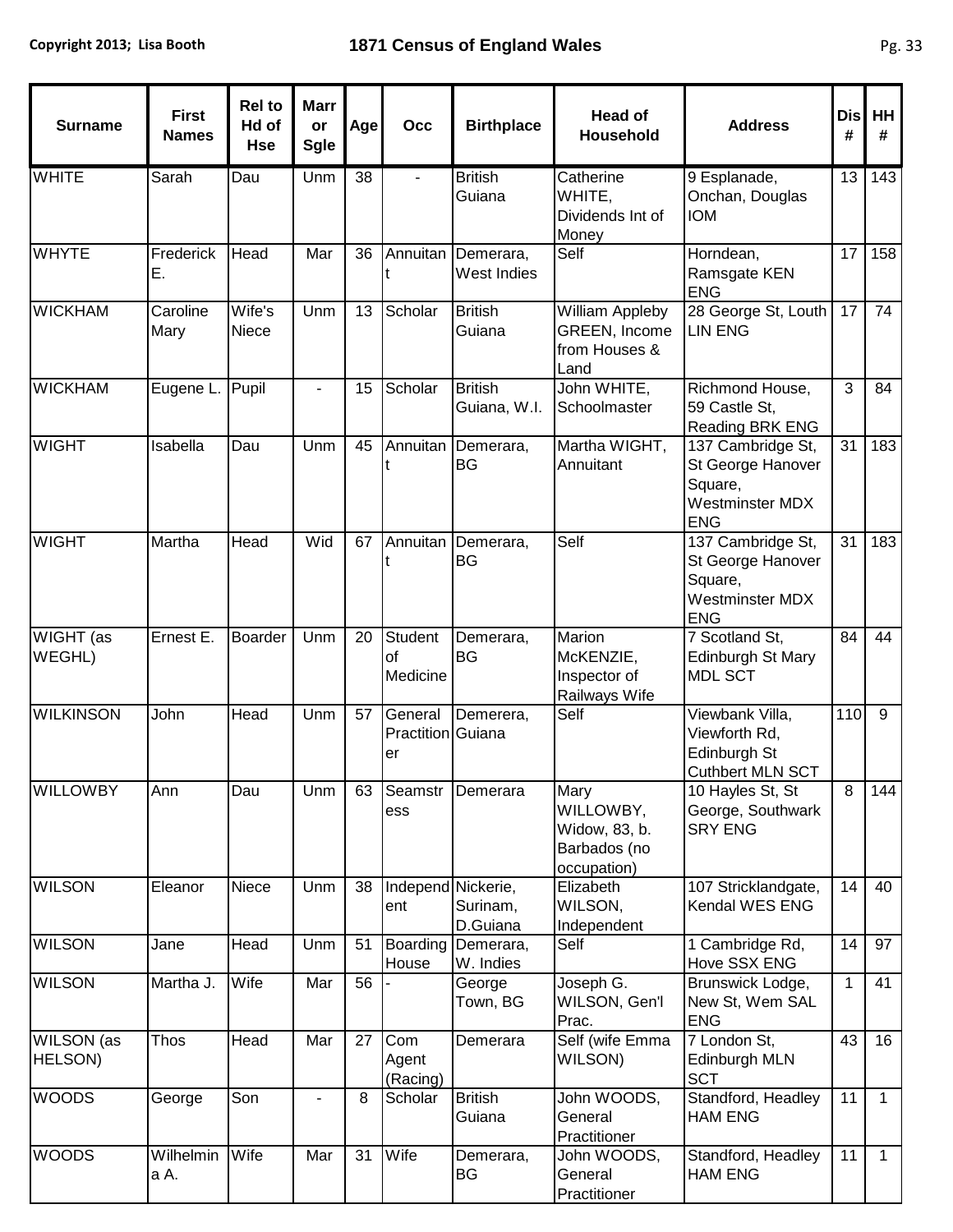| <b>Surname</b>         | <b>First</b><br><b>Names</b> | <b>Rel to</b><br>Hd of<br><b>Hse</b> | <b>Marr</b><br>or<br><b>Sgle</b> | Age            | Occ                                        | <b>Birthplace</b>         | Head of<br>Household                                                      | <b>Address</b>                                                               | <b>Dis</b><br># | HH<br>#           |
|------------------------|------------------------------|--------------------------------------|----------------------------------|----------------|--------------------------------------------|---------------------------|---------------------------------------------------------------------------|------------------------------------------------------------------------------|-----------------|-------------------|
| <b>WOODWARD</b>        | <b>Betsy</b>                 | Head                                 | Wid                              | 62             | Washer<br>woman                            | Demerara                  | Self                                                                      | Rooksbridge, East<br><b>Brent SOM ENG</b>                                    | 5               | 64                |
| <b>WOOLWARD</b>        | Helen                        | Wife                                 | Mar                              | 35             |                                            | Demerara,<br>West Indies  | Robert<br>WOOLWARD,<br><b>Master Mariner</b>                              | 20 Portland St, All<br>Saints Southampton<br><b>HAM ENG</b>                  | 40              | 122<br>a          |
| <b>WOTHERSPO</b><br>ON | Jane                         | Head                                 | Unm                              | 50             | Teacher<br>of<br>Pianofort<br>е            | Demerara,<br><b>BG</b>    | Self                                                                      | 75 Bath St, Barony<br><b>LKS SCT</b>                                         | 25              | 38                |
| <b>WRAY</b>            | Edward                       | Head                                 | Mar                              | 47             | Colonel<br>R.A.                            | Demerara,<br><b>BG</b>    | Self                                                                      | Plumstead House,<br>Plumstead Common<br>Rd So, Plumstead<br><b>KEN ENG</b>   | 9               | 17                |
| <b>WRAY</b>            | G.M.<br>(female)             | Visitor                              | Unm                              | 57             | Income<br>from<br>Dividend<br>s            | Demerara,<br>W. Indies    | W.H. TUCKETT,<br>Manufacturer of<br>Confectionery                         | 3 Alton Terrace,<br>Tavistock Rd, St<br>Andrew Plymouth<br><b>DEV ENG</b>    | 25              | 34                |
| <b>WRAY</b>            | Henry                        | Head                                 | Mar                              | 45             | Lieut<br>Col'n<br>R.E.<br>(active<br>list) | Demerara,<br><b>BG</b>    | Self                                                                      | 1 Nile Terrace, New<br>Rd, St Margaret<br>Rochester KEN<br><b>ENG</b>        | 11              | 110               |
| <b>WRIGHT</b>          | Frances                      | Wife                                 | Mar                              | 50             |                                            | Demerara,<br><b>BG</b>    | Hugh WRIGHT,<br>Planter                                                   | 13 Blackford Rd,<br>Edinburgh St<br><b>Cuthbert MLN SCT</b>                  | 13              | $\frac{114}{114}$ |
| <b>WRIGHT</b>          | Hugh                         | Nephew                               | Unm                              | $\overline{7}$ | Scholar                                    | Dutih (Dutch<br>see 1881) | Hugh WRIGHT,<br>Planter                                                   | 13 Blackford Rd,<br>Edinburgh St<br><b>Cuthbert MLN SCT</b>                  | 13              | 114               |
| <b>WRIGHT</b>          | John                         | Nephew                               | Unm                              | 10             | Scholar                                    | Dutch<br>Guiana)          | Hugh WRIGHT,<br>Planter                                                   | 13 Blackford Rd,<br>Edinburgh St<br><b>Cuthbert MLN SCT</b>                  | 13              | 114               |
| <b>WYATT</b>           | Arthur B.                    | Pupil                                | Unm                              | 12             | Scholar                                    | Demerara,<br><b>BG</b>    | George WYATT,<br>Schoolmaster                                             | <b>Burlington House</b><br>Academy, Heston<br><b>MDX ENG</b>                 | 11              | 164               |
| <b>WYATT</b>           | Grey                         | Pupil                                | Unm                              | 16             | Scholar                                    | <b>British</b><br>Guiana  | George WYATT,<br>Schoolmaster                                             | <b>Burlington House</b><br>Academy, Heston<br><b>MDX ENG</b>                 | 11              | 164               |
| <b>YOUNG</b>           | Fanny                        | Dau                                  | Unm                              | 12             |                                            | Demerara,<br>West Indies  | William YOUNG,<br><b>Barrack Serjeant</b>                                 | <b>Barracks &amp; Officers</b><br>Quarters,<br>Sheerness,<br>Sheppey KEN ENG | 988<br>/17      | p.<br>29          |
| <b>YOUNG</b>           | George<br>Rainy              | Visitor                              | Mar                              | 32             | East<br>India<br>Merchant                  | Demerara                  | <b>Robert Philip</b><br>WOOD, County<br>Magistrate East<br>India Merchant | Bank House, Green<br>Lane, Maghull LAN<br><b>ENG</b>                         | $\overline{4}$  | 69                |
| YOUNG                  | Grace M.                     | Head                                 | Wid??                            | 30             |                                            | Demerara                  | Self                                                                      | 23 Howard PI,<br>Edinburgh St<br>Cuthberts MDL SCT                           | 76              | 54                |